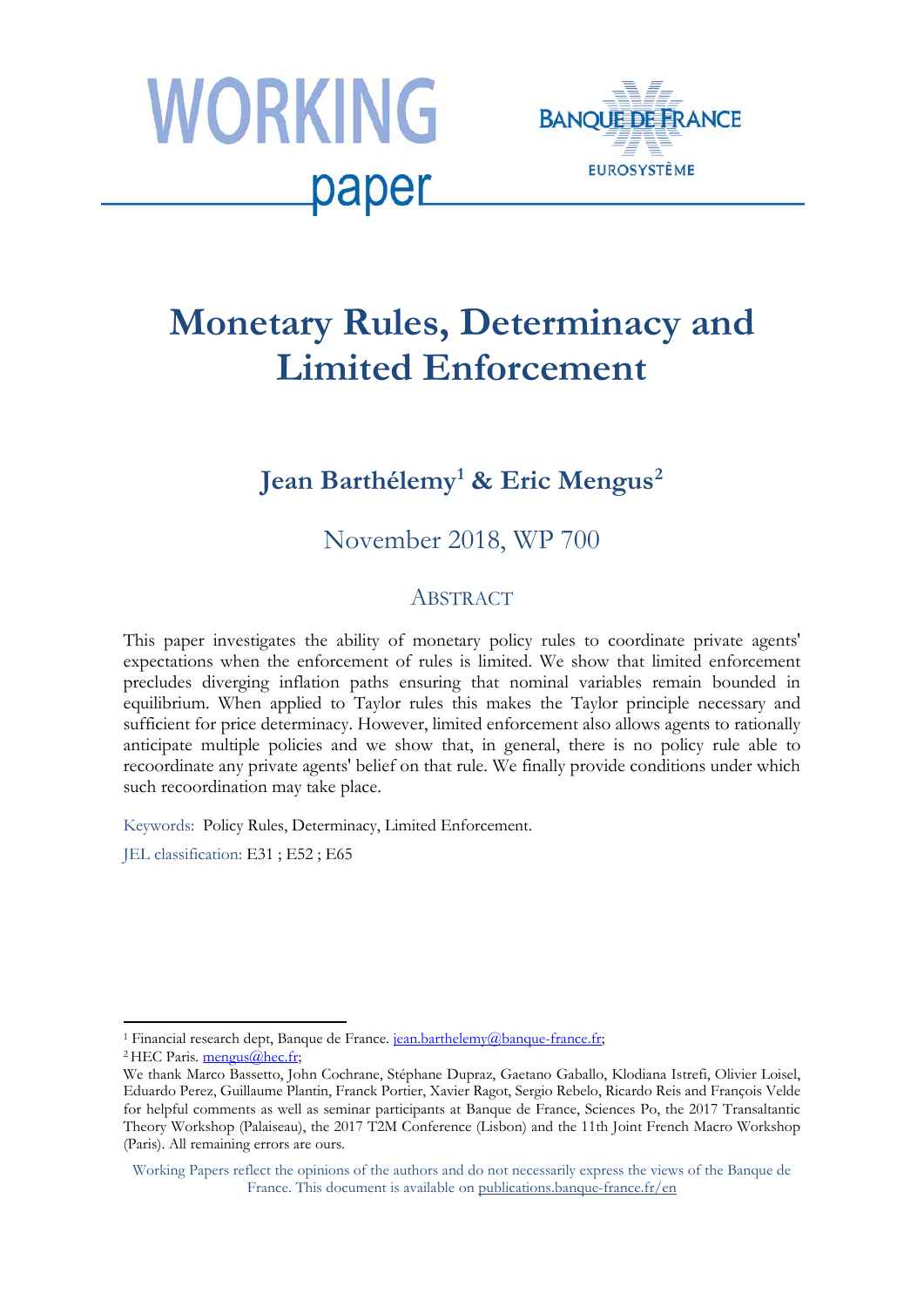### **NON-TECHNICAL SUMMARY**

Governments and central banks are more and more relying on rules to enhance the efficiency of fiscal or monetary policies: committing to a rule both allows overcoming potential time inconsistency problems – ex ante desirable policies may be ex post suboptimal - and helps to better steer private sector expectations to desired economic outcomes, simply by making policy decisions more transparent and more predictable.

However, policymakers sometimes prefer to breach the rule, e.g., when the cost of adhering to the rule becomes larger than the cost of breaching the rule. Indeed, the enforcement of a policy rule is unlikely to be unlimited. But if rules can be breached, what can we really expect from a policymaker following a policy rule? Does the possibility to breach the rule completely delete the usefulness of rules and especially the ability of rules to guide private agents' expectations on a unique desired equilibrium – so called price determinacy?

In this paper, we investigate the ability of policy rules to coordinate private agents when the incentives to follow through on rules are limited. We characterize the set of equilibria produced by policy rules under limited enforcement and we provide conditions under which the expectation of a policy rule ensures price determinacy and, more generally, conditions under which the central bank can coordinate private agents on its desired outcome.

The following table sums up our main results.

#### **The private sector expects a single policy The private sector expects multiple policies GENERAL RESULTS** *(for any policy)* Price determinacy depends on the policy & Inflation remains always bounded Price determinacy is never guaranteed *(depends on the private sector beliefs)* **TAYLOR RULES** Unique equilibrium  $\lambda$ Price stability Unique equilibrium & price stability only if a sufficiently large share of private agents expect the Taylor rule

### **TABLE: PRICE DETERMINACY UNDER LIMITED ENFORCEMENT**

**Limited enforcement**: the central banker can only credibly commit to policies that are not « too harmful » ex post. **The Taylor rule**: the nominal interest responds proportionally (and more than-one-for-one) to inflation changes

Our first key but intuitive result is that, when enforcement is limited, the equilibrium rate of inflation is bounded across all equilibria. Diverging inflation paths ultimately lead to unbounded losses that, if inflation is costly for the central banker, would push the central bank to deviate from his policy as the cost to deviate is bounded. This ``off-equilibrium'' incentive to deviate when inflation rates become too large arises even in the case where the central banker would not have the incentive to deviate from its first best outcome.

This simple result has three main implications in the context of monetary policy. First, it is necessary and sufficient to look for nominally-bounded equilibria to check determinacy. In the case of linear policies, this amounts to check Blanchard and Kahn (1980)'s conditions. Second, if enforcement is believed to be limited, there is no point trying to design rules aiming at ruling out unbounded nominal paths, as only bounded allocations matters for determinacy. Third, we show that, under limited enforcement, the Taylor principle -- the nominal interest rate has to respond by more than one-for-one to changes in inflation -- is both necessary and sufficient to ensure determinacy.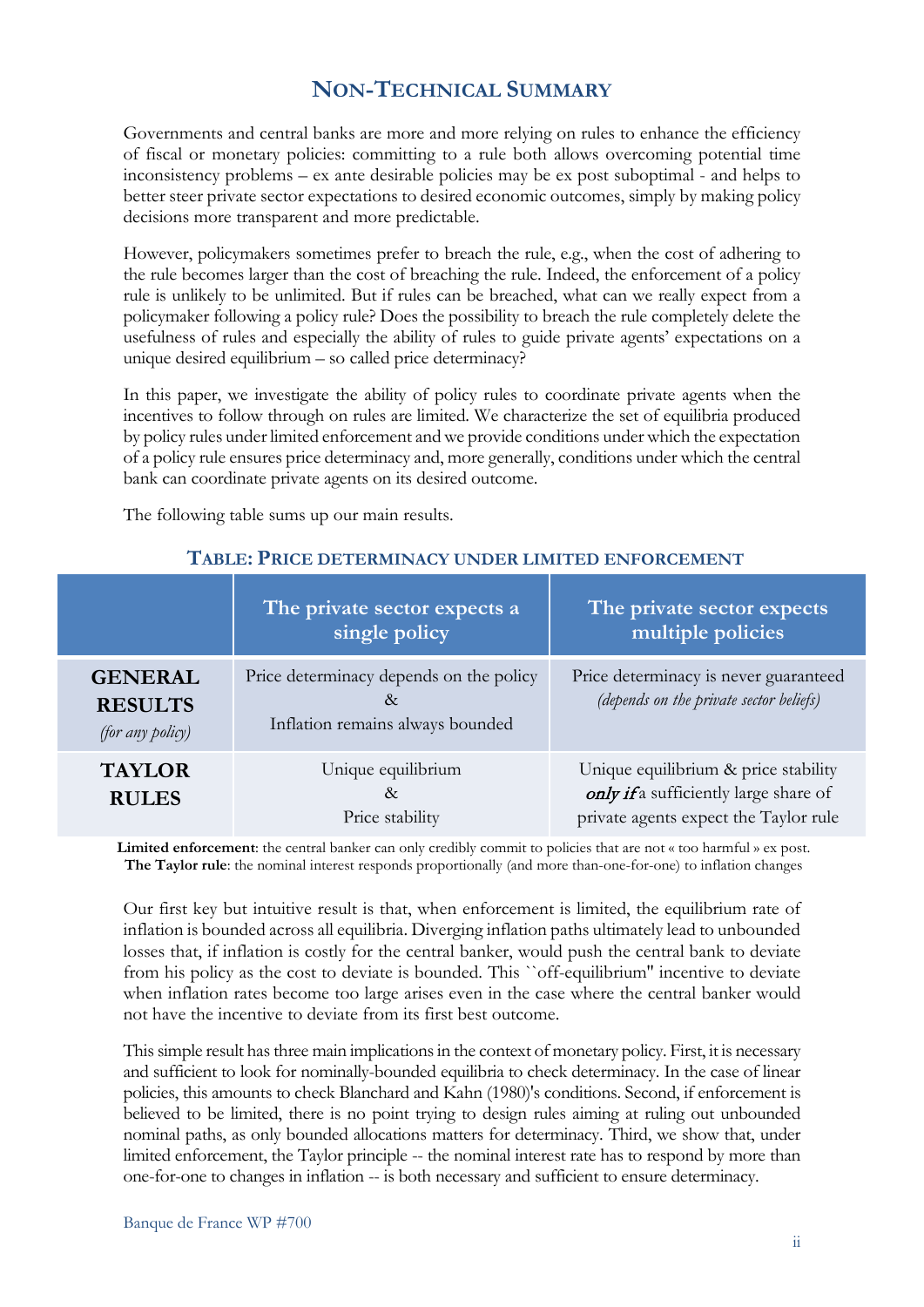But limited enforcement may also allow agents to anticipate other policies thus leading to alternative equilibria. In the end, the central bank may potentially fail to coordinate agents not on the outcome given a policy - as for determinacy - but simply on the policy. Using central banker's words, there is a risk of *disanchoring*: agents expecting other policies -- as potentially observed in survey expectations -- start having views on future outcomes inconsistent with the central bank's policy.

In this extended framework, we first show that there *does not exist* a policy that, whatever prior private agents' policy beliefs, would allow the central bank to solve the coordination failure and lead private agents' to change their beliefs accordingly. Prior policy beliefs determine the equilibrium that arises and the policymaker cannot always curb these policy beliefs to coordinate expectations on the desired policy.

Despite this negative result, we show that some rules may still have the power to curb *some* inconsistent policy beliefs. This happens under three conditions: i) private agents must hesitate only between policies that can be distinguished, ii) there is a sufficiently large number of agents expecting the central bank's desired policy and iii) the central bank's policy leads to sufficiently large long-term gains compared with the other policies expected by the private sector. Under these conditions, the central bank finds optimal to follow its intended rule, which ultimately leads all agents to update their policy beliefs. We provide examples of such recoordination of policy beliefs when prior beliefs are not too far from the intended rule in the context of the Taylor rule.

In the end, our paper suggests that standard determinacy problems are not as important as usually argued because limited enforcement reduces the set of equilibria. However, our results emphasize that coordinating private agents' beliefs on a particular policy is not always possible because agents' beliefs alter the central banker's incentives to follow through a given policy. We find situations in which there exists a threshold on policy beliefs below which the policymaker has no incentives to follow his desired policy: This echoes the regular emphasis put by central bankers on the risk of inflation disanchoring and on the monitoring of private agents' expectations as if they fear that nominal disanchoring were a non-linear mechanism alike a threshold switching.

# **De la Détermination des Prix et des Règles Monétaires lorsque l'Engagement est Limité**

### RÉSUMÉ

Cet article examine la capacité des règles de politique monétaire à coordonner les anticipations des agents privés lorsque la règle peut éventuellement être enfreinte. Nous montrons que la possibilité d'enfreindre la règle permet d'éviter les trajectoires divergentes d'inflation, de sorte que les variables nominales demeurent toujours bornées à l'équilibre. En particulier, cela rend le principe de Taylor nécessaire et suffisant pour la détermination des prix lorsque les agents s'attendent à une règle de Taylor. Toutefois, la possibilité d'enfreindre la règle peut aussi conduire les agents à anticiper rationnellement plusieurs politiques et nous montrons qu'en général il n'existe pas de règle politique capable de coordonner n'importe quelles croyances des agents privés sur celle-ci. Nous fournissons enfin des conditions suffisantes pour qu'une telle recoordination puisse avoir lieu.

Mots-clés : Règles Politiques, Détermination et Mise en Application Limitée

Les Documents de travail reflètent les idées personnelles de leurs auteurs et n'expriment pas nécessairement la position de la Banque de France. Ils sont disponibles sur [publications.banque-france.fr](https://publications.banque-france.fr/)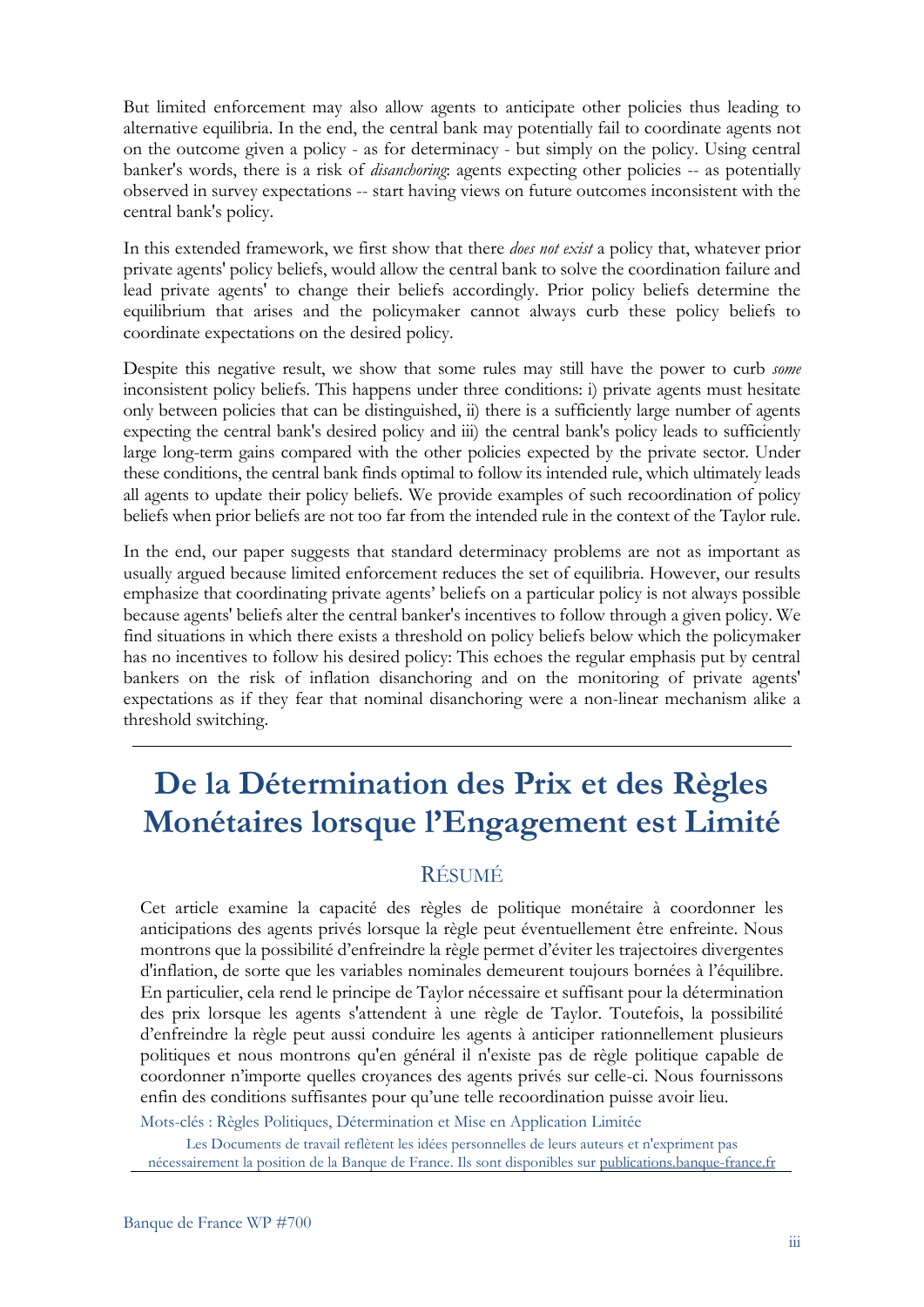### 1 Introduction

Motivation Governments and central banks are more and more relying on rules to enhance the efficiency of their policies:<sup>[1](#page-3-0)</sup> Committing to a rule both allows to overcome potential time inconsistency problems and helps to coordinate private sector expectations on desired economic outcomes, by making policy decisions more transparent and more predictable.

The ability of rules to coordinate private sector expectations – known as the determinacy problem – has attracted a lot of attention in monetary economics since at least [Sargent and](#page-32-0) [Wallace](#page-32-0) [\(1975\)](#page-32-0). The literature has proposed many policy rules, including sophisticated rules, supposed to ensure the existence of a unique equilibrium and hence price determinacy.<sup>[2](#page-3-1)</sup> In any of these proposals, determinacy is obtained by ensuring that the policy rule forces any expectations paths except one to violate at least one equilibrium condition deriving from the private sector's optimal reactions.

However, policymakers may sometimes prefer to breach rules – enforcement is unlikely to be unlimited– and, as noted by [Cochrane](#page-31-0) [\(2011\)](#page-31-0), it is unclear whether the policymaker is going to optimally stick to its policy rule along off-equilibrium paths<sup>[3](#page-3-2)</sup>. And, so far, little attention had been paid on how this policy decision whether to optimally abandon a rule affects the set of equilibria and modifies the determinacy conditions.[4](#page-3-3)

In this paper, we investigate the ability of policy rules to coordinate private agents when the incentives to follow through on rules are limited. We characterize the set of equilibria under limited enforcement and we provide conditions under which the expectation of a policy rule ensures price determinacy and, more generally, conditions under which the central bank can coordinate private agents on its desired outcome. In contrast with the previous literature, determinacy, if obtained, results from the central banker's optimal decision whether to stick to a policy rule and not from solving a set of equations resulting from the commitment to a

<span id="page-3-0"></span><sup>&</sup>lt;sup>1</sup>In the case of monetary policy, see the Financial CHOICE Act of 2017 (H.R.10) TITLE X –Fed Oversight Reform and Modernization, that requires the FOMC to comply to a Taylor rule.

<span id="page-3-1"></span><sup>2</sup>See [Leeper](#page-32-1) [\(1991\)](#page-32-1); [Taylor](#page-33-0) [\(1999\)](#page-33-0); [Clarida et al.](#page-31-1) [\(1999\)](#page-31-1); [Atkeson et al.](#page-30-0) [\(2010\)](#page-30-0); [Adao et al.](#page-30-1) [\(2011\)](#page-30-1); [Hall and](#page-31-2) [Reis](#page-31-2) [\(2016\)](#page-31-2); [Christiano and Takahashi](#page-31-3) [\(2018\)](#page-31-3) among many others.

<span id="page-3-2"></span><sup>&</sup>lt;sup>3</sup>See [Cochrane](#page-31-0) [\(2011\)](#page-30-1) for how it applies to the different policy proposals as [Adao et al.](#page-30-1) (2011) or [Atkeson](#page-30-0) [et al.](#page-30-0) [\(2010\)](#page-30-0). Yet, [Cochrane](#page-31-0) [\(2011\)](#page-31-0) does not investigate the full implications of limited enforcement on the equilibrium set.

<span id="page-3-3"></span><sup>4</sup>Limited enforcement may also constrain the best outcome that policymakers can achieve and, so, the best rule that policymakers can follow. A recent contribution in the context of fiscal policy is [Halac and](#page-31-4) [Yared](#page-31-4) [\(2017\)](#page-31-4) who analyze how limited enforcement constrains the best rule that policymakers can follow. In the context of monetary policy, the Ramsey outcome is usually found to be self-enforcing under plausible calibrations (see [Loisel,](#page-32-2) [2008;](#page-32-2) [Kurozumi,](#page-32-3) [2008,](#page-32-3) among others).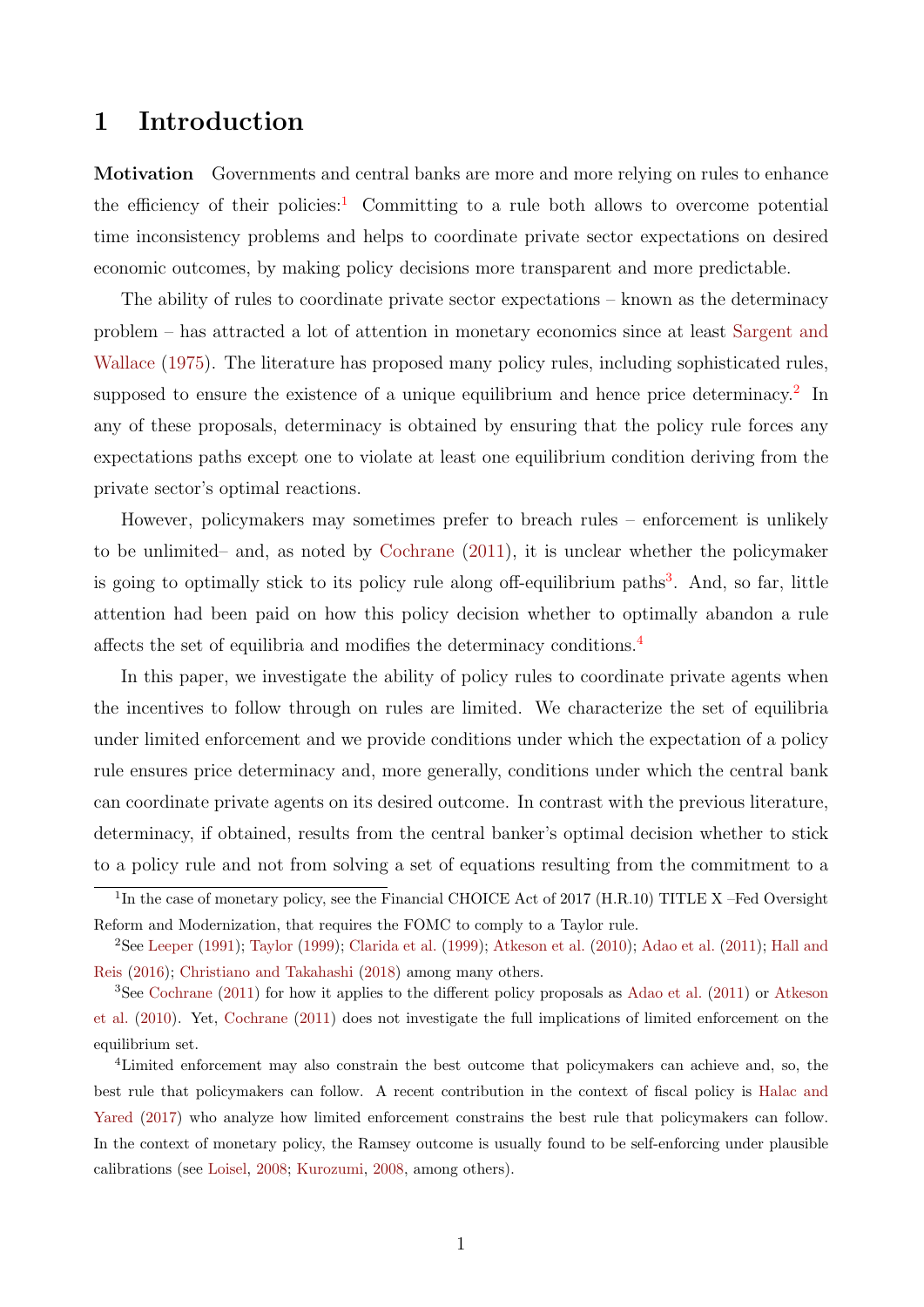given rule and the private sector's optimal decisions.

We find that limited enforcement makes standard determinacy problems less important because limited enforcement reduces the set of equilibria consistent with a given policy. In contrast, the more difficult problem is to coordinate private agents beliefs on a particular policy because agents' beliefs alter the central banker's incentives to follow through a given policy. Importantly, we find that these problems arise for any rules, including the ones that ensure determinacy under full commitment. We find situations in which there exists a threshold on policy beliefs below which the policymaker has no incentives to follow his desired policy: This echoes the regular emphasis put by central bankers on the risk of inflation disanchoring and on the monitoring of private agents' expectations as if they fear that nominal disanchoring were a non-linear mechanism alike a threshold switching.<sup>[5](#page-4-0)</sup>

Setting To make our point, we consider the New Keynesian model with the simplest gametheoretic argument: we only require monetary policy to be subgame perfect (Section [2\)](#page-8-0). In this simple setting, we characterize the set of equilibria when the private sector expects that the policymaker will follow a monetary policy rule. In each state of the world, the policymaker may default from sticking to the policy rule but at the cost of a potential harmful recoordination of private agents on a less socially desirable (self-enforcing) equilibrium. The cost of this recoordination then determines the central banker's incentives to stick to a policy and so, the credibility of the rule.

To obtain limited enforcement, we consider an equilibrium refinement where we require subgame perfect equilibria to be also robust to recoordination on the standard time-invariant discretionary equilibrium after a policy deviation. In the absence of such a refinement, the worst equilibrium leads to an unbounded loss which means that any policy is credible.<sup>[6](#page-4-1)</sup>

We use this setting as this is the most simple one under which we can obtain our results. Our arguments can be extended to many extensions or alternatives to the standard new-Keynesian model (heterogenous agents, limits to rational expectations, the inclusion of an explicit financial sector, alternative forms of price rigidities or even flexible price environment as in Section [5.4\)](#page-27-0) or to any refinement of the game or the equilibrium definition that would lead to limited enforcement of policy rules.

<span id="page-4-0"></span><sup>5</sup>One of the arguments in favor of the Asset Purchase Programme by the Eurosystem was that it was supposed to "decisively underpin the firm anchoring of medium to long-term inflation expectations." (Draghi, 2015).

<span id="page-4-1"></span><sup>&</sup>lt;sup>6</sup>We investigate the full credibility case in Appendix [A.](#page-34-0) See also Section [2.3](#page-11-0) for more elements to justify this equilibrium refinement.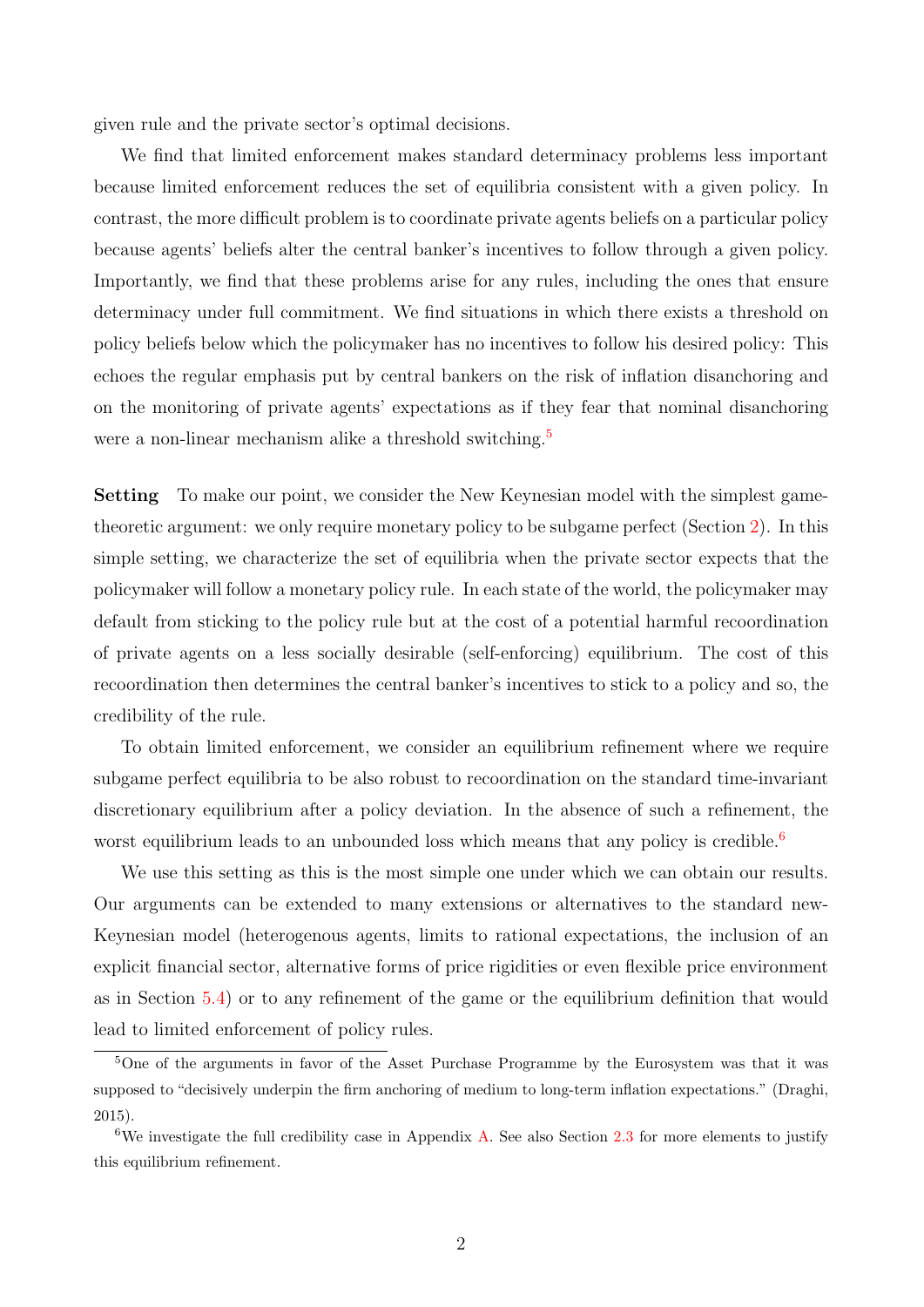Limited credibility Our first key but intuitive result is that, when enforcement is limited, the equilibrium rate of inflation is bounded across all equilibria. Diverging inflation paths ultimately lead to unbounded losses that, if inflation is costly for the central banker, would push the central bank to deviate from his policy as the cost to deviate is bounded. This "offequilibrium" incentive to deviate when inflation rates become too large arises even in the case where the central banker would not have the incentive to deviate from its first best outcome.

This simple result has multiple important implications in the context of monetary policy. First, it is necessary and sufficient to look for (nominally-)bounded equilibria to check determinacy. In the case of linear policies, this amounts to check [Blanchard and Kahn](#page-30-2) [\(1980\)](#page-30-2)'s conditions. In this sense, limited enforcement decreases the size of the set of equilibria consistent with a given policy rule. Second, if enforcement is believed to be limited, there is no point trying to design rules aiming at ruling out unbounded nominal paths, as only bounded allocations matters for determinacy.

We then illustrate our findings using Taylor rules for which we show that, under limited enforcement, the Taylor principle – the nominal interest rate has to respond by more than one-for-one to changes in inflation – is both necessary and sufficient to ensure determinacy.

Coordinating policy beliefs If limited enforcement makes determinacy given a policy rule less of a problem, limited enforcement may also allow agents to anticipate other policies thus leading to alternative equilibria. In the end, the central bank may potentially fail to coordinate agents not on the outcome given a policy – as for determinacy – but simply on the policy. Using central banker's words, there is a risk of disanchoring: agents expecting other policies – as potentially observed in survey expectations – start having views on future outcomes inconsistent with the central bank's policy.[7](#page-5-0)

In this extended framework, we first show that there does not exist a policy that, whatever prior private agents' policy beliefs, would allow the central bank to solve the coordination failure and lead private agents to change their beliefs accordingly. Prior policy beliefs determine the equilibrium that arises and the policymaker cannot always curb these policy beliefs to coordinate expectations on the desired policy.

Despite this negative result, we show that some rules may still have the power to curb some inconsistent policy beliefs. This happens under three conditions: i) private agents must hesitate only between policies that can be distinguished, ii) there is a sufficiently large number of agents expecting the central bank's desired policy and iii) the central bank's policy leads to sufficiently large long-term gains compared with the other policies expected by the private

<span id="page-5-0"></span><sup>7</sup>See, for instance, the discussion of US inflation expectations in the 70s by [Leduc et al.](#page-32-4) [\(2007\)](#page-32-4).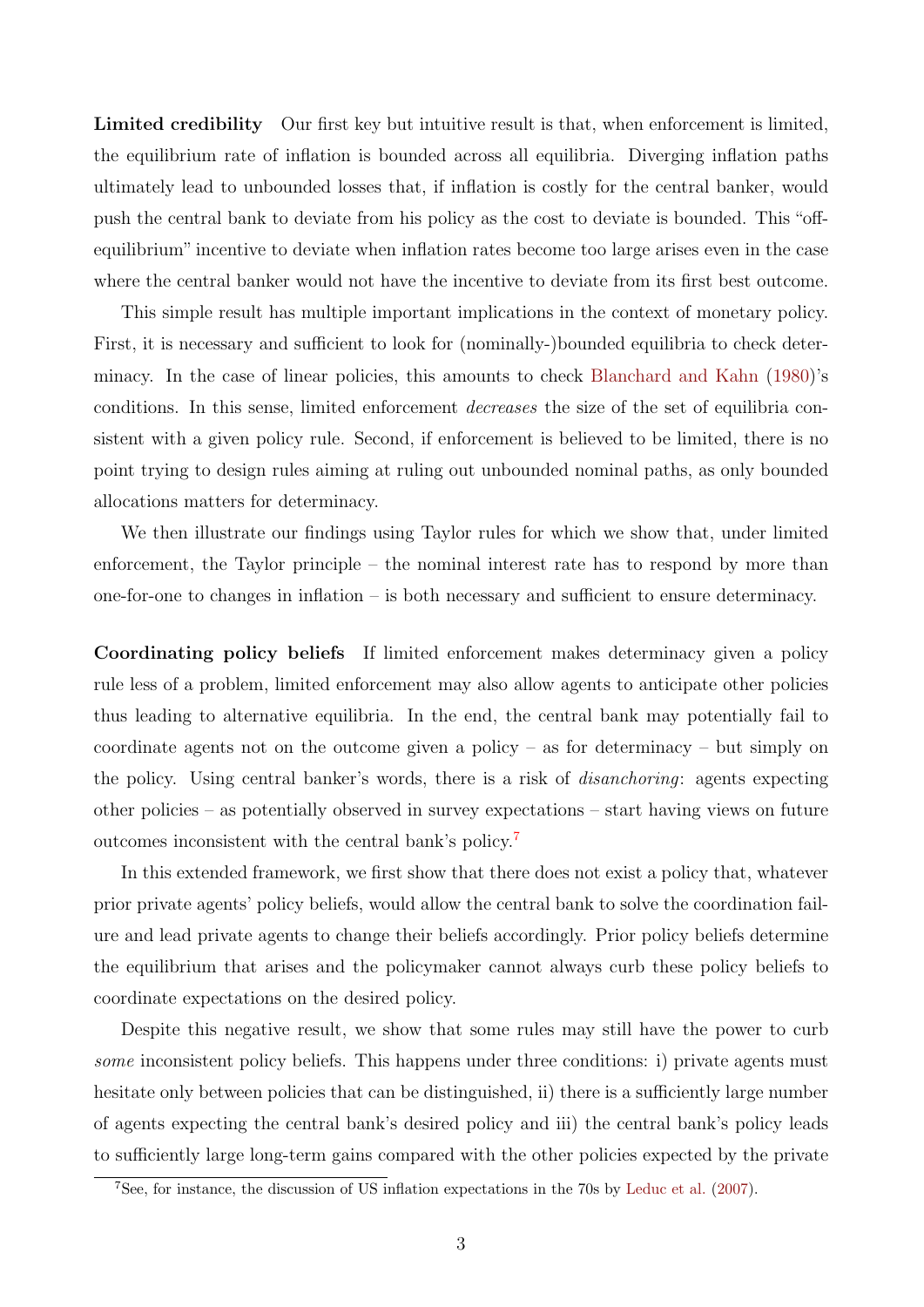sector. Under these conditions, the central bank finds optimal to follow its intended rule, which ultimately leads all agents to update their policy beliefs. We provide examples of such recoordination of policy beliefs when prior beliefs are not too far from the intended rule in the context of the Taylor rule.

Extensions We then extend our approach to account for the presence of a zero lower bound on nominal interest rates (Section [5.1\)](#page-21-0). We show that the deflationary equilibrium resulting from this bound may still arise under limited enforcement, thus suggesting that hyperinflations are easier to fight than deflationary spirals.

We also extend our approach to account for the presence of shocks, both non-fundamental in the case where the Taylor principle fails (Section [5.2\)](#page-23-0) and fundamental ones (Section [5.3\)](#page-24-0). We show that non-fundamental fluctuations boundaries are connected to the degree of time-inconsistency in the central bank's preferences, thus bridging the identification of nonfundamental shocks in [Clarida et al.](#page-31-5) [\(2000\)](#page-31-5) with the standard view on inflation bias and time-consistency as in [Barro and Gordon](#page-30-3) [\(1983\)](#page-30-3).

Literature review Our paper is connected to several strands of the literature.

In many monetary models, multiple equilibria arise, including ones where inflation diverges, even when the central bank adopts an active policy – as the Taylor rule following the Taylor principle – as, for example, in [Clarida et al.](#page-31-1) [\(1999\)](#page-31-1); [Woodford](#page-33-1) [\(2003\)](#page-33-1) in the New-Keynesian model or in [Sims](#page-32-5) [\(2013\)](#page-32-5). Using New Keynesian words, interest-rate rules satisfying the Taylor principle prevents the economy from local indeterminacy, i.e. multiple bounded equilibria, but cannot guarantee global determinacy, i.e. alternative diverging equilibria. In response, the literature has suggested different complements or alternatives to monetary policy that may restore nominal anchoring. Active fiscal policy as in the fiscal theory of the price level [\(Leeper,](#page-32-1) [1991;](#page-32-1) [Sims,](#page-32-6) [1994;](#page-32-6) [Woodford,](#page-33-2) [1995\)](#page-33-2), commitment to pegs to other currencies or commodities [\(Obstfeld and Rogoff,](#page-32-7) [1983\)](#page-32-7) or simply rules that strongly respond to expectations [\(Loisel,](#page-32-8) [2009;](#page-32-8) [Adao et al.,](#page-30-1) [2011;](#page-30-1) [Hall and Reis,](#page-31-2) [2016\)](#page-31-2). In the case of [Hall and Reis](#page-31-2) [\(2016\)](#page-31-2), the response to expectations goes through conducting the interest payments on central bank's reserves. In contrast with this literature, we do not assume commitment. We show that, under limited enforcement, inflationary spirals are simply not equilibrium outcomes and there is no rule that can curb any policy beliefs and always force the coordination of private agents. Thus this means that these proposals of rules that prevent inflationary spirals under commitment are not necessarily relevant under limited enforcement.

In this line of papers, some papers have common features with our approach as [Atkeson](#page-30-0)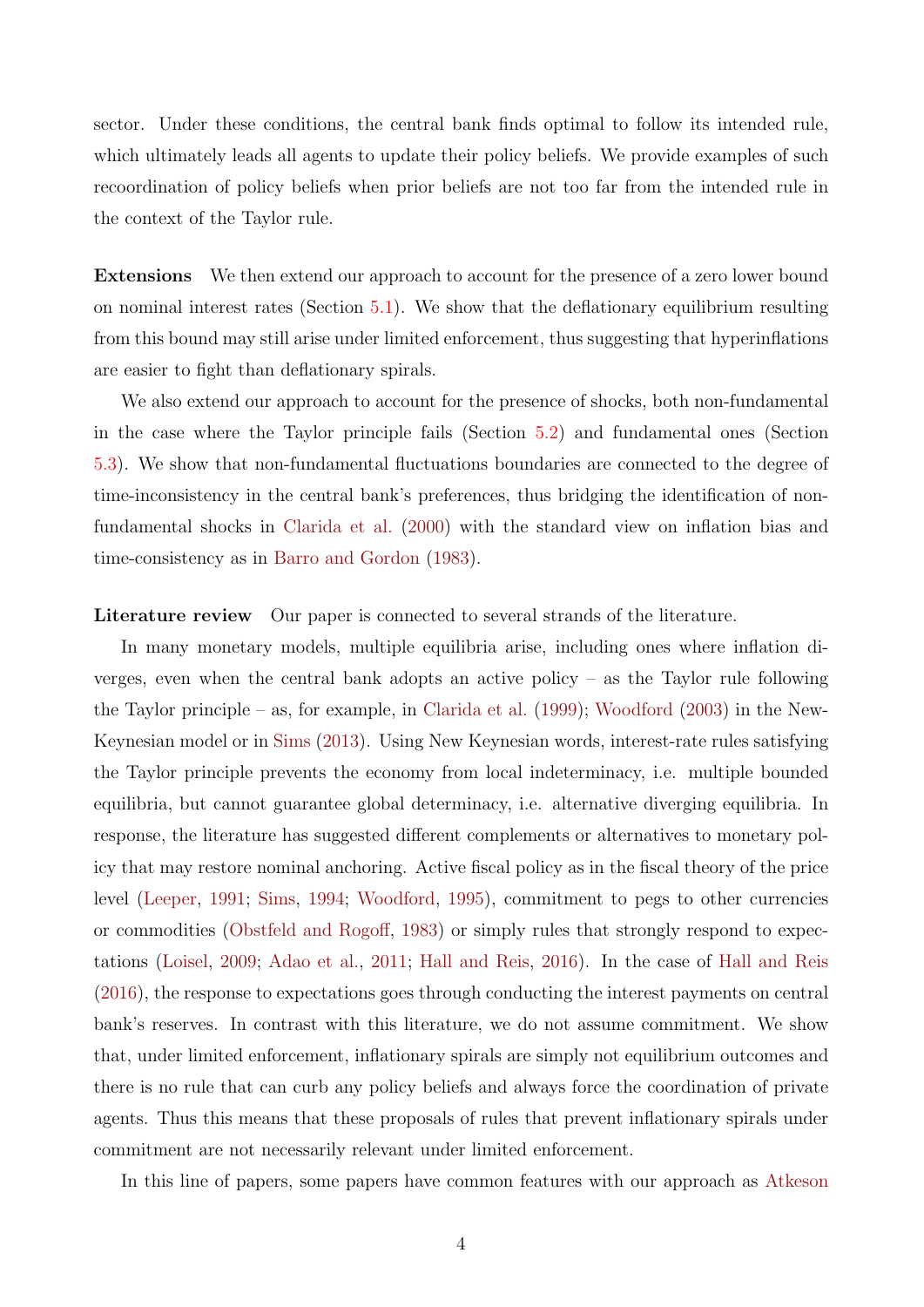[et al.](#page-30-0) [\(2010\)](#page-30-0) who propose to switch from an interest-rate rule to money growth rule in the case of excessive inflation due to the interest-rate rule (see also the more recent proposal by [Christiano and Takahashi,](#page-31-3) [2018\)](#page-31-3). However, in our paper the exit of the normal-times rule results from sequential rationality and not from a commitment. This leads to very different results: first, the existence of a unique equilibrium with a given rule does not come from the violation of a feasibility condition off-equilibrium (in their case, a monetary rule associated with the equilibrium private sector's optimal decision ensures that diverging inflation cannot occur) but from the violation of the optimality condition of the central banker; second, as they assume commitment, there cannot be other equilibria with other policies in their approach, while we show that such uniqueness property cannot arise under limited enforcement, thus leading to new policy problems that cannot be apprehended under commitment.

Our paper is also connected to [Campbell and Weber](#page-30-4) [\(2018\)](#page-30-4) who argue that optimal monetary policy under discretion leads to a single equilibrium in the New Keynesian model. Yet, we show in [A](#page-34-0)ppendix  $\Lambda$  that the optimal discretionary policy is consistent with only one Markovian equilibrium but also with multiple non-Markovian hyperinflation equilibria.

The role of reputation for monetary policy was first introduced by [Barro and Gordon](#page-30-3) [\(1983\)](#page-30-3) to study the inflation bias stemming from the desire to maintain the unemployment rate below its natural rate. Other sources of time-inconsistency of monetary policy –that gives value to maintain the central bank's reputation – have been investigated as the stabilization bias. The role of reputation has been investigated by [Chang](#page-30-5) [\(1998\)](#page-30-5) and [Ireland](#page-31-6) [\(1997\)](#page-31-6) who study the sustainability of the Friedman rule in monetary models.<sup>[8](#page-7-0)</sup> Recent research has focused on the sustainability of the Ramsey allocation in the New-Keynesian model (see [Kurozumi,](#page-32-3) [2008;](#page-32-3) [Loisel,](#page-32-2) [2008;](#page-32-2) [Sunakawa,](#page-33-3) [2015,](#page-33-3) among others) or [Nakata](#page-32-9) [\(2018\)](#page-32-9) and Barthélemy and Mengus [\(2018\)](#page-30-6) in the presence of the zero lower bound. Their main result is that the Ramsey allocation is usually subgame perfect under plausible calibrations. Our main contribution with respect to this literature is that we focus on the ability of the central bank to coordinate private agents on a particular allocation using a policy, which requires to investigate the sustainability of the whole policy strategy and not only the sustainability of the desired allocation. Importantly, we show that limited credibility has an impact on the implementation of monetary policy, even when limited credibility does not constrain the optimal allocation.

<span id="page-7-0"></span><sup>8</sup>See also [Abreu](#page-30-7) [\(1988\)](#page-30-7) or [Abreu et al.](#page-30-8) [\(1990\)](#page-30-8) on repeated games and [Phelan and Stacchetti](#page-32-10) [\(2001\)](#page-32-10) for the application to the Ramsey tax model. In our context, we are able to determine the worst subgame perfect equilibrium without investigating the full set of equilibria as in [Abreu et al.](#page-30-8) [\(1990\)](#page-30-8).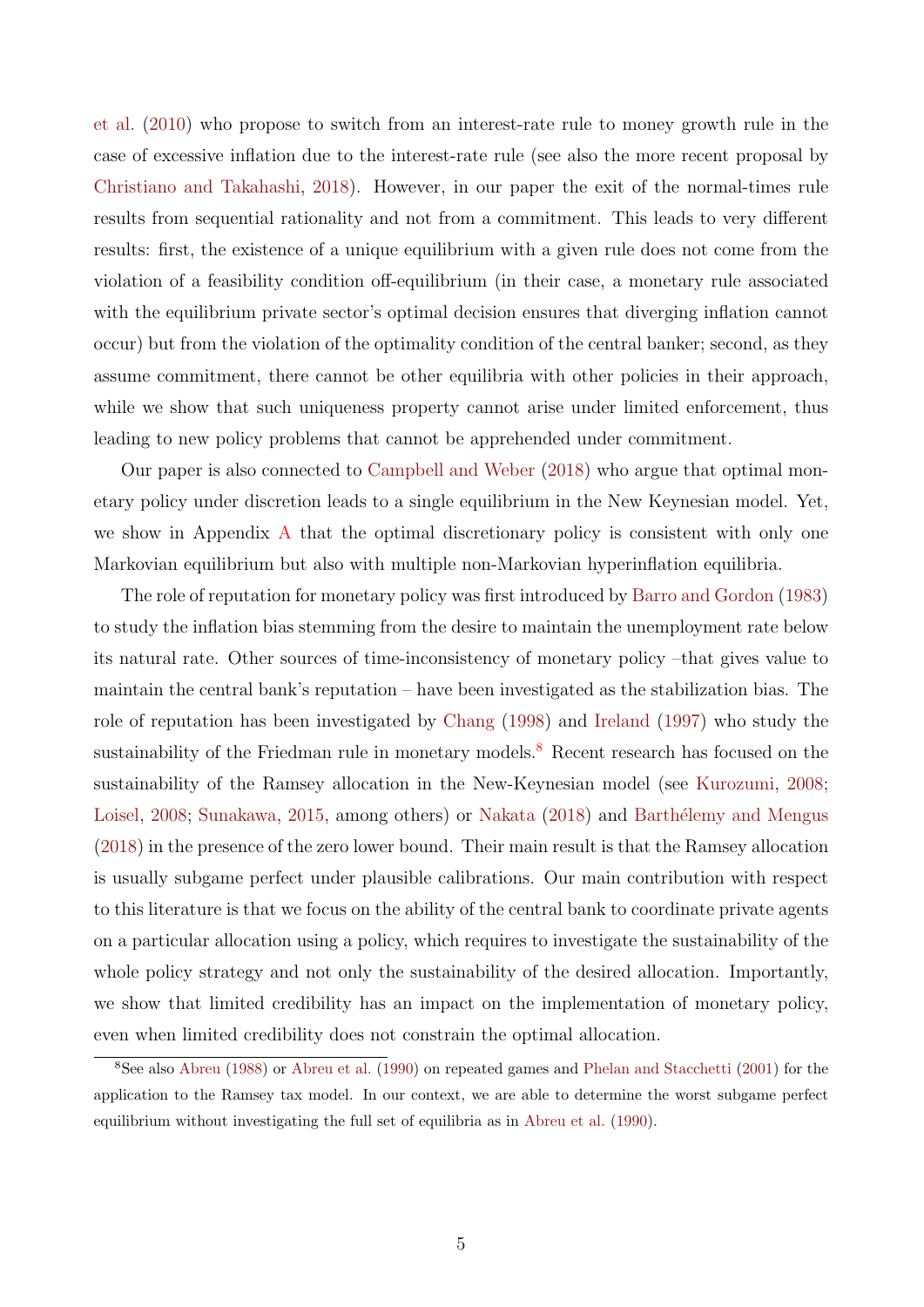### <span id="page-8-0"></span>2 Environment

In this section, we lay out the model and define the equilibrium concept.

### 2.1 Model

Time is discrete and takes value in  $t \in \{0, \ldots, \infty\}$ . The private sector behavior is captured by two equations:

<span id="page-8-3"></span><span id="page-8-1"></span>
$$
\pi_t = \beta \pi_{t+1}^e + \kappa y_t, \tag{NKPC}
$$

$$
y_t = y_{t+1}^e - \frac{1}{\alpha} \left( i_t - \pi_{t+1}^e \right),
$$
 (EE)

where  $\pi_t$  denotes inflation,  $y_t$  the output gap and  $i_t$  the nominal interest rate at date t. Parameters  $\alpha$ ,  $\beta$  and  $\kappa$  are positive constants. The variables  $\pi_{t+1}^e$  and  $y_{t+1}^e$  denote the date-t private sector expectations of inflation and output gap at date  $t + 1$ .

These two equations can be viewed as linearized first-order conditions of private agents in a sticky price environment. The new-Keynesian Phillips curve [\(NKPC\)](#page-8-1) describes the dynamics of prices.[9](#page-8-2) The Euler equation [\(EE\)](#page-8-3) sums up the consumer's inter temporal consumption choice. We introduce shocks in Section [5.3.](#page-24-0)

**Definition 1.** We say that the pair  $\{\pi_t, y_t\}$  is a date-t competitive equilibrium given policy decision  $i_t$  and expectations  $\{\pi_{t+1}^e, y_{t+1}^e\}$  when  $\{\pi_t, y_t\}$  solves [\(NKPC\)](#page-8-1) and [\(EE\)](#page-8-3), given  $\{i_t, \pi_{t+1}^e, y_{t+1}^e\}.$ 

**Welfare** We assume that date-t social welfare,  $W_t$ , is the expected discounted sum of instantaneous welfare functions  $U_s$  for  $s \in \{t, \ldots, \infty\}$ :

$$
W_t = E_t \sum_{s=t}^{\infty} \beta^{s-t} U_s, \text{ with } U_s = -(\pi_s^2 + \lambda (y_s - y^*)^2), \qquad (1)
$$

where the scalar  $y^* \geq 0$  is the desired level of the output gap –at the root of the so-called inflation bias under discretion– and the scalar  $\lambda$  measures the weight of output gap fluctuations in the loss function. The operator  $E_t$  denotes the expectations operator given date-t central bank information.

Let us shortly comment about this welfare function. First, and more importantly, while this objective function looks familiar in the New-Keynesian literature, it is beyond the scope of

<span id="page-8-2"></span><sup>9</sup>Throughout the paper, we assume that this equation is invariant to trend inflation to keep tractability. We refer the interested reader to [Ascari and Sbordone](#page-30-9) [\(2014\)](#page-30-9) for more details about the validity of this equation outside the 0-inflation steady state.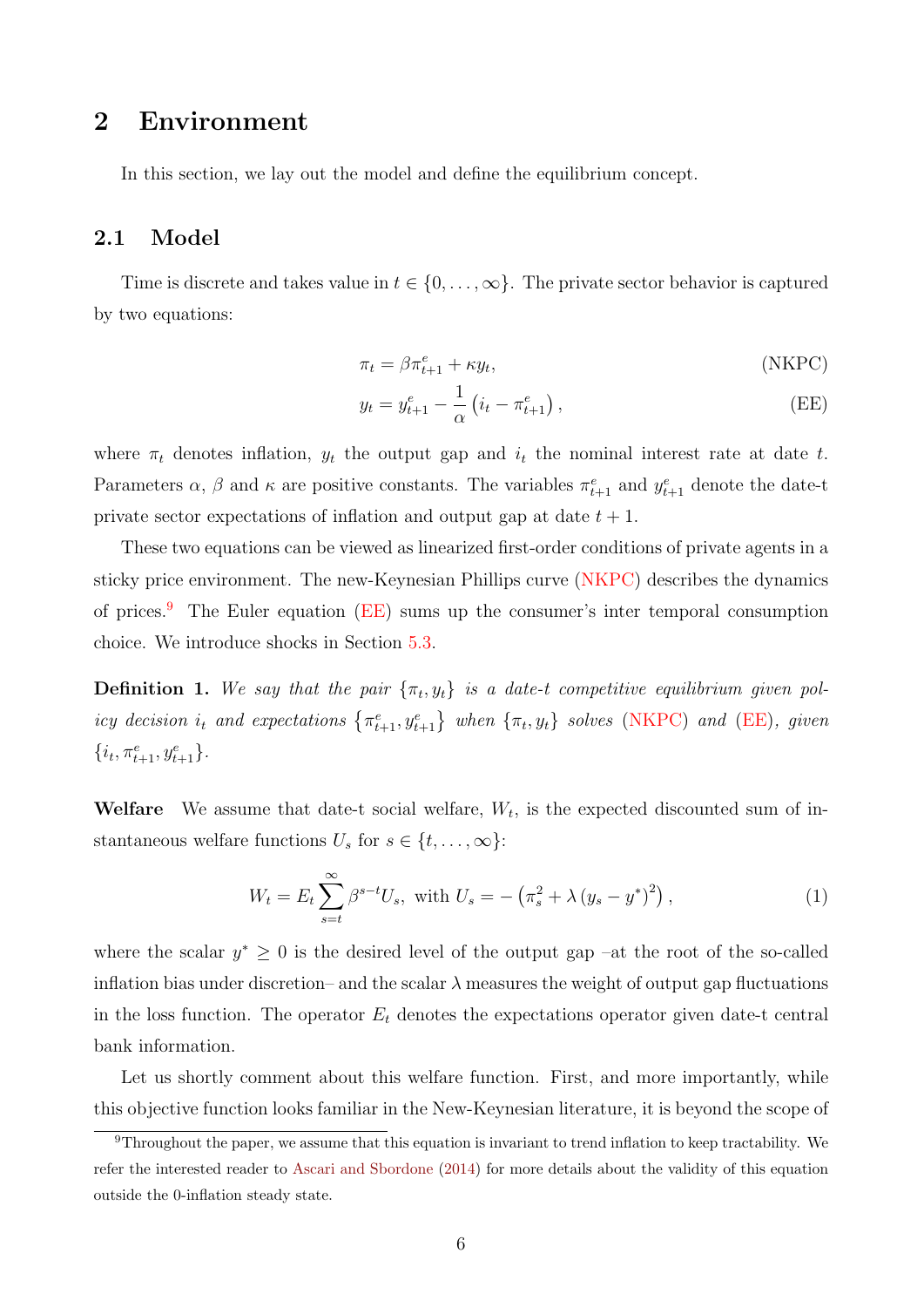the paper to derive such a welfare function as an approximation of the utility of private agents in our context as this is done by [Woodford](#page-33-1) [\(2003\)](#page-33-1) near the 0-inflation steady-state. As this will become clearer, the only important assumption is that inflation enters the policymaker's preferences.[10](#page-9-0)

Second, the source of an inflation bias  $(y^* \geq 0)$  is going to be a useful parameter to manipulate the incentives to deviate of the central banker.<sup>[11](#page-9-1)</sup> But, importantly, all our results that are robust to considering  $y^* = 0$ :  $y^* > 0$  leads to the time-inconsistency of the 0-inflation allocation but we are more interested in the time consistency of out-of-equilibrium outcomes, which may happen also when  $y^* = 0$ .

#### 2.2 Subgame perfect equilibrium

Let us now introduce the game-theoretic structure and the definition of a subgame perfect equilibrium in our setting.

The actions and the timing of the game are as follows: first, private agents form their expectations for all future periods rationally, then, the central bank optimally sets the nominal interest rate, finally, private agents choose the current level of consumption and inflation competitively, which results into equations [\(NKPC\)](#page-8-1) and  $(EE)^{12}$  $(EE)^{12}$  $(EE)^{12}$  $(EE)^{12}$ .

More precisely, we denote by the sequence  $h_{t-1} = {\pi_{\tau}, y_{\tau}, i_{\tau}, \tau < t}$  the history prior to period t. For any expectations rule  $f = (f_0, f_1...),$  we denote by  $f^t = (f_t, f_{t+1}...)$  the continuation of the expectations rule at time t, where  $f_t(h_{t-1})$  denotes private agents expectations  $\{\pi_{t+1}^e, y_{t+1}^e\}$ . Expectations at time t only depend on variables at time  $t-1$  because of the timing of the game and the absence of shocks – in Section [5.3,](#page-24-0) these expectations also include current shock.

Similarly, we denote by  $\sigma$  the policy strategy of the central bank and by  $\sigma^t$  its continuation. The policy strategy  $\sigma_t$  depends on the history  $h_{t-1}$  but also on private agents expectations,  $\{\pi_{t+1}^e, y_{t+1}^e\}$  that are supposed observable at the time of the decision. Thus,  $i_t = \sigma_t(h_{t-1}, \pi_{t+1}^e, y_{t+1}^e)$ . Finally, private agents choose the level of the output gap and inflation at date t as a function of their expectations  $\{\pi_{t+1}^e, y_{t+1}^e\}$  and the current interest rate  $i_t$ . Note that, since the first order conditions of private agents are forward-looking, in equi-

<span id="page-9-1"></span><span id="page-9-0"></span><sup>&</sup>lt;sup>10</sup>See [Debortoli et al.](#page-31-7) [\(forthcoming\)](#page-31-7) for a recent analysis of central bankers' objective functions.

<sup>&</sup>lt;sup>11</sup>We consider this source of time-inconsistency mostly for tractability reasons, but we do not see why our results would not naturally extend to other sources of time-inconsistencies such as the stabilization bias. Yet, to determine the exact source of time-inconsistency is beyond the scope of this paper. See also [Nuno and](#page-32-11) [Thomas](#page-32-11) [\(2017\)](#page-32-11) or [Challe](#page-30-10) [\(2017\)](#page-30-10) for microfoundations of the inflation bias in a heterogenous agent setting.

<span id="page-9-2"></span> $12$ An underlying assumption is that private agents are all identical, anonymous, choose symmetric strategies and decide both prices –as shareholders of firms– and quantities –as households.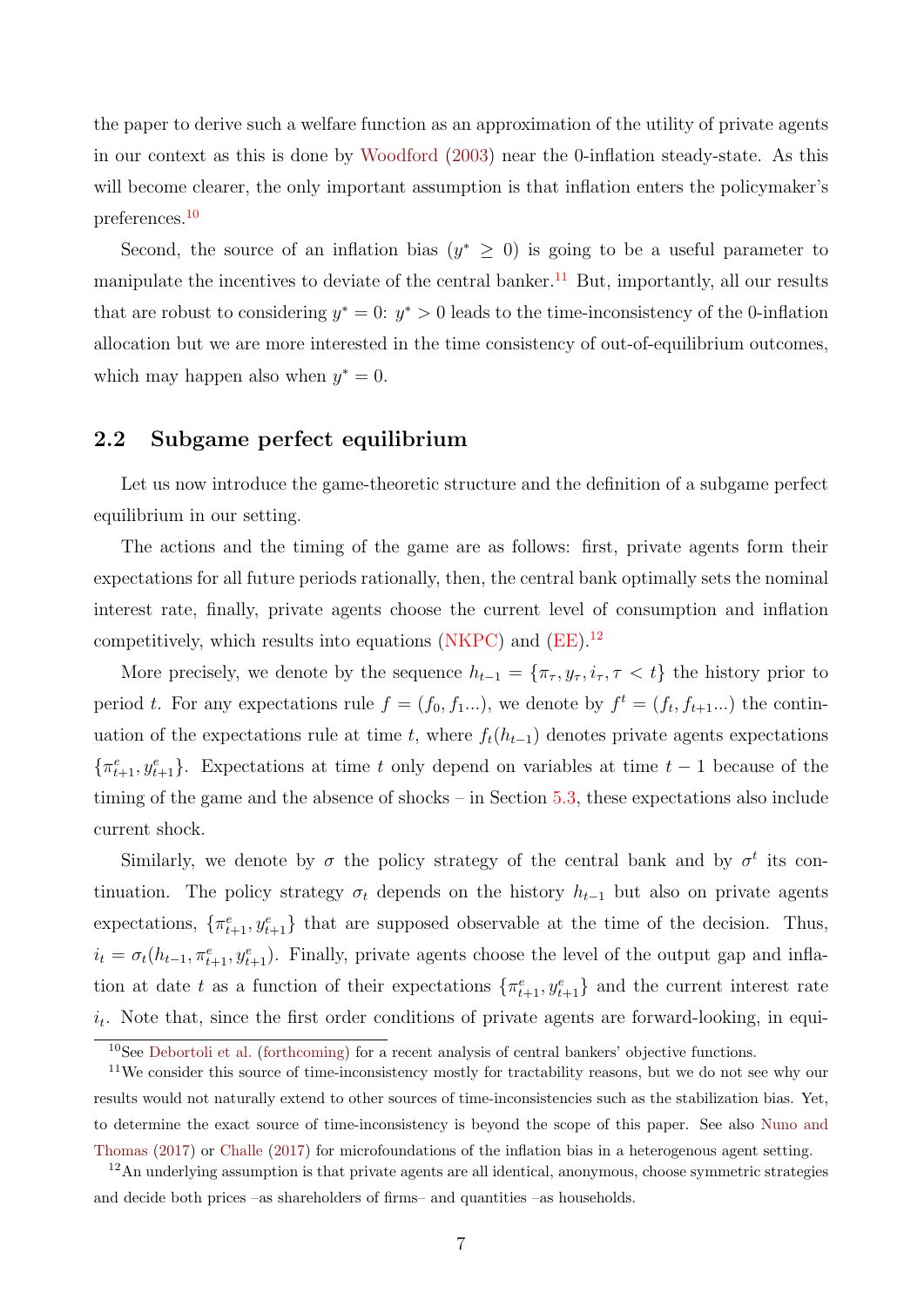librium, inflation and the output gap will only depend on  $h_{t-1}$  through expectations and the policy strategy.

We can now describe how each decision is determined, before presenting a formal definition of a subgame perfect equilibrium. We present these actions by starting from the end of the period t.

The history induced by the continuation of the policy plan  $\sigma^t$  and the continuation of the expectations rule  $f^t$ , after an history  $h_{t-1}$ , follows:

$$
h_t = \{h_{t-1}, \ldots
$$
  
 
$$
\ldots \pi(f_t(h_{t-1}), \sigma_t(h_{t-1}, f_t(h_{t-1})), y(f_t(h_{t-1}), \sigma_t(h_{t-1}, f_t(h_{t-1}))), \sigma_t(h_{t-1}, f_t(h_{t-1}))\},
$$
 (2)

where the functions  $\pi(.)$  and  $y(.)$  are the unique mappings from the triplet  $(\pi_{t+1}^e, y_{t+1}^e, i_t)$  to  $\pi_t$ and  $y_t$  defined by equations [\(NKPC\)](#page-8-1) and [\(EE\)](#page-8-3). Notice that because the model is stationary, these mappings are time-invariant.

We focus on rational expectations in a deterministic setting and therefore expectations of agents are always correct in equilibrium. Given an history  $h_{t-1}$  and a policy strategy  $\sigma$ , the continuation of the expectations rule satisfy rational expectations:

<span id="page-10-0"></span>
$$
f_t(h_{t-1}) = [\pi(f_{t+1}(h_t), \sigma_{t+1}(h_t, f_{t+1}(h_t)), y(f_{t+1}(h_t), \sigma_{t+1}(h_t, f_{t+1}(h_t)))],
$$
\n(3)

where  $h_t$  is induced by  $h_{t-1}$  following equation [\(2\)](#page-10-0).

Finally, the policymaker chooses the continuation of the policy strategy  $\sigma^t$  given an history  $h_{t-1}$  and the continuation of expectations  $f^t$  to maximize social welfare:

<span id="page-10-2"></span><span id="page-10-1"></span>
$$
\max_{\sigma_{\tau},\tau \geq t} -\sum_{\tau=t}^{\infty} \beta^{\tau-t} \left[ \pi(f_{\tau}(h_{\tau-1}), \sigma_{\tau}(h_{\tau-1}, f_{\tau}(h_{\tau-1})))^{2} + \dots \right. \\ \left. \dots \lambda(y(f_{\tau}(h_{\tau-1}), \sigma_{\tau}(h_{\tau-1}, f_{\tau}(h_{\tau-1}))) - y^{*})^{2} \right]
$$
(4)

where, for any  $\tau \geq t$ , the history  $h_{\tau}$  is induced by the history  $h_{\tau-1}$  according to equation [\(2\)](#page-10-0).

This allows us to define a subgame perfect equilibrium as follows:

<span id="page-10-3"></span>**Definition 2** (Subgame Perfect Equilibrium). An equilibrium is a policy strategy  $\sigma$  and an expectations rule f such that, for every date t and for every history  $h_{t-1}$ :

- (i) [Optimal policy] Given the expectations rule f, the continuation of the policy strategy  $\sigma^t$ solves the central bank problem [\(4\)](#page-10-1);
- (ii) [Competitive equilibrium] Given the policy strategy  $\sigma$  and the expectations rule f, the pair  $\{\pi_t, y_t\}$  is a date-t competitive equilibrium.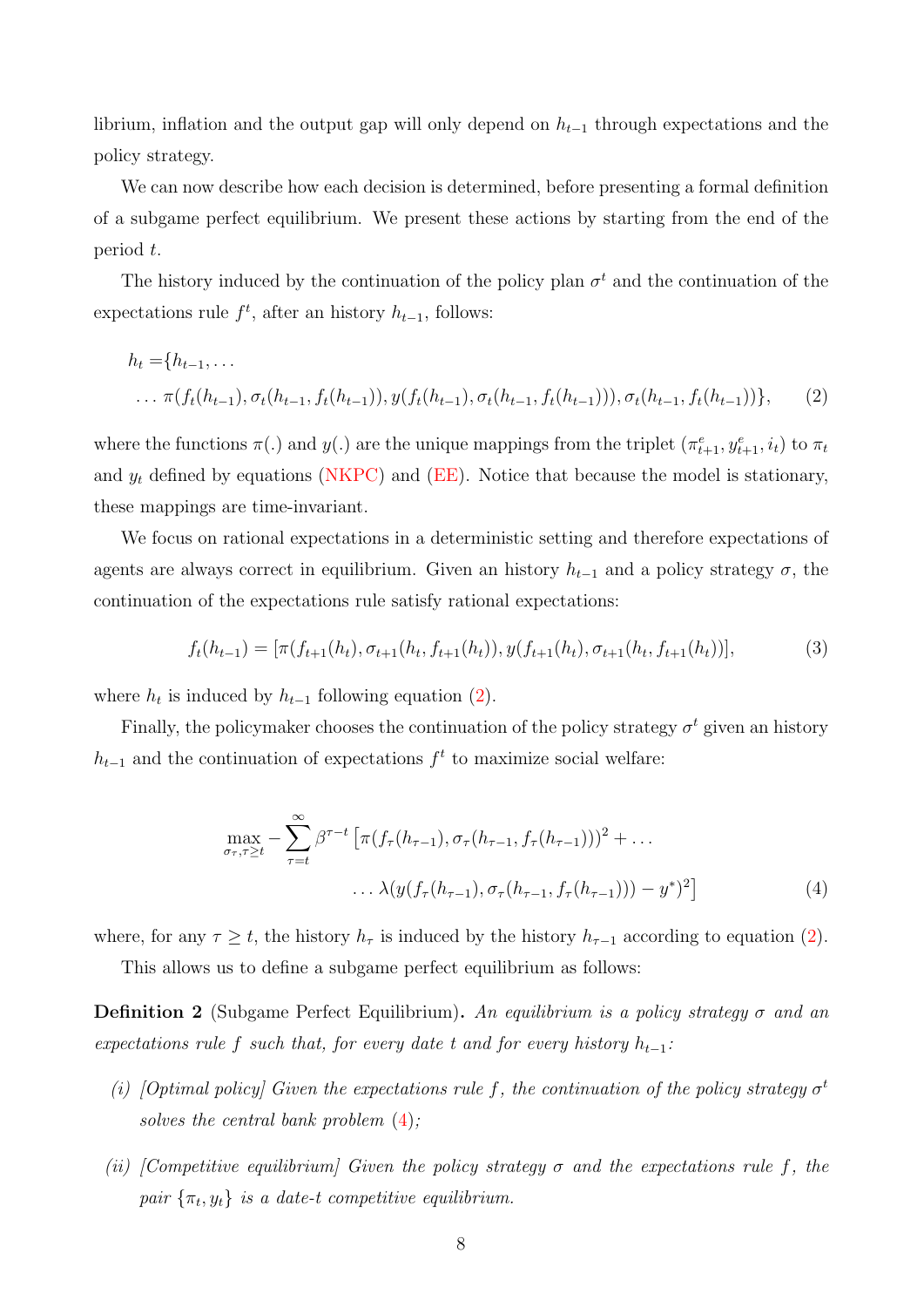(iii) [Rational expectations] Given the policy strategy  $\sigma$ , the continuation of the expectations rule  $f<sup>t</sup>$  satisfies equation [\(3\)](#page-10-2).

We define an allocation as a sequence compatible with the private sector optimal decisions and rational expectations and we are interested in the allocations that are the outcome of a subgame perfect equilibrium as defined above.

**Definition 3.** An **allocation** is a sequence  ${\{\pi_t, y_t, i_t\}}_{t\geq0}$  solving [\(NKPC\)](#page-8-1) and [\(EE\)](#page-8-3) where, for all  $t \geq 0$ ,  $\pi_{t+1}^e = \pi_{t+1}$  and  $y_{t+1}^e = y_{t+1}$ .

We say that an allocation is the outcome of a subgame perfect equilibrium  $(\sigma, f)$  if, at each date t and for the history  $h_{t-1} = {\pi_{\tau}, y_{\tau}, i_{\tau}}_{\tau \in \{0, \ldots, t-1\}}$ :

(i) The policy strategy satisfies  $\sigma_t(h_{t-1}, \pi_{t+1}, y_{t+1}) = i_t$ ,

(ii) The expectations rule satisfies  $f_t(h_{t-1}) = {\pi_{t+1}, y_{t+1}},$ 

### <span id="page-11-0"></span>2.3 Limited credibility equilibria

We are primarily interested in situations where the credibility of the central banker is limited, that is when the central banker may be sometimes better off deviating and then punished by the private sector. Yet, to analyse such situations, the set of subgame perfect equilibria is too large: we show in the appendix that the worst equilibrium leads to an infinite loss and so any feasible outcomes may be equilibrium, even where deviations may lead to infinite gains from deviating – in short, credibility is unlimited in the whole set of SPEs.

Thus, to think about limited credibility, we refine the equilibrium definition by requiring that the equilibrium is robust to considering recoordination on the time-invariant discretionary equilibrium after a policy deviation. More formally:

**Definition 4.** A Limited Credibility equilibrium or  $LC$ -equilibrium is a subgame perfect equilibrium  $(\sigma, f)$  such that the resulting allocation  $\{\pi_s, y_s, i_s\}_{t\geq 0}$  satisfies, at each date-t and after any history  $h_{t-1}$ , the following condition:

<span id="page-11-1"></span>
$$
W_t(\{\pi_s, y_s, i_s\}_{s \ge t}) \ge \max_i \left[U_t(\pi(\pi_{t+1}, y_{t+1}, i), y(\pi_{t+1}, y_{t+1}, i))\right] + \beta W^D, \tag{SUST}
$$

where  $W^D$  is the discounted loss associated with the time-invariant discretionary equilibrium.

To clarify, the left-hand-side infinite sum of [\(SUST\)](#page-11-1) corresponds to the date-t welfare evaluated along the allocation. The first right-hand-side member corresponds to the best instantaneous welfare given expectations consistent with the date-t+1 allocation and the second member corresponds to the welfare in the time-invariant discretionary equilibrium.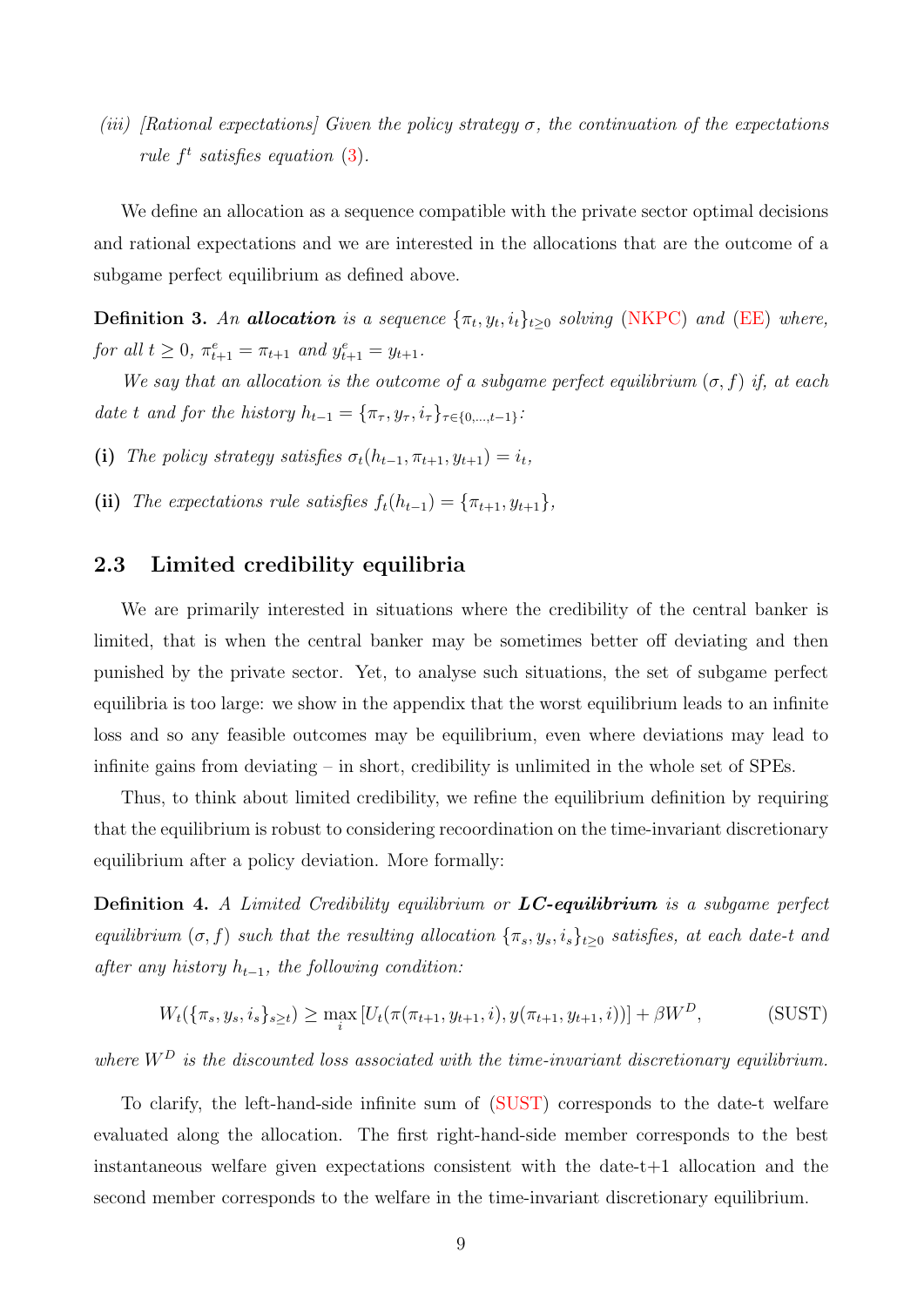Why considering this specific refinement? In principle, any refinement where the recoordination after a deviation leads to a bounded loss for the central banker produces limited credibility: then if the gains from deviating become sufficiently large, the central banker can be better off defaulting and, thus, he is not credible to follow through on anything. The time-invariant discretionary equilibrium implies a bounded loss  $(W^D)$  is bounded ) and we do not see any loss of generality to consider this specific equilibrium to introduce such a bounded loss. This assumption about the equilibrium after a policy deviation is widespread in the literature: see [Kurozumi](#page-32-3) [\(2008\)](#page-32-2), [Loisel](#page-32-2) (2008), [Nakata](#page-32-9) [\(2018\)](#page-32-9) or Barthélemy and Mengus [\(2018\)](#page-30-6) among others.

But there is also another reason why we consider this refinement. To be consistent with the idea of subgame perfection, we want to have a refinement where agents recoordinate after a deviation on something that is also an equilibrium, not only following the definition of the subgame perfect equilibrium, but according to the refined definition of an equilibrium. Said differently, we want that agents recoordinate on an equilibrium which implies a bounded loss for the central banker but which is also *self-enforcing*. The time-invariant discretionary equilibrium naturally satisfies this second requirement: it is indeed self-enforcing so that the time-invariant discretionary equilibrium is also a LC-equilibrium.

Finally, note that this focus on the time-invariant discretionary equilibrium can also be justified as being consistent with the standard renegotiation-proofness approach in repeated games. This equilibrium is indeed the best Markovian equilibrium from private agents' point of view and it is thus as if we allow a subset of players (all the private agents with the exception of the central banker) to renegotiate, but excluding the central banker who is forced to play under discretion.<sup>[13](#page-12-0)</sup> This refinement then parallels the literature on sovereign debt that has analyzed the sustainability of sovereign debt depending on punishment schemes (see [Eaton](#page-31-8) [and Gersovitz,](#page-31-8) [1981;](#page-31-8) [Bulow and Rogoff,](#page-30-11) [1989;](#page-30-11) [Kletzer and Wright,](#page-31-9) [2000\)](#page-31-9).

Remark. In the case of a conservative central banker  $(\lambda = 0)$ , the set of subgame perfect equilibria as previously defined and the set of LC-equilibria coincide and boil down to a unique allocation ( $\pi_t = 0$ , for all period t). Similarly, in the absence of a source of timeinconsistency  $(y^* = 0)$ , the time-invariant discretionary equilibrium is defined by  $\pi_t = 0$  for any  $t \geq 0$ . Therefore, the set of LC-equilibria also boils down to the 0-inflation equilibrium.

<span id="page-12-0"></span><sup>&</sup>lt;sup>13</sup>This differs from the standard approach of renegotiation-proofness where all agents are able to renegotiatiate. The exact foundation of such a form of renegotiation-proofness is, however, beyond the scope of the paper as we are only interested in the resulting outcome, which is limited credibility.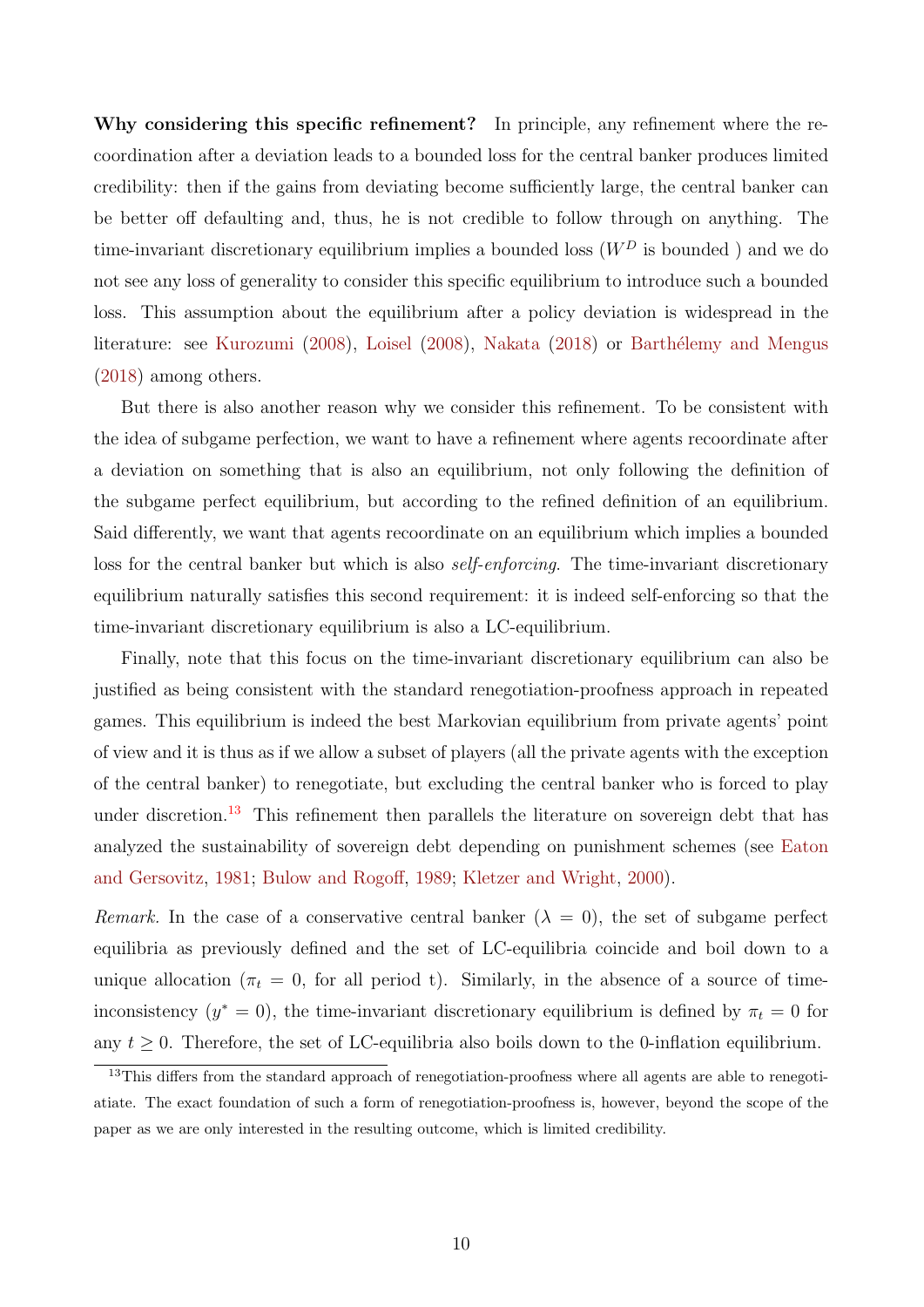### <span id="page-13-1"></span>3 Limited credibility equilibria

In this section, we first show how limited credibility affects the whole set of equilibria: in any equilibrium inflation remains bounded. We then explore the implications for determinacy. We finally provide an application for Taylor rules.

### 3.1 Inflation in limited credibility equilibria

Let us investigate how the constraint [\(SUST\)](#page-11-1) restricts the set of equilibrium allocations and how it affects inflation. Unbounded inflation leads to very low and unbounded levels of welfare, which ultimately fall well below the bounded level of welfare obtained by deviating and recoordinating on the time-invariant discretionary equilibrium. As a result, when inflation is diverging, there is always a date at which the central bank optimally deviates from its policy. We show that this implies that inflation should remain bounded in any LC-equilibrium.

<span id="page-13-0"></span>**Proposition 1.** There exists  $0 \leq M < \infty$  such that any allocation resulting from a LCequilibrium features bounded inflation, that is for all  $t \geq 0$ ,  $|\pi_t| < M$ .

Proof. See Appendix [F.1.](#page-42-0)

To obtain this result, we need two important ingredients. The first one is that diverging inflation leads to unbounded welfare loss as this happens with our specification of the welfare function. More generally, a necessary condition is that the central bank's objective function includes inflation. The second ingredient is limited credibility that bounds the level of welfare loss that the central bank may tolerate. However, this result does not depend on the exact value of this bound and hence does not rely on the equilibrium refinement that we have introduced.

Let us also mention what is not important to obtain that result. This result does not depend on how much the central bank weights future outcomes (the discount factor  $\beta$ ). The result even holds true when the central bank is myopic ( $\beta = 0$ ). This has a very simple explanation: what rules out diverging inflation is not a policy decision taken at date-0 by a forward looking authority (as in [Atkeson et al.](#page-30-0) [\(2010\)](#page-30-0) for example) but the expectation by the private sector of a future optimal policy decision. This result does not depend on the weight on the output gap  $(\lambda)$ , the size of the source of inflation bias  $(y^*)$  or any other parameters: to rule out diverging inflation paths, it is not so important to know when the central banker will deviate – which would depend on all these parameters – but simply that it will deviate at some point.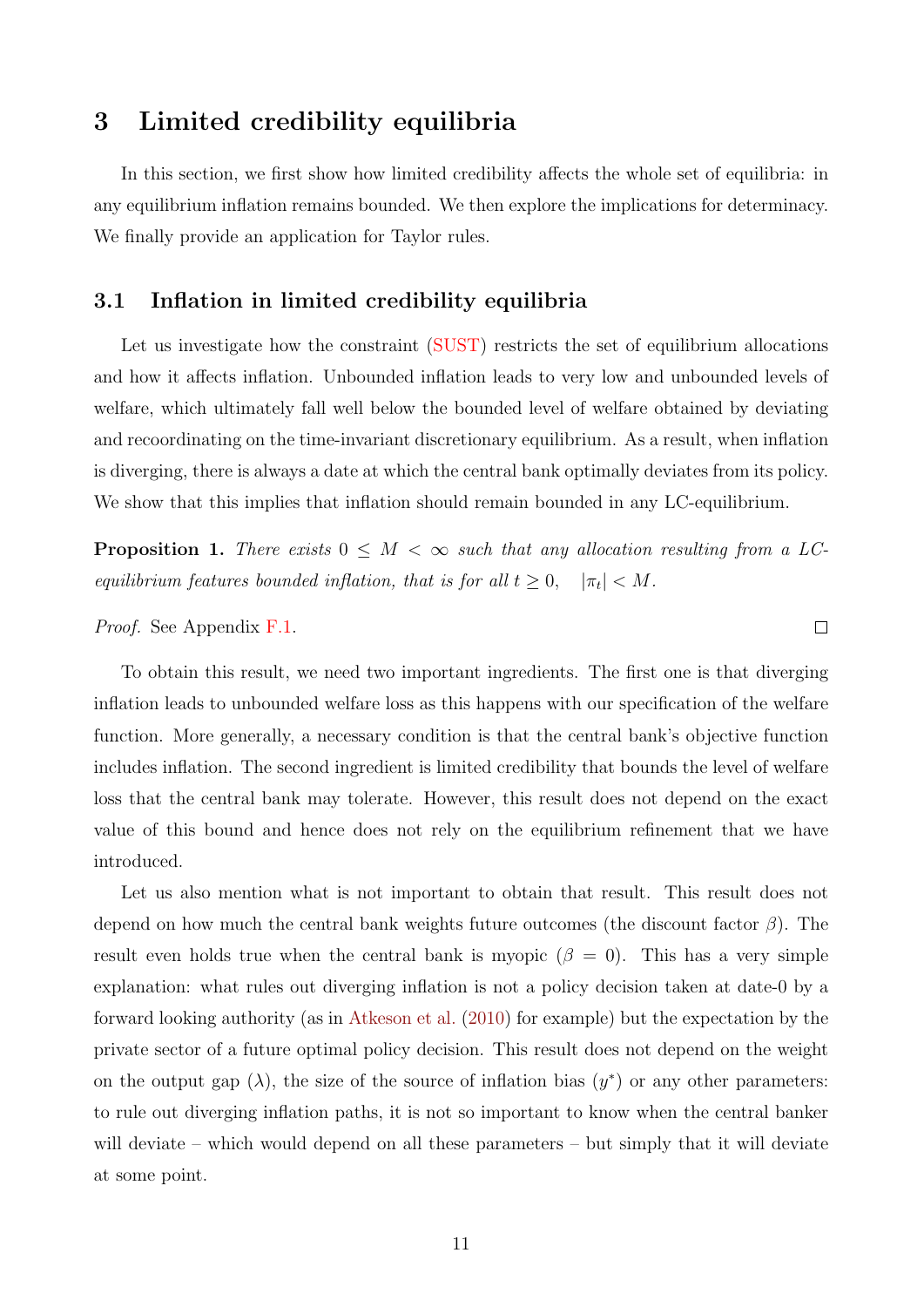In the end, Proposition [1](#page-13-0) introduces a kind of transversality condition for nominal variables. In contrast with transversality conditions for real variables that usually appear from optimal private choices, this condition appears from time-consistent optimal public choices.

### 3.2 Determinacy with limited credibility equilibria

A standard question in macroeconomics is whether a policy is consistent with a single equilibrium or whether multiple equilibria are possible. When the policy accepts a unique equilibrium, the policy is said to ensure determinacy or formally:

<span id="page-14-1"></span>**Definition 5** (Determinacy). A policy  $\sigma$  ensures determinacy when there exists a unique expectations rule f so that  $(\sigma, f)$  is a LC-equilibrium.

The consequence of Proposition [1](#page-13-0) is that the set of possible equilibria consistent with a given policy  $\sigma$  has also to feature bounded inflation. Thus, by solving for the allocations compatible with the policy and where inflation remains bounded is sufficient to find the only equilibrium allocation. The following proposition formally states this consequence:

<span id="page-14-0"></span>**Proposition 2.** A policy  $\sigma$  ensures determinacy if and only if there exists a single bounded allocation compatible with the policy  $\sigma$ .

This proposition is a direct implication of Proposition [1](#page-13-0) for policy strategies. If a policy  $\sigma$ ensures determinacy, then there exists in equilibrium a unique allocation compatible with the policy  $\sigma$ . This allocation is bounded because of Proposition [1.](#page-13-0) Conversely, if there exists a unique bounded allocation compatible with the policy  $\sigma$  then the policy ensures determinacy because any equilibrium outcome should be bounded.

A consequence of Proposition [2](#page-14-0) is that, to check whether a policy leads to determinacy, it is sufficient to determine the set of bounded allocations compatible with the policy. When the policy strategy  $\sigma$  is linear, this amounts to follow the standard procedure in linear rational expectations models as initiated by [Blanchard and Kahn](#page-30-2) [\(1980\)](#page-30-2).

This proposition also shows that, when credibility is limited, it is useless to look for policies that rules out diverging paths (as in [Loisel,](#page-32-8) [2009;](#page-32-8) [Hall and Reis,](#page-31-2) [2016;](#page-31-2) [Atkeson et al.,](#page-30-0) [2010\)](#page-30-0), as these paths are simply not equilibrium outcomes.

### 3.3 Application to Taylor rules

In this subsection, we investigate how Propositions [1](#page-13-0) and [2](#page-14-0) can be applied to the context of Taylor rules. We first specify the rule in terms of a policy strategy and we then characterize the set of equilibrium compatible with this policy.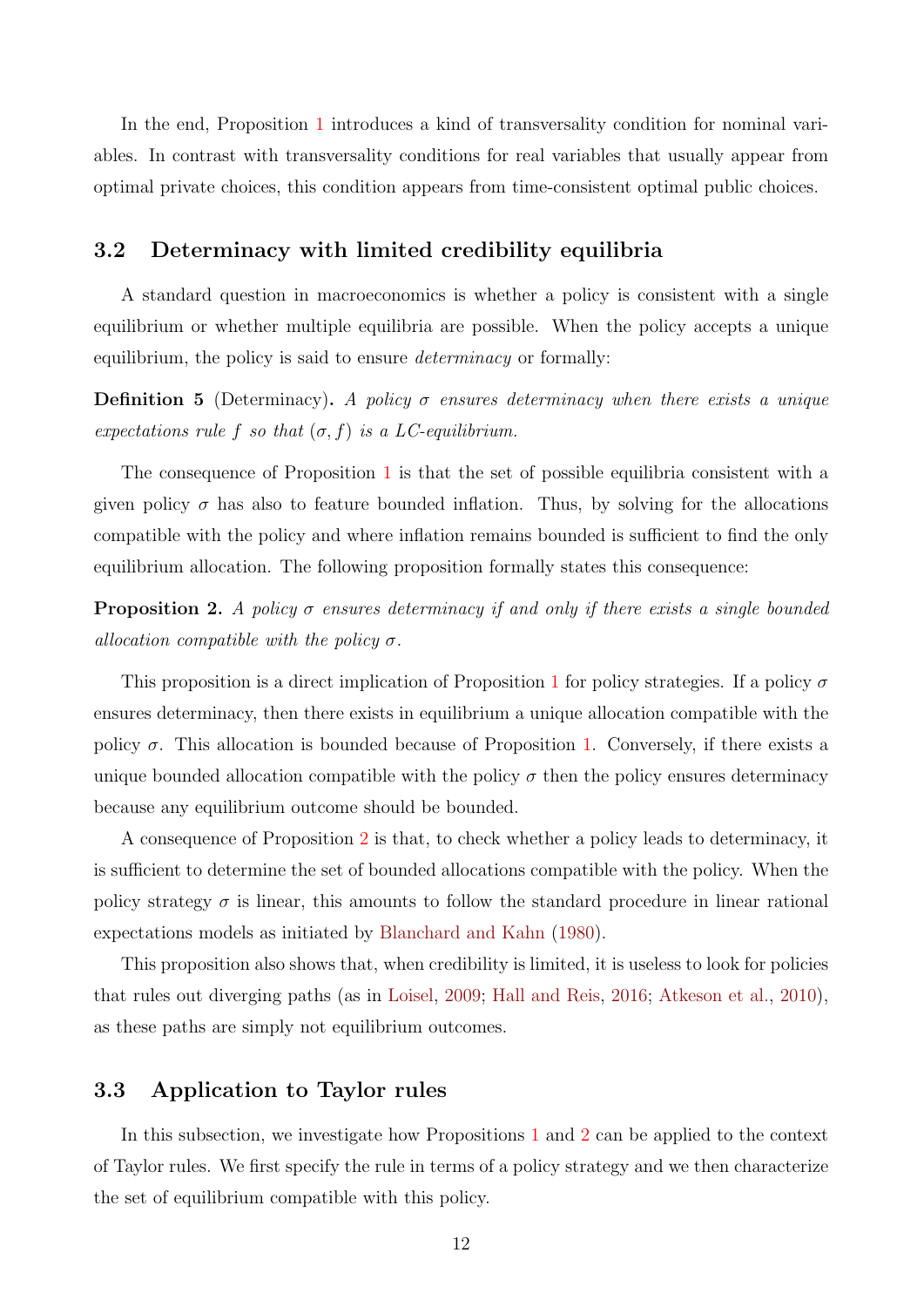Taylor rule strategies To make things simple, we consider a simplified version of the Taylor rule [\(Taylor,](#page-33-4) [1993\)](#page-33-4):

<span id="page-15-0"></span>
$$
i_t = \phi \pi_t,\tag{TR}
$$

where the positive scalar  $\phi$  measures the reactiveness of the nominal interest rate to inflation. To make the Taylor rule consistent with the timing of the game, we rewrite it as a function of private agents' expectations using the equations [\(NKPC\)](#page-8-1) and [\(EE\)](#page-8-3):

$$
i_{t} = \sigma_{t}^{TR} (h_{t}, y_{t+1}^{e}, \pi_{t+1}^{e}) = \phi \frac{\kappa y_{t+1}^{e} + (\beta + \kappa/\sigma)\pi_{t+1}^{e}}{1 + \phi \kappa/\sigma}.
$$
 (5)

This latest equation defines a policy strategy  $\sigma_t^{TR}$  that consists of adhering to the Taylor rule.

**Taylor rule allocations** We say that an allocation  $\{\pi_t, y_t, i_t\}_t$  is implemented by the Taylor rule when this allocation satisfies [\(NKPC\)](#page-8-1), [\(EE\)](#page-8-3) and [\(TR\)](#page-15-0) for any  $t$ .

When the policy parameter  $\phi$  is greater than 1 – this condition is known as the Taylor principle [Woodford](#page-33-1) [\(2003\)](#page-33-1)– multiple allocations satisfy these conditions: the 0-inflation allocation ( $\pi_t = 0$  for any  $t \geq 0$ ), but also allocations where inflation is diverging. All the allocations except the 0-inflation allocation are exploding because the Taylor principle ensures that all the eigenvalues of the dynamic system are above one. More formally, any allocations satisfying the Taylor rule feature:

- Either for all  $t \geq 0$ ,  $\pi_t = y_t = 0$ ;
- Or for any  $M > 0$ , there exists  $t > 0$  such that  $|\pi_t| > M$ .

In the following, we make the following assumption;

<span id="page-15-2"></span>Assumption 1. The 0-inflation allocation is sustained by a LC-equilibrium.

We clarify in Appendix [C](#page-38-0) the conditions under which the assumption is satisfied.

Determinacy We now prove that the Taylor principle ensures the uniqueness of LC-equilibria where the policy instrument  $i_t$  is set following a Taylor rule strategy.

<span id="page-15-1"></span>**Proposition 3.**  $\sigma^{TR}$  ensures determinacy, that is there exists a unique LC-equilibrium where the Taylor rule strategy is followed, if and only if the Taylor principle  $(\phi > 1)$  is satisfied.

Proof. See Appendix [F.2.](#page-42-1)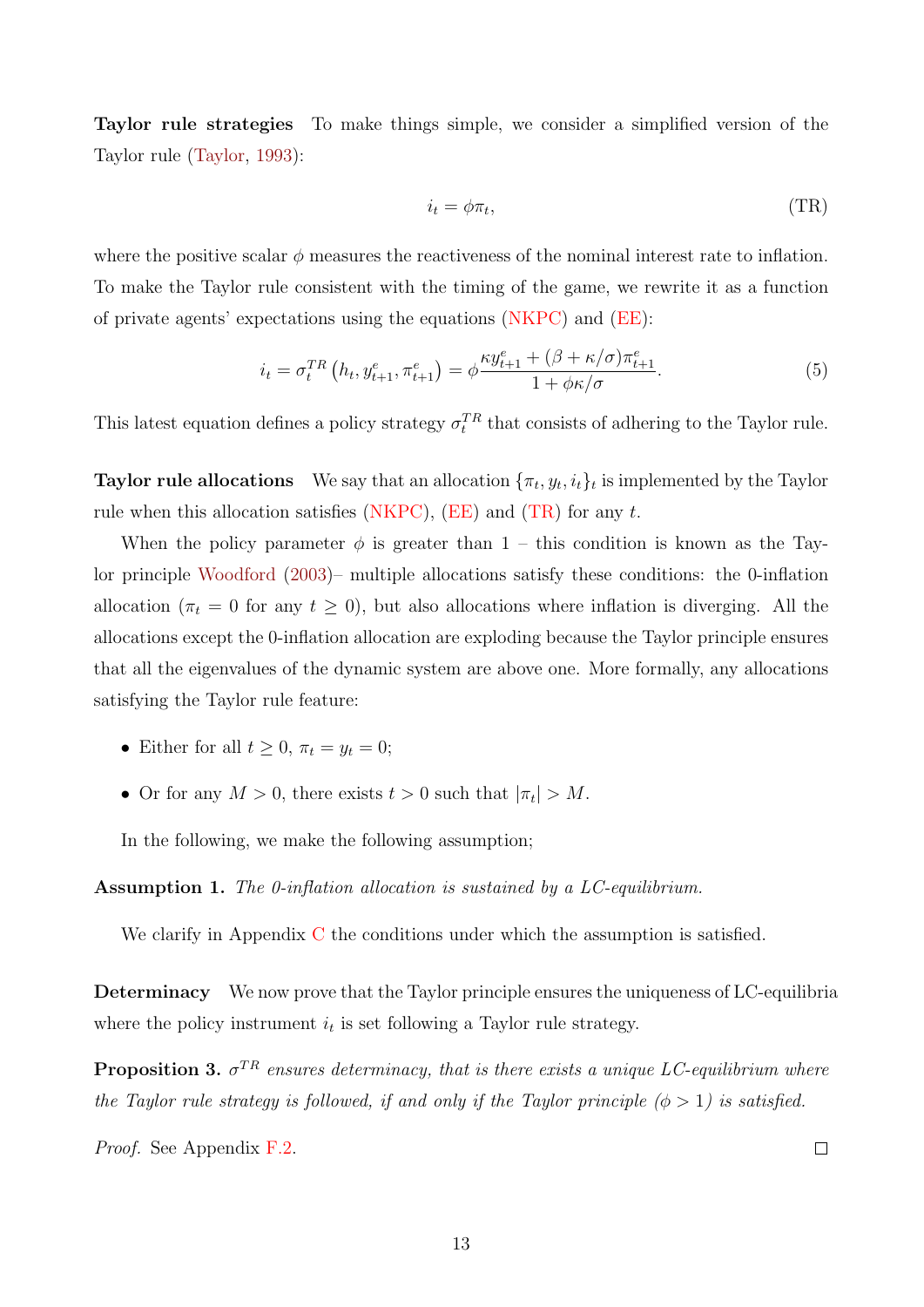Proposition [3](#page-15-1) directly results from Proposition [1.](#page-13-0) Any allocation consistent with the Taylor rule that does not coincide with the 0-inflation allocation features diverging inflation if and only if the response to inflation is greater than one-for one  $(\phi > 1)$ . Yet, as noted by Proposition [1,](#page-13-0) along such diverging paths, the central banker is better off deviating from the Taylor rule at some finite date in the future. Thus such an allocation cannot be the outcome of a LC-equilibrium.

In contrast, under full credibility (Appendix [A\)](#page-34-0), there is no such incentives to deviate thus giving rise to multiple equilibria consistent with Taylor rules, including many where inflation is diverging. This also stands in sharp contrast with the situation where the Taylor principle is not satisfied (Section [5.2\)](#page-23-0), in which case multiple LC-equilibria are consistent with the Taylor rule.

Finally, in Appendix [B,](#page-37-0) we extend Proposition [3](#page-15-1) by showing that there does not exist LC-equilibria where the policy strategy consists in following the Taylor rule in the short run and then abandoning it to switch to the discretionary policy: if the private sector expects the central banker not to follow the Taylor rule in the long run, the central banker has no incentive to follow the Taylor rule in the short run.

### 4 The role of policy beliefs

In the previous section we provide conditions under which a policy strategy leads to determinacy. These conditions are obtained assuming that private agents expect the considered policy strategy. But what happens if private agents expect something else? Is there any policy that, when implemented, ensures that private agents do expect it? To answer these questions, we extend in this section our equilibrium concept to introduce private sector's beliefs about the policy.

Our first finding is that there does not exist a policy which allows the policymaker to force the equilibrium outcome: there always exist policy beliefs leading to an equilibrium outcome where the policymaker does not play his desired policy. We then show that the policymaker may however opt to follow through his desired rule when policy beliefs only slightly depart from the desired rule. We finally apply these results to Taylor rules.

### 4.1 Limited credibility equilibrium with policy beliefs

We introduce dispersed policy beliefs by assuming that the private sector is composed of a continuum of mass one individuals who have potentially dispersed beliefs about future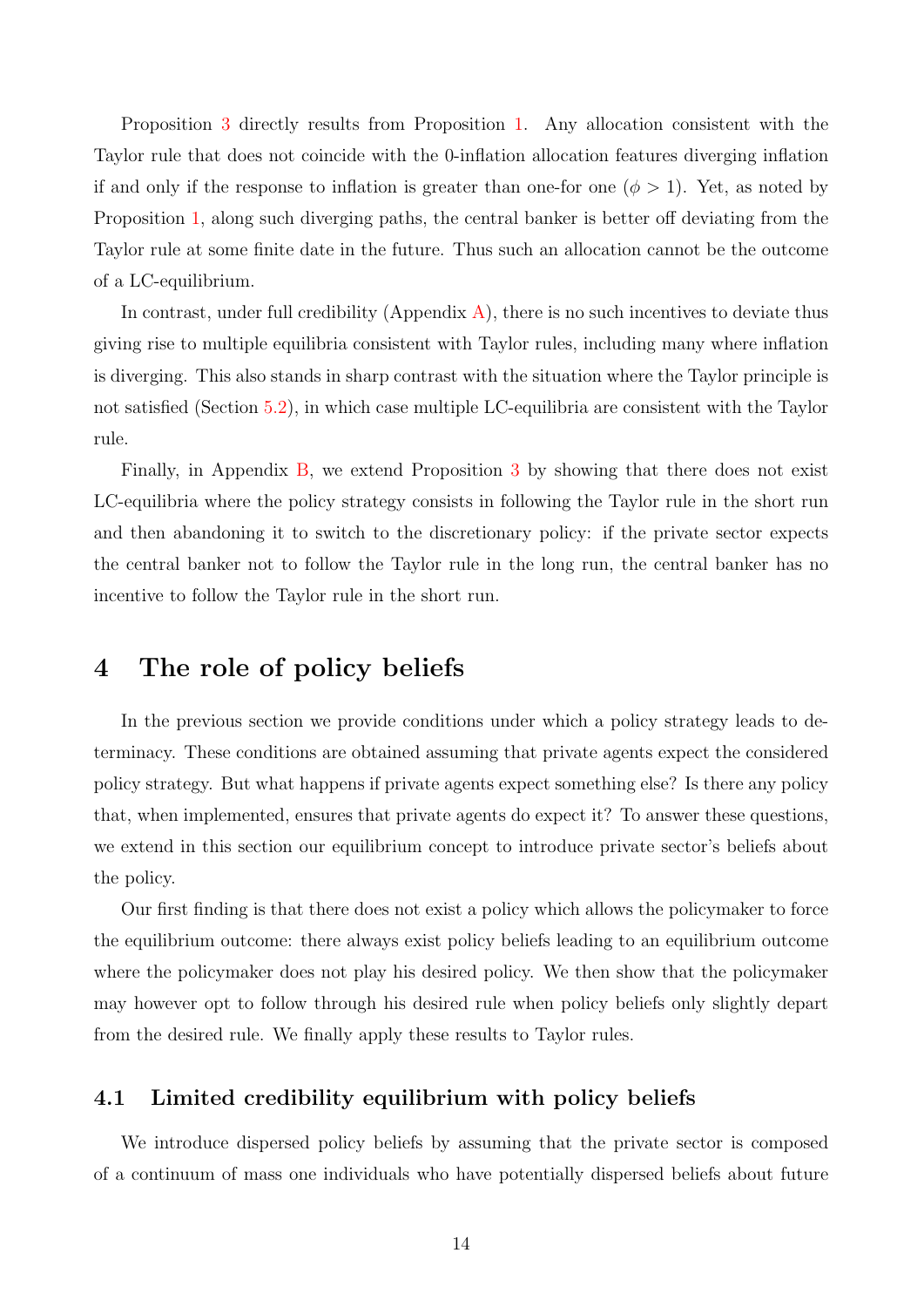policies. At the outset of date 0, each individual  $i \in (0,1)$  has subjective prior beliefs denoted by  $P_{-1}^i(\sigma)$  that the policy implemented by the central bank is  $\sigma \in \Sigma$ , where  $\Sigma$  denotes the set of policy strategy profiles. Then private agents observe other beliefs and can revise their beliefs. We denote by  $P_t^i(\sigma, h_{t-1})$  the date-t policy beliefs of agent i that implemented policy is  $\sigma$  after an history  $h_{t-1}$ .<sup>[14](#page-17-0)</sup> The belief profile is  $\{P^i\}_{i\in(0,1)} \equiv \{\{P^i_{\tau}\}_{\tau\geq 0}\}_{i\in(0,1)}$ .

Based on their date-t policy beliefs, any agent i forms rational expectations about date-t $+1$ inflation and output gap:

<span id="page-17-1"></span>
$$
f_t^i(h_{t-1}) = \left[ \sum_{\sigma \in \Sigma} P_t^i(\sigma, h_{t-1}) \pi(f_{t+1}^i(h_t), \sigma_{t+1}(h_t, f_{t+1}^i(h_t))), \right.\\ \left. \sum_{\sigma \in \Sigma} P_t^i(\sigma, h_{t-1}) y(f_{t+1}^i(h_t), \sigma_{t+1}(h_t, f_{t+1}^i(h_t))) \right],
$$
\n(6)

where the history  $h_t$  is the history induced by  $h_{t-1}$ , the policy strategy  $\sigma_t$ , and the expectations rule  $f_t^i$  as in equation [\(2\)](#page-10-0). Notice that date-t history  $h_t$  depends on the policy strategy  $\sigma$  and thus changes from one term of the summation to another term.

This allows us to define an equilibrium in this more general setting.

**Definition 6.** Given prior beliefs  $\{P_{-1}^i\}$ , a **perfect Bayesian equilibrium** is a belief profile  ${P<sup>i</sup>}_{i\in(0,1)}$ , expectation rules  ${f<sup>i</sup>}_{i\in(0,1)}$  and a policy strategy  $\sigma$  such that, at each date-t and after any history  $h_{t-1}$ :

- (i) [Optimal policy] Given expectations rules  $\{f^i\}_{i\in(0,1)}$ , the continuation of the policy plan  $\sigma^t$  solves central bank's problem  $(4)$ ;
- (ii) [Competitive equilibrium] Given the policy plan  $\sigma$  and expectations rules  $\{f^i\}_{i\in(0,1)}$ , the couple  $\{\pi_t, y_t\}$  is a date-t competitive equilibrium.
- (iii) [Rational expectations] Given the set of beliefs  $\{P_t^i(.,h_{t-1})\}$ , the expectations rule  $f^i$ satisfy  $(6)$ .
- (iv) [Beliefs updating] Given the set of beliefs  $\{P_t^i(.,h_{t-1})\}$ , the beliefs  $\{P_{t+1}^i(.,h_t)\}$  satisfy the Bayes' law whenever possible.

As in the previous section, we limit the possible set of equilibria on which private agents can recoordinate to limit the credibility of the central bank. The equilibrium should be also sustainable if private agents recoordinate on the time-invariant discretionary equilibrium after a policy deviation, i.e. if the policymaker sets a policy that does not belong to the support of policy beliefs.

<span id="page-17-0"></span><sup>&</sup>lt;sup>14</sup>To avoid cumbersome notations, we omit the potential dependence of date-t beliefs on past beliefs.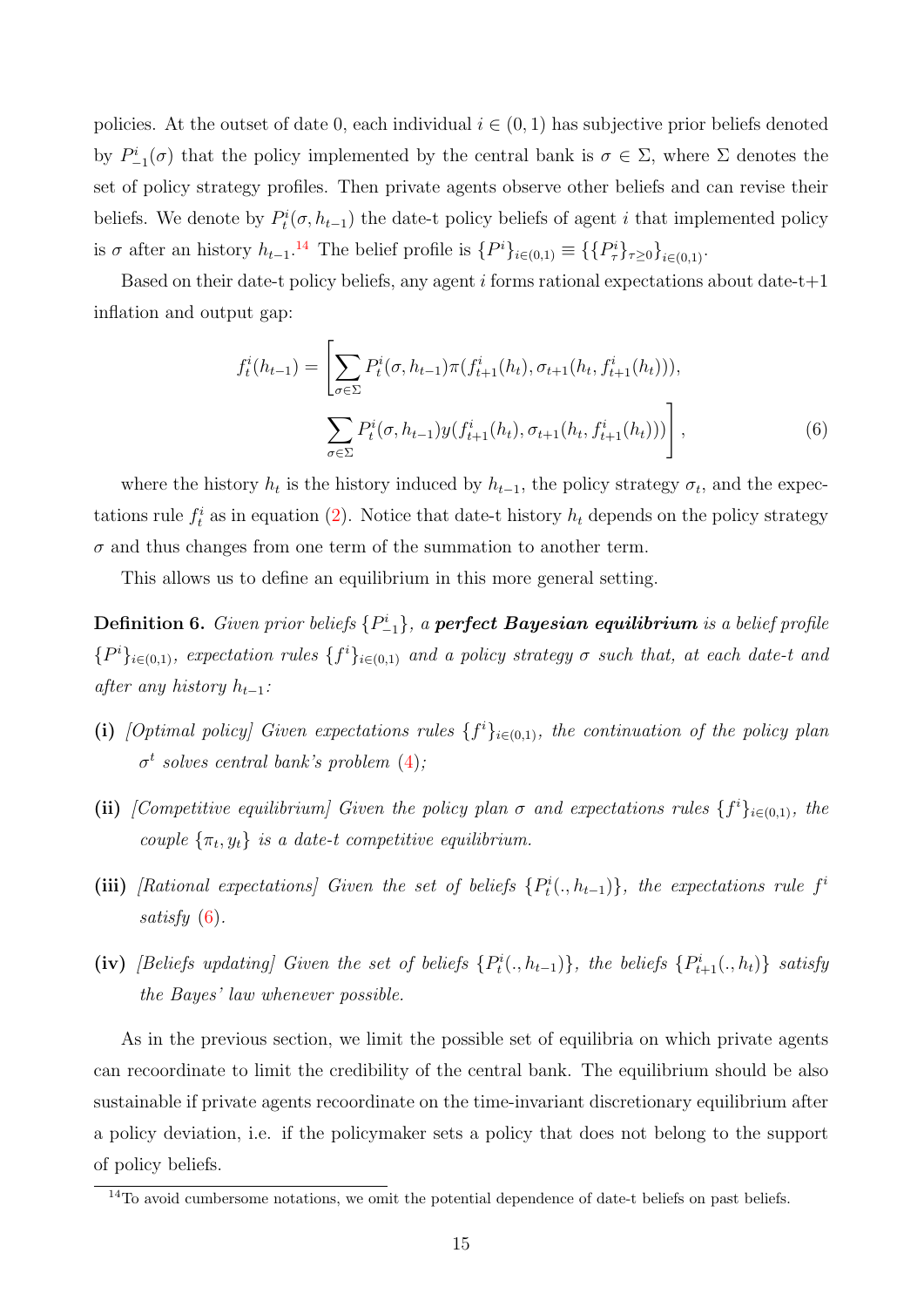**Definition 7.** For  ${P_{-1}^i}$  on a common countable support  $S(\Sigma)$ , a Limited Credibility perfect Bayesian equilibrium or LCB-equilibrium is a perfect Bayesian equilibrium  $(\sigma, f, P)$  such that the resulting allocation satisfies inequality [\(SUST\)](#page-11-1) at each date t and after any history  $h_{t-1}$ .

Notice that our definition of LCB-equilibria is consistent with our previous definition of LC-equilibrium as any LC-equilibrium defined in Section [3](#page-13-1) is also a LCB-equilibrium for which the prior beliefs  $\{P_{-1}^i\}$  is a collection of dirac functions that all peaks at the policy  $\sigma$ .

To start with, let us make sure that our result on inflation boundedness for SPE is robust to considering policy beliefs. The following proposition establishes such a results when agents hesitate between an infinite but countable number of policies:

<span id="page-18-1"></span>**Proposition 4.** Any LCB-equilibrium with prior beliefs  $\{P_{-1}^i\}$  on a common countable support  $S(\Sigma)$  leads to an allocation in which inflation is bounded.

Proof. See Appendix [F.3](#page-43-0)

Uncertainty about future policies cannot be the source of unbounded inflation paths. When inflation diverges along an allocation, the central banker has an incentive to deviate at some point from the policy leading to this diverging path to force the recoordination on the time-invariant discretionary equilibrium. And, since we require that the support of prior beliefs is on a countable support, there always exists a policy action outside the support of policy beliefs that can be effectively interpreted by private agents as a deviation.

### 4.2 Coordinating dispersed policy beliefs

Let us investigate the set of equilibria when beliefs are dispersed. In particular, we are interested to know whether there exists a policy strategy that would be implemented whatever the initial prior beliefs of private agents.

<span id="page-18-0"></span>**Proposition 5.** If  $y^* \neq 0$  and  $\lambda \neq 0$ , then for any  $\sigma$ , there exists prior beliefs  $\{P_{-1}^i\}$  such that none of the policy  $\sigma_t$  is played in LCB-equilibrium.

Proof. See Appendix [F.4](#page-43-1)

This Proposition is a straightforward result of the existence of multiple subgame perfect equilibria. As noted above each LC-equilibrium is also a LCB-equilibrium with specific prior policy beliefs. Besides, when  $y^* > 0$  and  $\lambda > 0$ , we can identify at least two LC-equilibria with different policy strategies at any date: the discretionary policy and an arbitrary Taylor rule for instance. Therefore, there does not exist a policy strategy that is always played in equilibrium.

 $\Box$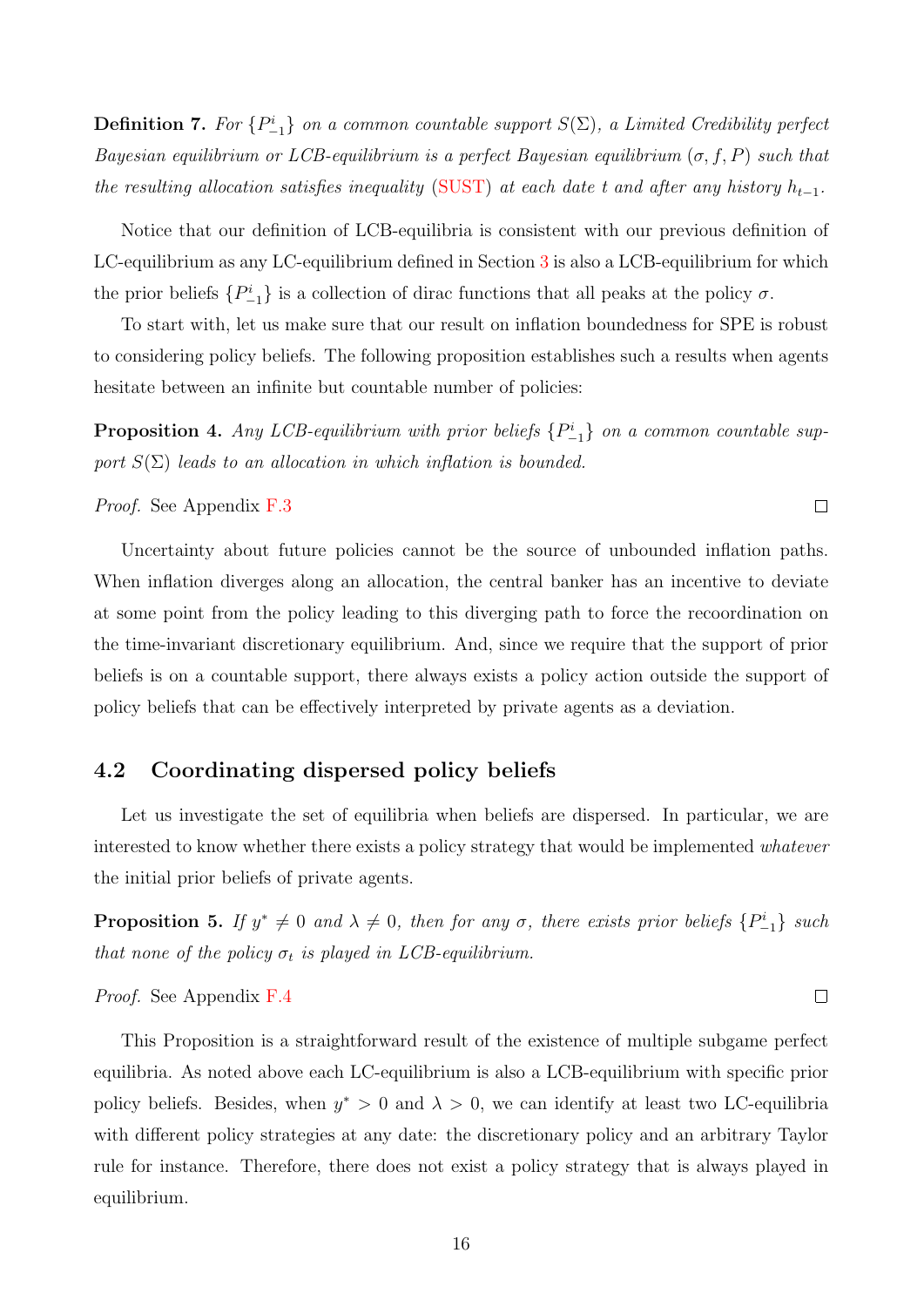If agents are unconvinced that the policymaker is going to adhere to a given policy, there is nothing that the policymaker can do to force them to believe about the intended policy. The underlying reason is that because the central banker's credibility is limited, beliefs inconsistent with a given policy may force the central banker to optimally implement another policy that he may want. This results is not peculiar to linear simple rules but means that we cannot expect policy rule to fundamentally solve equilibrium multiplicity if private agents do not believe in the policy rule intended to be followed through by the central bank.

Remark. The intra-period timing of the game is not essential for Proposition [5.](#page-18-0) Even if private agents form expectations after the central bank's action, the central banker can be forced to play a policy different from his desired one.

Weakly dispersed policy beliefs Let us now investigate what are the conditions under which a given policy desired by the central bank can be implemented in equilibrium.

Proposition [5](#page-18-0) shows that there always exist policy beliefs such that a policy is not followed through in equilibrium. The key ingredient for obtaining this result is that policy beliefs give no weight to the considered policy. Thus a necessary condition for a policy to be implemented in equilibrium is that at least some agents initially expect it.

In the following proposition, we provide sufficient conditions under which the coordination may take place:

<span id="page-19-0"></span>**Proposition 6.** For any (continuous) policy  $\sigma \in \Sigma$  that ensures determinacy in the context of LC-equilibrium as in definition [5,](#page-14-1)

- (i) If prior beliefs  $\{P_{-1}^i\}$  feature a common finite support  $S(\Sigma)$  (including  $\sigma$ ),
- (ii) If the unique LC-equilibrium compatible with  $\sigma$  satisfies for any policy  $\sigma' \in S(\Sigma) \setminus {\{\sigma\}}$ .

<span id="page-19-1"></span>
$$
W_0(\{\pi_t, y_t, i_t\}_{t\geq 0}) > U_0(\pi(\pi_1, y_1, \sigma'(\pi_1, y_1)), y(\pi_1, y_1, \sigma'(\pi_1, y_1))) + \beta W_1',\tag{7}
$$

where  $W'_1$  is the highest welfare among the allocations resulting from a LC-equilibrium with policy  $\sigma'$ .

then there exists  $\bar{\gamma} < 1$  such that if  $\int_0^1 P_{-1}^i(\sigma) > \bar{\gamma}$  there exists a unique LCB-equilibrium. The resulting equilibrium allocation coincides with the one resulting from the unique LC-equilibrium consistent with policy  $\sigma$ .

Proof. See Appendix [F.5](#page-43-2)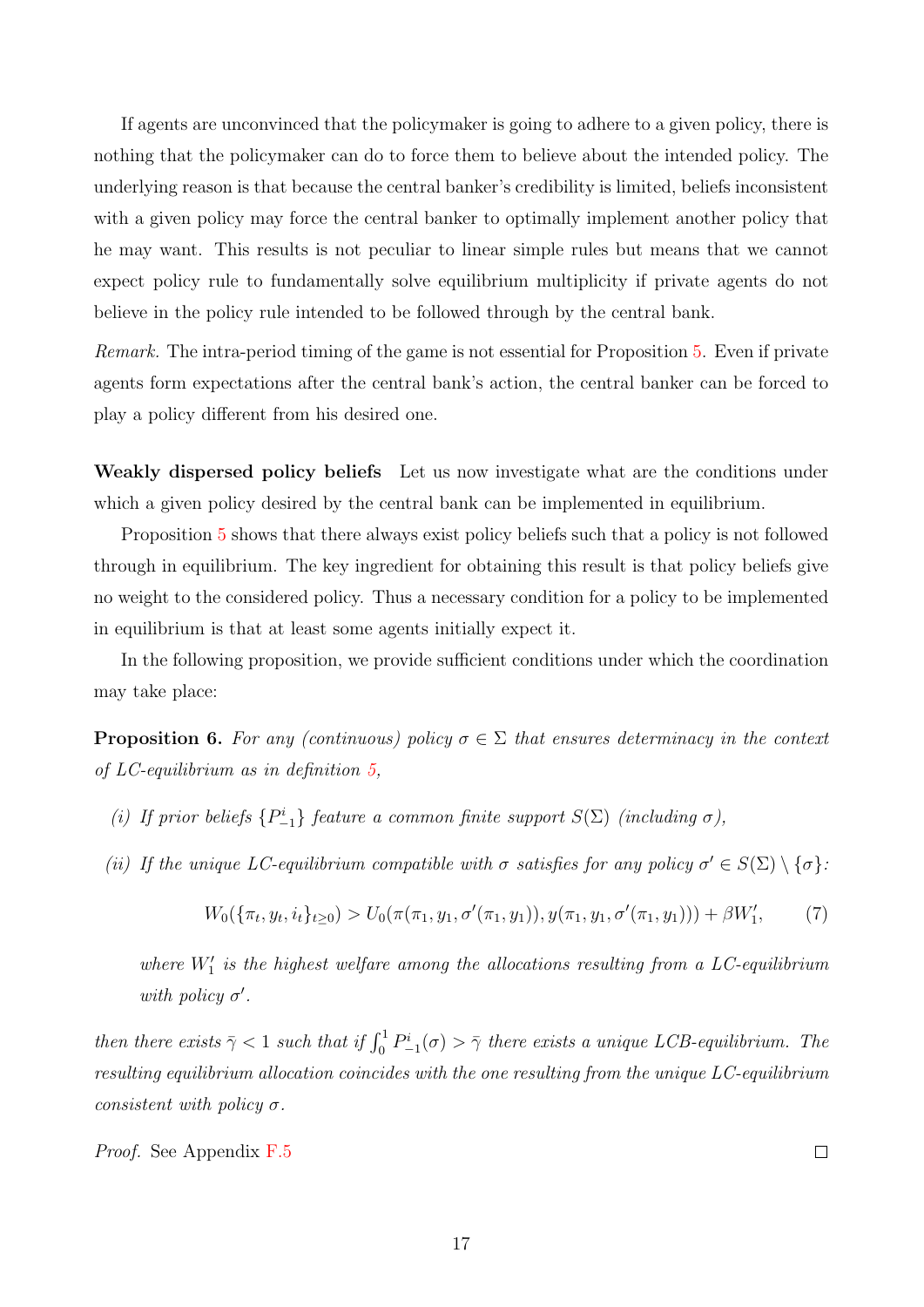The first condition on beliefs ensures that by observing the policy actions the private agents can infer the policy. The second condition ensures that the long term gains to stick to the policy are sufficiently large so that the central banker does not prefer to switch to any other policy that can be expected by private agents.

More specifically, this latter condition states that, when private agents fully expect the policy  $\sigma$ , the central banker strictly prefers to adhere to policy  $\sigma$  even if the policymaker could recoordinate future beliefs on any other policies included in the support of prior beliefs. Intuitively, this condition requires that the alternative policy is neither desirable in the short run –the incentive to deviate in the short run is low– nor desirable in the long run –the welfare of the considered equilibrium is higher than the one in potential LC equilibria with the other policy. If, for a given LC-equilibrium, the date-0 constraint [\(SUST\)](#page-11-1) is slack, then the LC-equilibrium is robust to the discretionary policy.

Remark. Proposition [6](#page-19-0) shows that when prior beliefs are sufficiently peaked on a policy ensuring determinacy, then beliefs immediately coordinate on the policy and the resulting equilibrium is unique and not altered by prior beliefs. Therefore, in equilibrium, we do not see the policymaker reacting to the out-of-equilibrium prior beliefs that another policy will be followed. To see how the policy should react "in equilibrium" to alternative beliefs, we need to relax some of our assumptions as, for example, the assumption of common knowledge. We provide some elements in this direction in the next subsection in the case of Taylor rules.

#### 4.3 Coordinating dispersed policy beliefs with a Taylor rule

We now apply Proposition [6](#page-19-0) to the Taylor rule strategy satisfying the Taylor principle  $(\phi > 1)$ . To simplify the setting, we assume that private agents can only hesitate between the Taylor rule strategy  $\sigma^{TR}$  and the discretionary policy  $\sigma^{disc}$ .

Proposition [7](#page-20-0) provides some properties of the minimum weight put on the Taylor rule strategy needed to get the desired outcome, i.e., the 0-inflation allocation.

<span id="page-20-0"></span>**Proposition 7.** Under Assumption [1,](#page-15-2) there exists a scalar  $\bar{\gamma} < 1$  such that for any prior beliefs verifying  $\int_0^1 P_{-1}^i(\sigma^{TR})di > \overline{\gamma}$  the unique equilibrium allocation is the 0-inflation allocation. The threshold  $\bar{\gamma}$  does not depend on y<sup>\*</sup>. Otherwise, if  $\int_0^1 P_{-1}^i(\sigma^{TR})di < \bar{\gamma}$ , the unique equilibrium outcome is the time-invariant discretionary allocation.

Proof. See Appendix [F.6.](#page-44-0)

Proposition [7](#page-20-0) is an application of Proposition [6](#page-19-0) in the case of Taylor rules: Adhering to a Taylor rule satisfying the Taylor principle ensures determinacy not only when private agents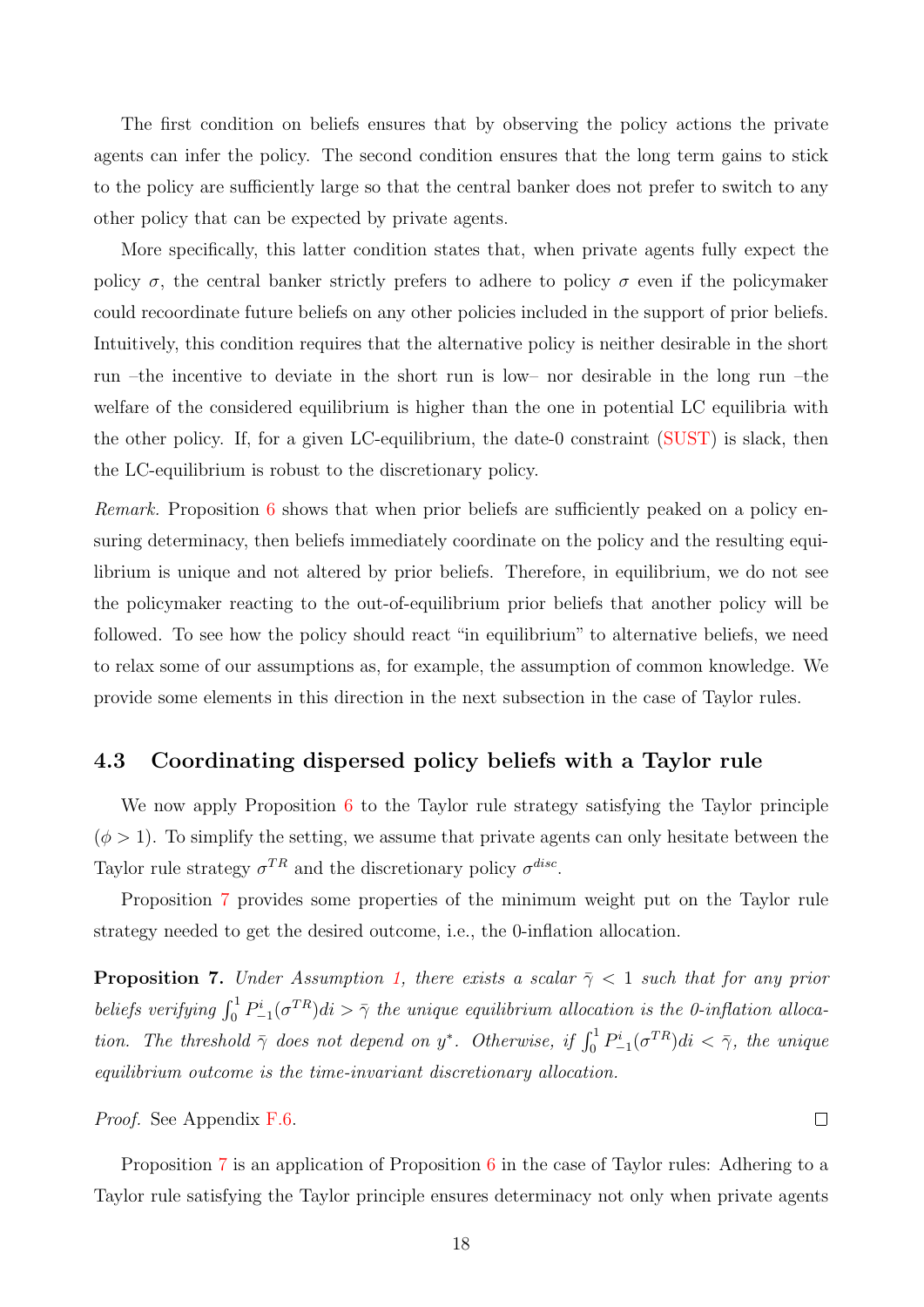expect it to be followed through (Proposition [3\)](#page-15-1) but also when a sufficiently large share of agents believe that it will be the case, i.e.,  $\int_0^1 P_{-1}^i(\sigma^{TR})di > \overline{\gamma}$ . Proposition [6](#page-19-0) applies here because we assume that the support of beliefs is finite, the Taylor rule satisfies the Taylor principle, and hence ensures determinacy when anticipated, and the welfare in the 0-inflation allocation is higher than the one with a discretionary policy.

However, as mentioned above, the uncertainty is off-equilibrium: once the agents observe the distribution of beliefs of other agents, they can immediately update their own beliefs. Naturally, one may wonder whether the central bank has still this ability to recoordinate expectations when agents cannot observe the distribution of beliefs but only some public signals as the policy decision – that is in a situation where there is no common knowledge between private agents. We extend these results to such an environment in Appendix  $E$  and we show that the central banker has still incentives to adhere to the Taylor rule even if private agents form beliefs that are not observable by others but only by the central banker. The key difference with proposition [7](#page-20-0) is that the central bank reacts to expectations following the Taylor rule *in equilibrium*. Then, the Taylor rule is not only necessary as an out-ofequilibrium threat but also an in-equilibrium action useful to recoordinate private agents expectations through learning about other agents' beliefs.

### 5 Extensions

In this section, we investigate the consequences of limited credibility when enriching our environment. First, we include an effective lower bound on nominal interest rate. Second, we consider how limited credibility affects the multiplicity of equilibrium when the Taylor principle is not satisfied. Third, we extend our results to the presence of shocks. Fourth, we show that most of our findings are also valid in a flexible prices environment.

### <span id="page-21-0"></span>5.1 Zero lower bound

In this subsection, we extend our results to the presence of a lower bound on nominal interest rates. It is well known that the presence of such a bound leads to additional multiplicity of equilibria under commitment. The natural question is then whether limited enforcement, which rules out hyperinflations also rules out deflationary spirals. We investigate here whether the lower bound also lead the set of equilibria in our game to expand and, more precisely, we focus on the permanent liquidity trap as studied by [Benhabib et al.](#page-30-12) [\(2001\)](#page-30-12).

<span id="page-21-1"></span>**Proposition 8.** The permanent liquidity trap equilibrium is an LC-equilibrium when  $y^*$  is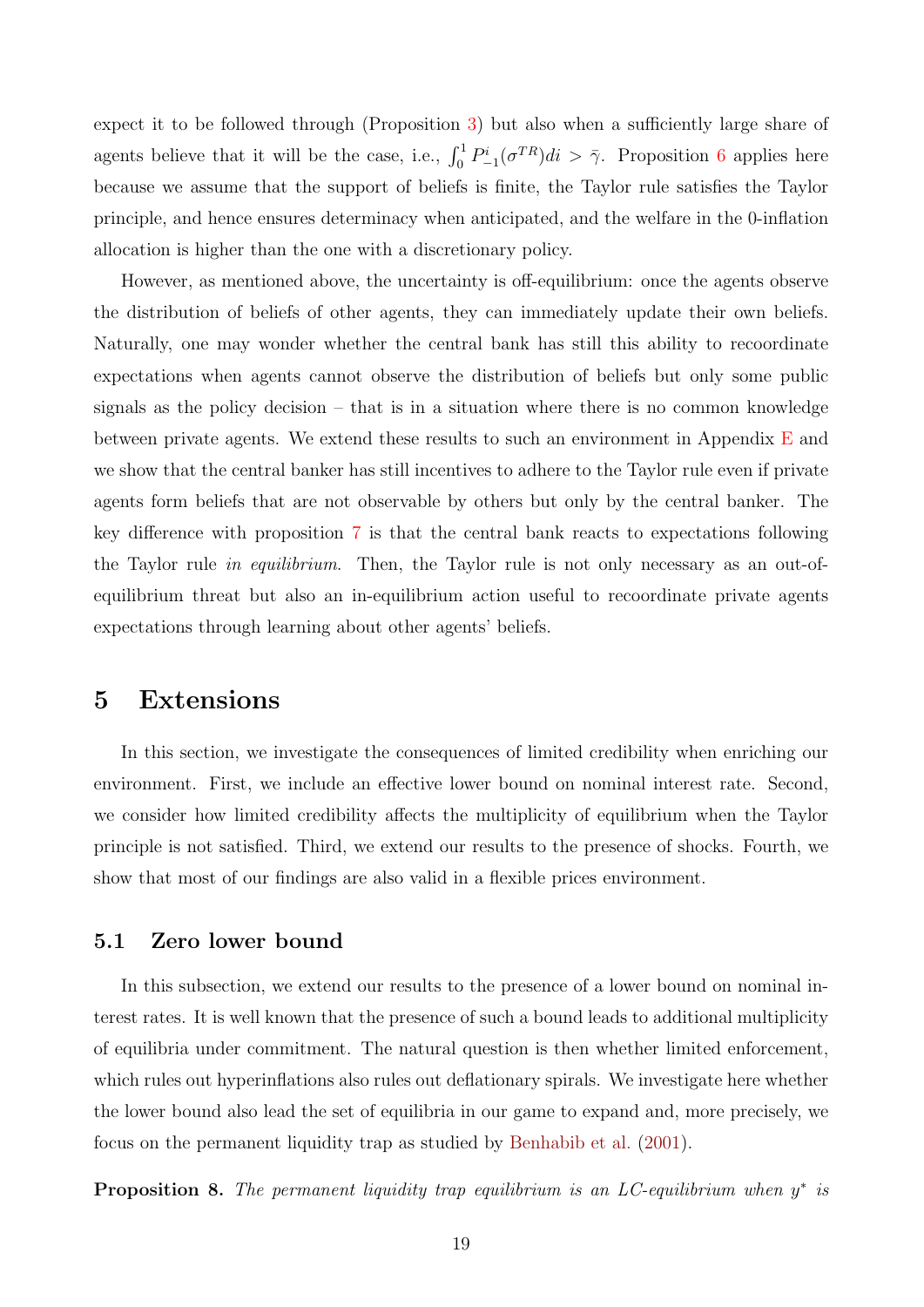#### Proof. See Appendix [F.7](#page-44-1)

The main step of the proof is to show that the loss in the permanent liquidity trap is bounded. When the cost of the discretionary equilibrium indexed by  $y^*$  exceeds the cost of the permanent liquidity trap, it is sufficient to ensure that the permanent liquidity trap is a LC-equilibrium.

But Proposition [8](#page-21-1) also means that, in contrast with hyperinflations, one cannot use asymptotic arguments anymore and whether the permanent liquidity trap is a LC-equilibrium is a quantitative question. Thus, being a LC-equilibrium highly depends on the refinement that we are using – this choice of refinement was mostly innocuous with hyperinflations. For example, one may use a refinement where the recoordination after a deviation is on the permanent liquidity trap, in which case the permanent liquidity trap itself would be always a LC-equilibrium.

Note also that, quantitatively, it is also unclear what is the most desirable: the permanent liquidity trap or the discretionary equilibrium.

In the end, all this discussion simply means that we cannot use limited enforcement arguments in a clear-cut way to rule out deflationary spirals as the permanent liquidity trap equilibrium.

Stability of the 0-inflation equilibrium The zero lower bound also modifies the ability of the Taylor principle to re-anchor expectations on the right policy through a learning process. As emphasized in the previous section, the learning process requires that desired policy leads to a single equilibrium. This is not the case anymore for the Taylor rule constrained by the ZLB, which produces multiple (LC-) equilibria.

In addition, there are another problem for which limited credibility cannot do anything for Taylor rules: these rules do not prevent inflation paths to diverge from regions close to 0-inflation to the permanent liquidity trap. This means that, if agents expect inflation to be a slightly different from zero, then the economy is going to converge to the permanent liquidity trap and the Taylor cannot prevent that divergence. As the permanent liquidity trap and the trajectory to this trap remain bounded, such divergence may still arise under limited credibility.

Arguably, this is not the case of several recent proposals for rules such the ones by [Loisel](#page-32-8) [\(2009\)](#page-32-8), [Adao et al.](#page-30-1) [\(2011\)](#page-30-1) or [Hall and Reis](#page-31-2) [\(2016\)](#page-31-2), that are, to some extent, able to prevent deflationary spirals that ultimately lead to the permanent liquidity trap, even under limited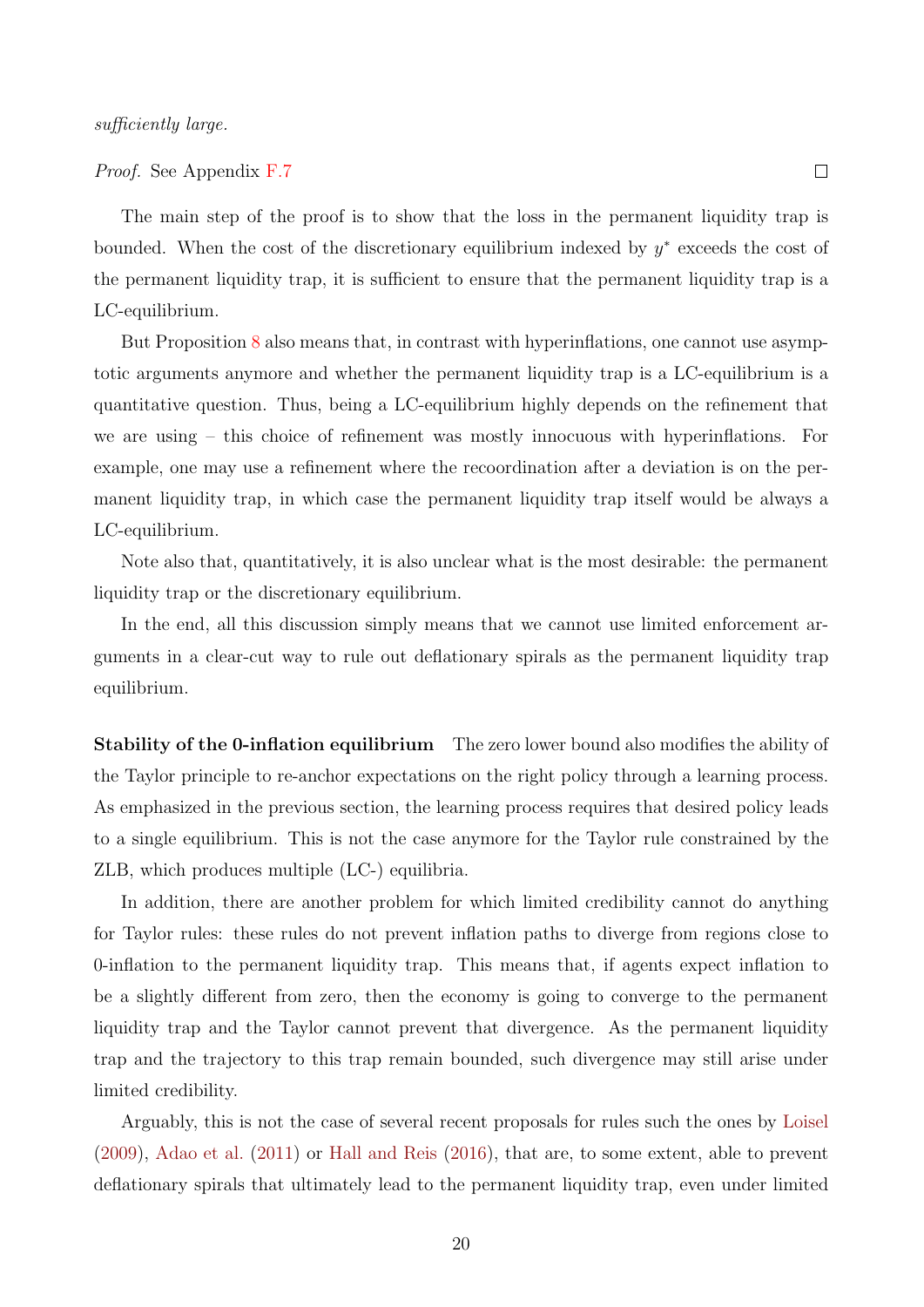credibility. By requiring monetary policy to respond more to expectations, these rules guarantee that the economy do not diverge to the permanent liquidity trap, thus ensuring some local stability of the 0-inflation equilibrium.

Under limited credibility and in the absence of a lower bound on nominal rates, Taylor rules are not inferior but equivalent to many proposed rules to ensure determinacy, as derived in the previous section. Yet, once introducing a lower bound on nominal rates, this equivalence breaks down and, even under limited credibility, some proposed rules that respond more to inflation expectations perform better than the Taylor rule. We thus suggest an alternative reading of the contribution of these alternative rules: they do not contribute to solving the price-level determinacy problem but help to avoid self-fulfilling liquidity trap expectations.

### <span id="page-23-0"></span>5.2 Limited credibility outside the Taylor principle

In this subsection, we further investigate how limited credibility modifies the equilibrium outcome when the central bank is expected to follow a Taylor rule that does not satisfy the Taylor principle. As already mentioned, such a policy leads to multiple equilibria. We show in this subsection that limited credibility limits non-fundamental fluctuations.

<span id="page-23-1"></span>**Proposition 9.** When the Taylor principle is not satisfied  $(\phi < 1)$ , there exist many LCequilibria consistent with a Taylor rule strategy:

- $(ii)$  the 0-inflation allocation.
- (iii) self-fulfilling prophecies equilibrium described as follows:

$$
\pi_t = \lambda_1^t \pi_0, \quad \text{and} \quad y_t = \lambda_1^t \omega \pi_0,
$$

where the initial level of inflation  $\pi_0$  is any scalar in  $[\underline{\pi}, \overline{\pi}]$ , the scalar  $\lambda_1$  is the stable eigenvalue of the three-equation system and the scalar  $\omega$  denotes the relative weight of the associated eigenvector to the output gap (see Appendix  $F.8$  for formal definitions).

 $\Box$ 

Furthermore, the upper (lower) bound for inflation  $\pi$  ( $\pi$ ) increases (resp. decreases) with the inflation bias  $y^*$ .

Proof. See Appendix [F.8.](#page-44-2)

Limited credibility rules out two types of inflation paths, those that are diverging –in which inflation and the output gap belong to the unstable eigenvector– and those with a too high inflation initial level –with a too large initial inflation level  $\pi_0$ .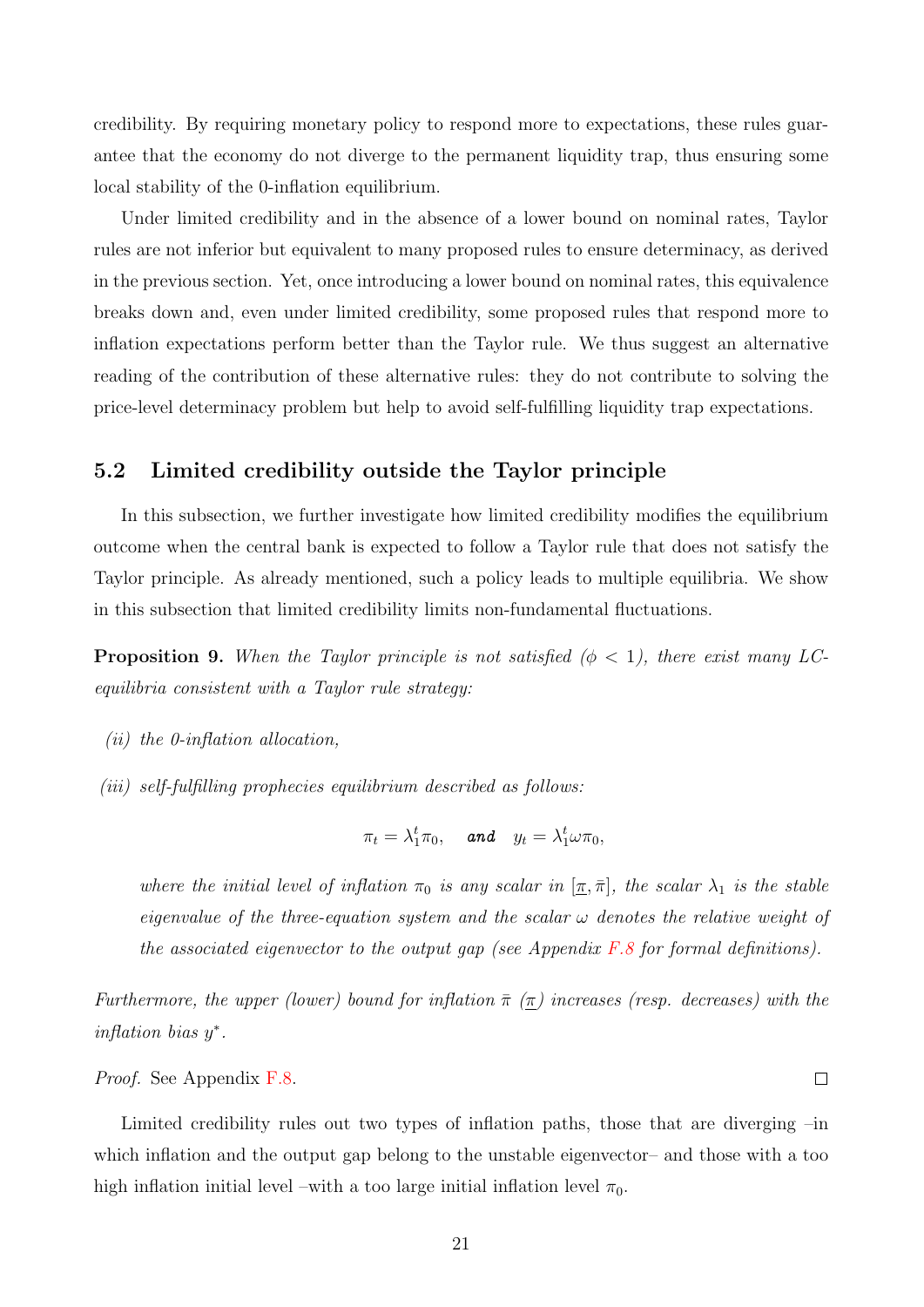Limited credibility also restricts the range of fluctuations of inflation. In our setting, this range depends on the inflation bias. Indeed, the social welfare in the worst equilibrium increases with this bias. So, the higher the bias, the more costly the abandon of the Taylor rule is, making higher expectations subgame perfect. As far as we know, this is the first time such a connection is established. This result suggests that adhering to the Taylor principle is more crucial when the policymaker suffers from a high level of time-inconsistency, but is less crucial when the policymaker is more conservative.

This latter result connects the two approaches of high and volatile inflation periods such as the 70s: the presence of non-fundamental shocks as in [Clarida et al.](#page-31-5) [\(2000\)](#page-31-5) and [Lubik and](#page-32-12) [Schorfheide](#page-32-12) [\(2004\)](#page-32-12) and the presence of an inflation bias in the central bank's preferences as in [Barro and Gordon](#page-30-3) [\(1983\)](#page-30-3): non-fundamental shocks resulting from the failure of the Taylor principle may arise only in the presence of such an inflation bias.

#### <span id="page-24-0"></span>5.3 Stochastic environment

This section extends our results to a the presence of exogenous shocks. We show that the main condition for our results to go through is the way shocks also affects the discretionary equilibrium.

We incorporate shocks into the baseline model as follows:

$$
\pi_t = \beta E_t \pi_{t+1} + \kappa y_t + u_t,\tag{8}
$$

$$
y_t = E_t y_{t+1} - \frac{1}{\sigma} \left( i_t - E_t \pi_{t+1} - r_t^n \right), \tag{9}
$$

where the random processes  $u_t$  and  $r_t^n$  denote cost-push shocks and natural interest rate shocks respectively. Besides, we assume that the central banker can arbitrary deviate from the Taylor rule as follows:

$$
i_t = \alpha \pi_t + \epsilon_t,\tag{10}
$$

where  $\epsilon_t$  is a monetary policy shock.

LC-equilibrium in a stochastic environment The timing is modified to take into account the stochastic property of the game. We now assume that the current shocks are known by private agents and by the central bank at each stage of the game. Thus expectations that they form as well as the policy plans implemented by the central bank are functions of these shocks. We also assume that private agents form expectations that are correct in average. More formally, we define a subgame perfect equilibrium in such an environment by including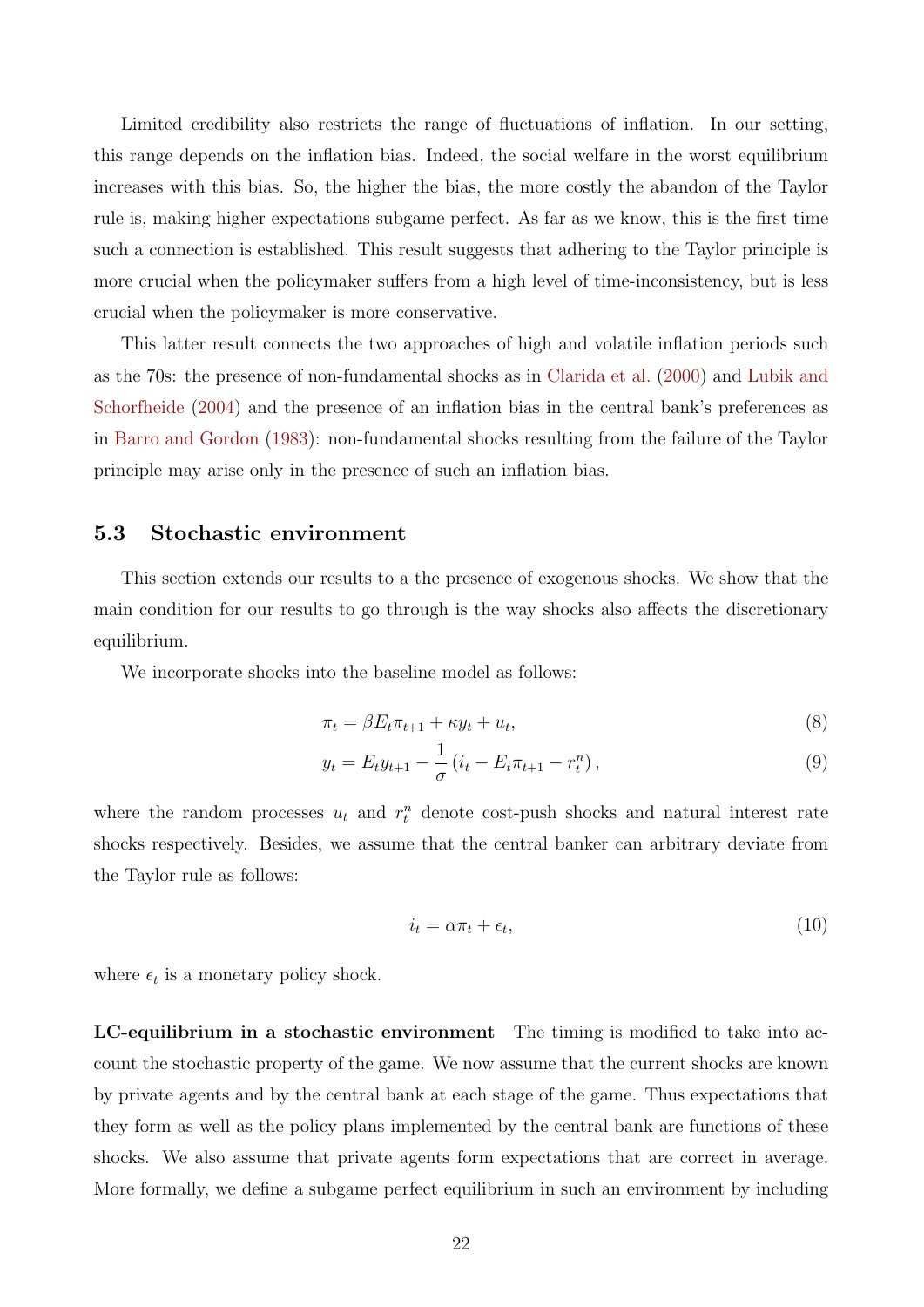shocks in the state space,  $h_{t-1} = \{\pi_{\tau}, y_{\tau}, i_{\tau}, u_{\tau}, r_{\tau}^n, \epsilon_{\tau}, \tau < t\}$  and assume that the right-handside member of equation [\(3\)](#page-10-2) is replaced by an integral over all future shocks. We now define LC-equilibrium in such an environment.

The presence of shocks implies fluctuations in the time-invariant discretionary equilibrium. If shocks are bounded then the punishment equilibrium is bounded as well and so is any LCequilibrium, thus implying that all our previous results still hold. We extend this result to certain situations where shocks are unbounded:

<span id="page-25-2"></span>Proposition 10. The distance between inflation in any LC-equilibrium and inflation in the time-invariant discretionary equilibrium remains bounded if:

- (i) Shocks are bounded.
- (ii) Shocks follow a first-order autoregressive process with second-order process innovation.<sup>[15](#page-25-0)</sup>

Proof. See Appendix [F.9.](#page-45-0)

In the following, we apply this result to validate the robustness of our benchmark results.

 $\Box$ 

Taylor principle and the 'divine coincidence' If the natural interest rate shock,  $r_t^n$ , is the only shock affecting the economy and is incorporated in the Taylor rule (as suggested by [Woodford,](#page-33-1) [2003;](#page-33-1) [Gali,](#page-31-10) [2008\)](#page-31-10) then propositions [3](#page-15-1) is not modified. The Taylor principle guarantees the uniqueness of the equilibrium as long as private agents believe in the Taylor rule in the first place. Indeed, if the interest rate reacts by one-for-one to the natural interest rate shock, this latter shock disappears from the economy and no more affects inflation and the output gap.  $16$ 

Suboptimal Taylor rules If the Taylor rule does not respond to the natural rate of interest  $r_t^n$ , if the economy is hit by a cost-push shock  $u_t$  or if monetary policy deviates from the Taylor

$$
[\pi_t \quad y_t]' = V_1 w_{1,t}, \text{ where } w_{1,t+1} = \lambda_1 w_{1,t} + \eta_{t+1}, \tag{11}
$$

where  $w_{1,0}$  corresponds to an (arbitrary) initial condition and the stochastic process  $\eta_{t+1}$  is any bounded zero-mean process, sometimes referred to as sunspot shocks. In the existing literature, the variance and the support of this shock is unbounded. Limited credibility imposes the boundedness of sunspot shocks (as in Proposition [9\)](#page-23-1).

<span id="page-25-0"></span><sup>&</sup>lt;sup>15</sup>Formally, this embeds any autoregressive process such that:  $x_t = \rho x_{t-1} + \nu_t$  with  $\rho < 1$ ,  $E_t \nu_{t+1} = 0$  and  $E_t|\nu_{t+1}|^2 < \infty.$ 

<span id="page-25-1"></span> $16$ If the Taylor principle is not satisfied, sunspot shocks can hit the economy: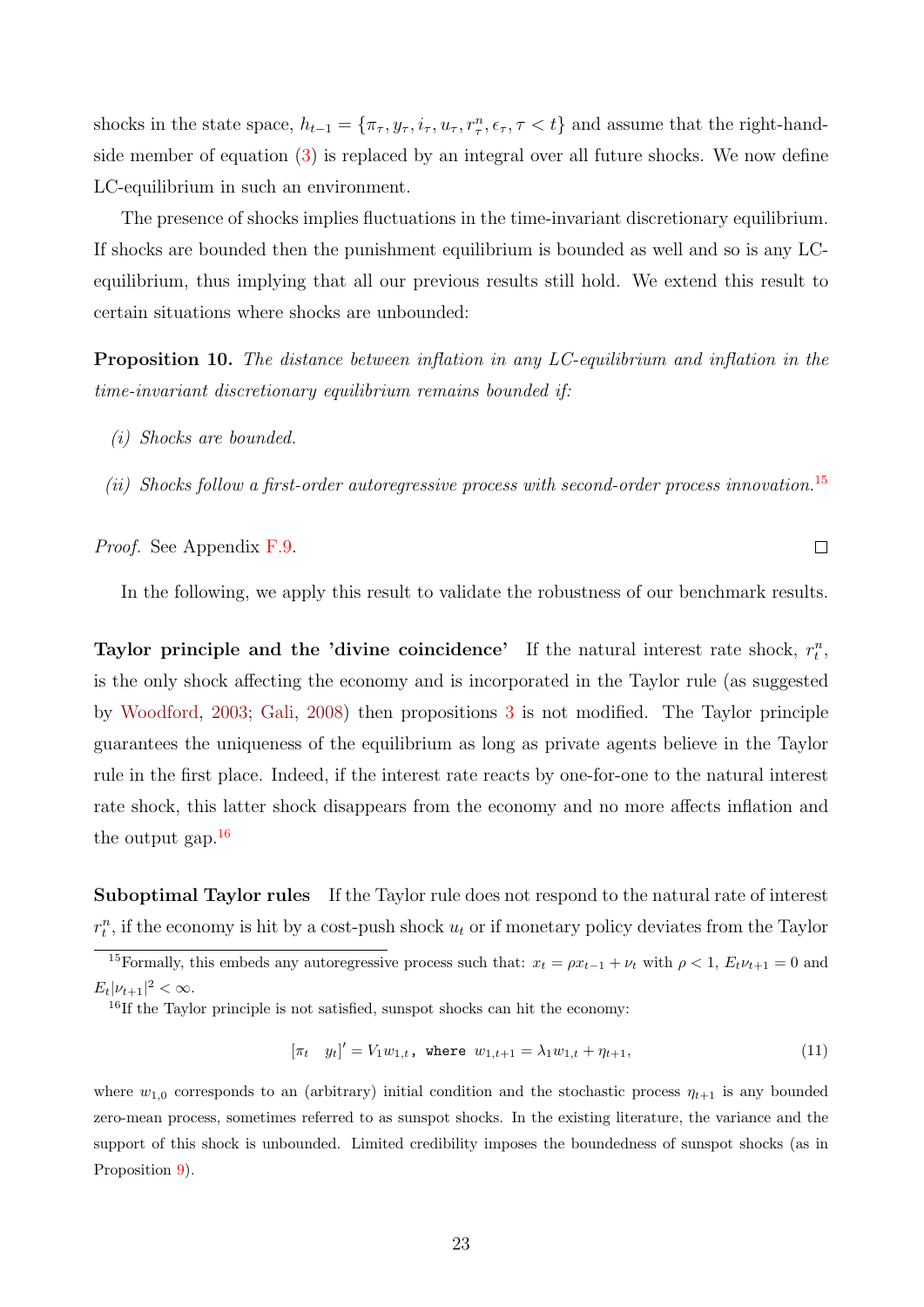rule, then large shocks can generate an incentive for policy switching, the Taylor rule being suboptimal compared to the discretionary equilibrium (or the best deviation policy).

For simplicity, we suppose all shocks to be i.i.d. and zero-mean. We also assume that the variance of shocks is small compared to the inflation bias  $y^*$ . This latter assumption guarantees that the Taylor rule delivers a higher expected welfare relative to the one delivered by the time-invariant discretionary equilibrium. If this assumption is not verified, the Taylor rule will never be implemented in a LC-equilibrium.

<span id="page-26-0"></span>**Proposition 11.** If shocks  $(r^n, u, \epsilon)$  are not too large, the Taylor principle guarantees that there exists a unique LC-equilibrium implemented by the Taylor rule.

Proof. See Appendix [F.10.](#page-46-0)

If shocks are not too large, central banker always prefers sticking to the Taylor rule and the Taylor rule implements a LC-equilibrium. Proposition [11](#page-26-0) does not depend on the nature of shocks as the three kind of shocks we consider lead to some inefficiency of the Taylor rule.

On the contrary, when shocks are too large, then deviating from the Taylor rule policy triggers a short-term gain that dominates the long term gains of adhering to it and achieving the 0-inflation allocation (compared to the time-invariant discretionary allocation). The presence of large shocks may lead to allocations that are implemented by a Taylor rule in the short run but not in the long run. We now investigate the impact of such large shocks ex ante.

To simplify the exposition, we only assume large monetary policy shocks. Consider an economy in which monetary policy follows a Taylor rule (as long as it is optimal) that can be affected by a very large (positive or negative) monetary policy shock. The monetary policy shock is either 0 with probability  $(1 - p)$  or  $\epsilon$   $(-\epsilon)$  with probability  $p/2$   $(p/2$  resp.). We also assume that the size of the shock  $\epsilon$  is so large that it always leads the central banker to switch to discretion.

#### <span id="page-26-1"></span>**Proposition 12.** There exists a threshold  $\bar{p}$ , such that:

If  $p < \bar{p}$ , there exists a unique LC-equilibrium implemented by the Taylor rule (as long as the economy is not affected by the shock) if and only if the adjusted Taylor principle  $\phi > 1-p$ is verified. When the monetary policy shock is zero, inflation and the output gap increase with p because of the anticipation of the inflation bias in the discretionary equilibrium.

If  $p > \bar{p}$ , the Taylor rule is never followed by the central banker.

Proof. See Appendix [F.11.](#page-47-0)

 $\Box$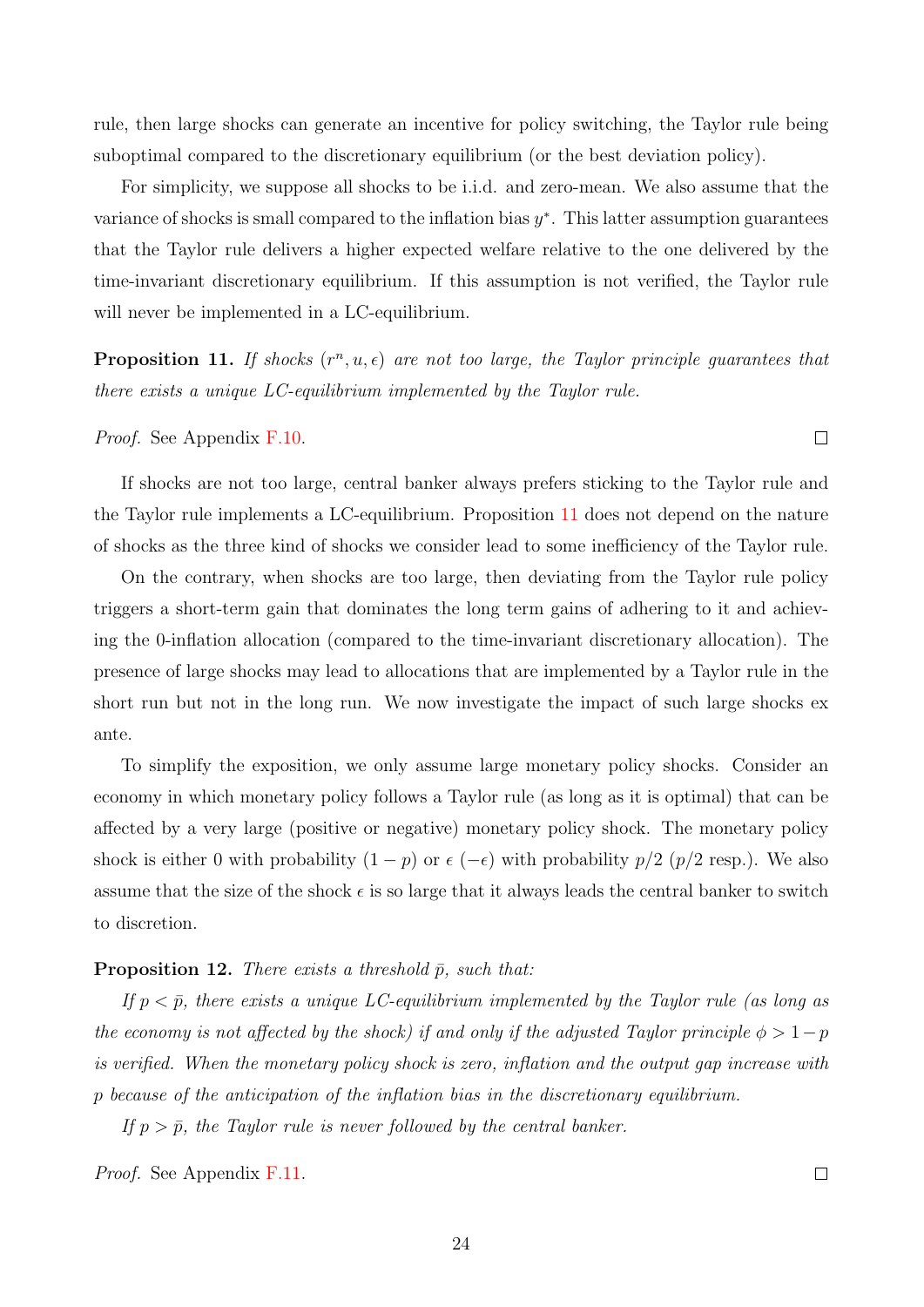The higher the probability of a large shock, the lower the incentives the central banker has to stick to the Taylor rule. There exists a thresholds,  $\bar{p}$ , such that when the probability of large shocks is above the threshold  $\bar{p}$ , the central banker never follows the Taylor rule. Indeed, inflation and the output gap are closer and closer to the discretionary allocation when  $p$  increases and the long-term gains of the Taylor rule decreases with  $p$  (it is as if the discount factor of the central banker is lower).

#### <span id="page-27-0"></span>5.4 Flexible price environment

In this subsection, we highlight how most of this paper's results can be still valid in the context of a flexible price model. The model features a Fisher equation linking private agents expectations and nominal interest rate and a central bank that targets zero inflation. The reader can find more details in Appendix [D.](#page-38-1)

The environment The central bank is in charge of maintaining price stability. At date  $t \geq 0$ , the central bank seeks to maximize the objective function  $W_t$  over the nominal interest rate  $i_t$ :

$$
W_t = -\sum_{k \ge t} \beta^{k-t} E_t(\pi_k)^2,
$$

where  $\beta$  is the central banker's discount factor.

We assume that, in equilibrium, a Fisher equation holds for any  $t \geq 0$ :

<span id="page-27-2"></span>
$$
i_t = E_t \pi_{t+1} + r,\tag{12}
$$

where  $E_t \pi_{t+1}$  the date-t expectations formed by private agents about future inflation and r the risk-free real return.<sup>[17](#page-27-1)</sup> The private sector forms perfect foresight about future inflation rates,  $E_t \pi_{t+1} = \pi_{t+1}$ .

In the following, we consider a central bank adhering to a Taylor rule of the form:

<span id="page-27-3"></span>
$$
i_t = r + \phi \pi_t,\tag{13}
$$

where the parameter  $\phi$  is a positive scalar measuring the response of the nominal interest rate to inflation. In this subsection, we assume that the Taylor principle is satisfied, i.e.  $\phi > 1$ .

Contrary to the rest of the paper's assumption, we suppose that the central bank sets its nominal interest rate based on the observed rate of inflation and the private sector sets its

<span id="page-27-1"></span><sup>&</sup>lt;sup>17</sup>This equation can be micro-funded by a no-arbitrage condition when, at each date, risk-neutral households can choose to hold government bonds yielding a risk-free nominal return  $i_t$  or real assets yielding a risk-free real return r. Without loss of generality, we assume that the return of the real asset is constant.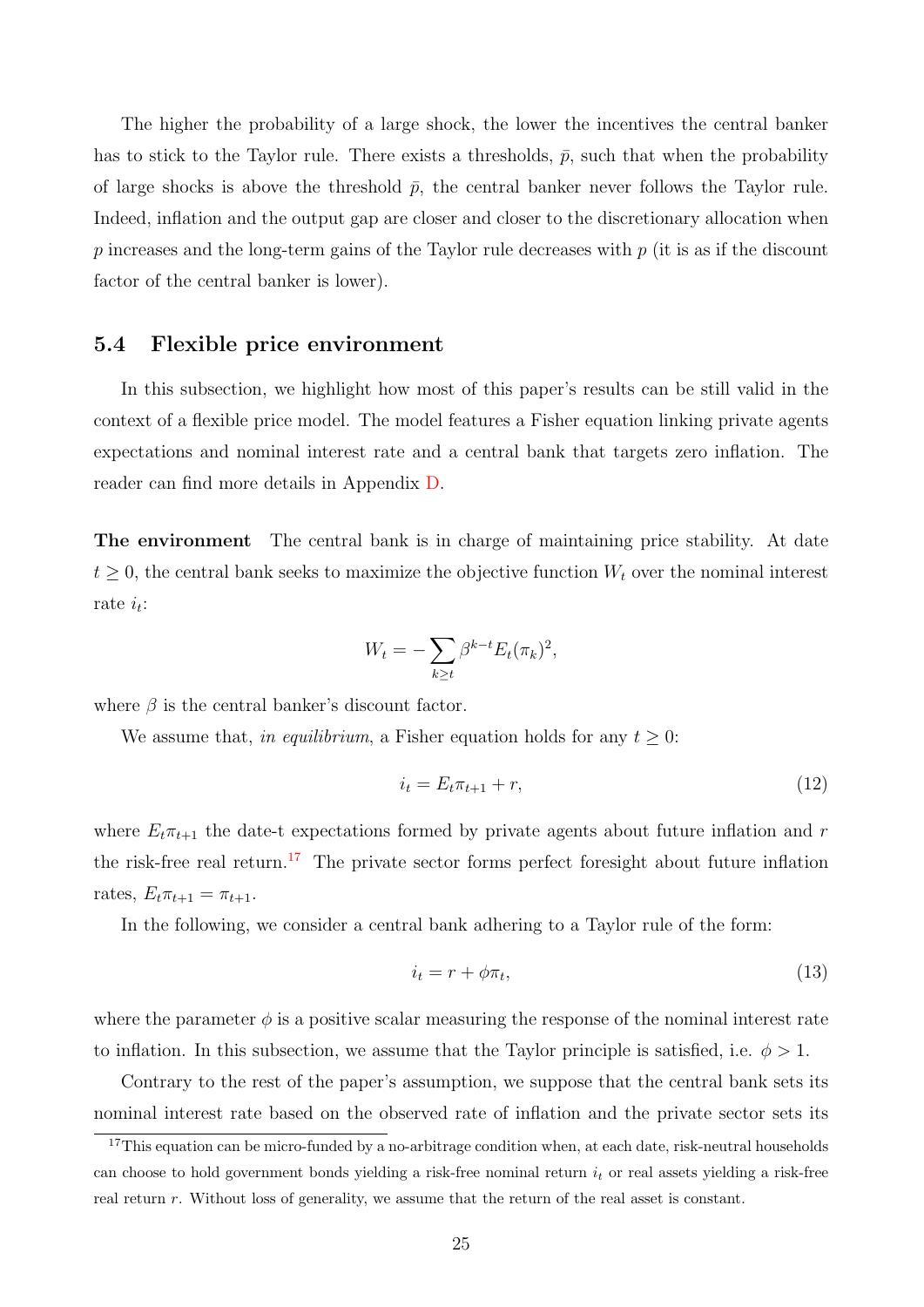expectation of future inflation rates so as to satisfy the Fisher equation. This different timing is necessary since in the flex-price model the current level of inflation does not appear in the first order conditions of the private sector. The precise timing is as follows:

- (i) The private sector sets the inflation rate  $\pi_t$ ,
- (ii) The central bank sets the interest rate  $i_t$ , observing the current inflation rate,
- (iii) The private sector observes the interest rate and forms expectation about the future inflation rate  $E_t \pi_{t+1}$ .

Equilibrium definition Let us now assume that the central bank does not have a commitment technology and that following a Taylor rule can only be the outcome of an equilibrium. In particular, let us define an equilibrium in this model as a sequence of current and expected inflation rates and nominal interest rates such that:

- (i) At each date, given past histories and given private sector expectations, the central bank maximizes over its objective function.
- (ii) Given past histories, private agents form rational expectations and equation [\(12\)](#page-27-2) holds.

Characterizing of subgame perfect equilibria Let us first determine discretionary equilibria:

$$
\max_{\{i_k\}_{k\geq t}} - \sum_{k\geq t} \beta^{k-t} (\pi_k)^2,
$$
  
s.t.  $\forall k \geq t, i_k = \pi_{k+1} + r$ 

The resulting solution is zero inflation for any date  $t > 0$  and an arbitrary initial condition  $\pi_t$ . The welfare function in a discretionary equilibrium is given by  $W_t = -\pi_t^2$  and can be infinite if inflation is infinite.

We thus can make a comparable distinction between full credibility and limited credibility depending on the level of inflation on which private agents coordinate on in case of a policy deviation. If this level is infinite, then the Taylor rule is compatible with multiple equilibria. Otherwise, in the limited credibility case, the Taylor rule satisfying the Taylor principle is compatible with a unique subgame perfect equilibrium.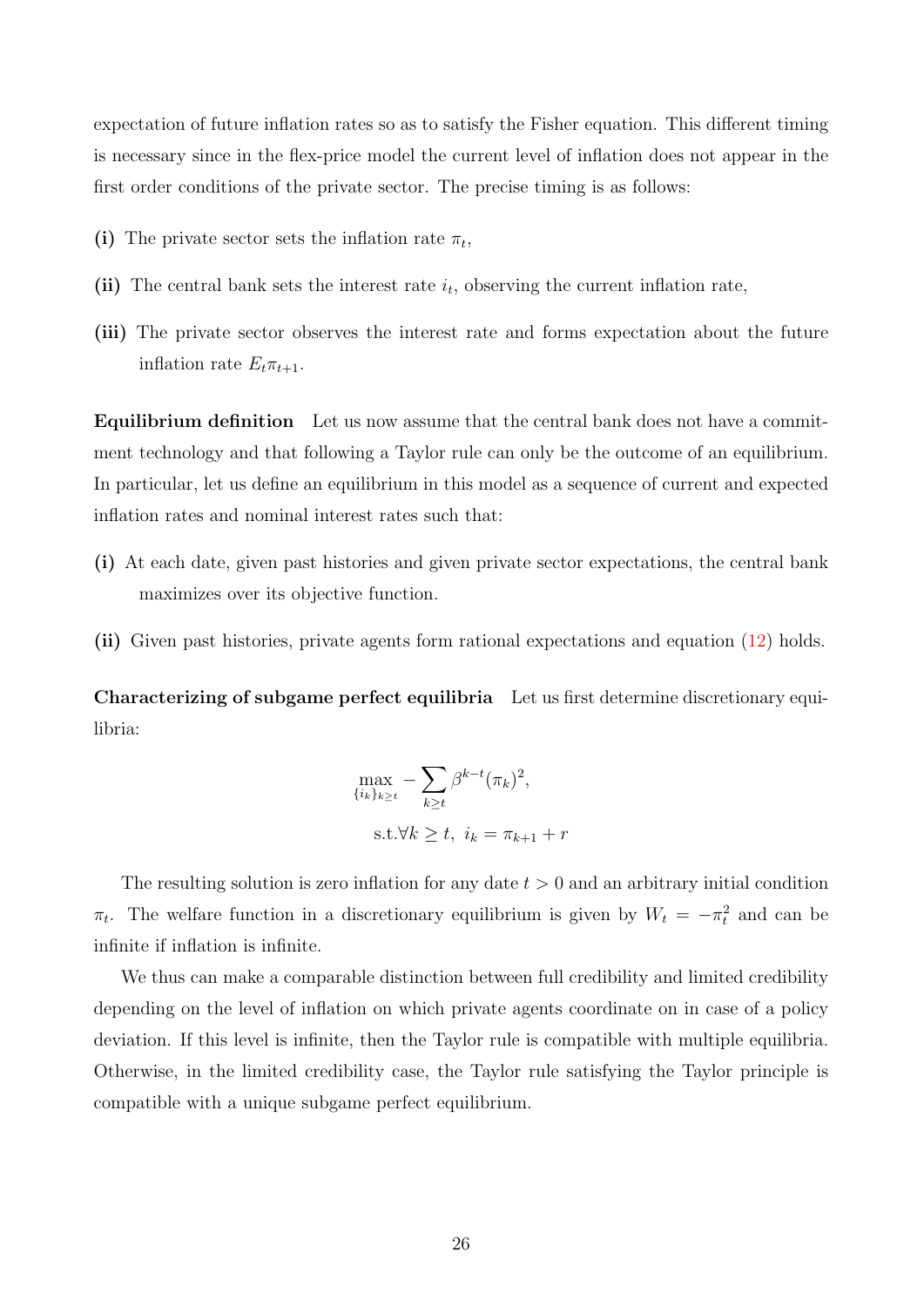## 6 Conclusion

In this paper, we connect two important concepts that were used to discuss the efficiency of monetary policy – credibility and determinacy. Limited credibility restricts the set of equilibria that can result from a given policy. Importantly, in the context of monetary policy, this restricts the set of equilibria to only bounded ones. In the context of Taylor rules, that means that the Taylor principle is both necessary and sufficient to ensure the existence of a single equilibrium. Yet, we show that limited credibility also allows for other equilibria where alternative policies are expected to be implemented. If, in general, there is no policy than ensure coordination on that policy whatever what private agents may expect, we derive conditions under which the central bank can still ensure coordination.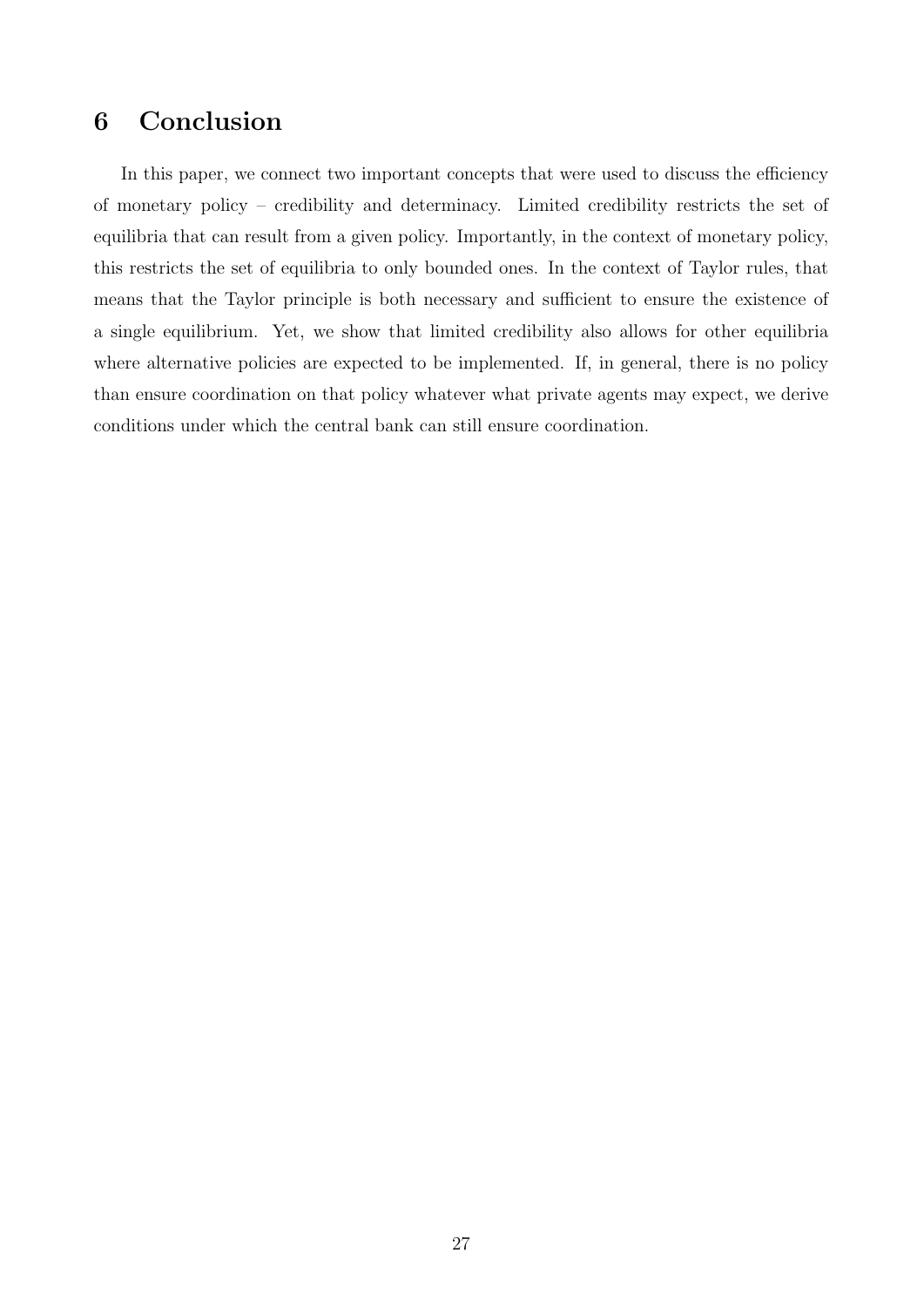### References

- <span id="page-30-7"></span>ABREU, D. (1988): "On the Theory of Infinitely Repeated Games with Discounting," *Econo*metrica, 56, 383–396.
- <span id="page-30-8"></span>ABREU, D., D. PEARCE, AND E. STACCHETTI (1990): "Toward a Theory of Discounted Repeated Games with Imperfect Monitoring," Econometrica, 58, 1041–1063.
- <span id="page-30-1"></span>ADAO, B., I. CORREIA, AND P. TELES (2011): "Unique Monetary Equilibria with Interest Rate Rules," Review of Economic Dynamics, 14, 432–442.
- <span id="page-30-9"></span>ASCARI, G. AND A. M. SBORDONE (2014): "The Macroeconomics of Trend Inflation," Journal of Economic Literature, 52, 679–739.
- <span id="page-30-0"></span>Atkeson, A., V. V. Chari, and P. J. Kehoe (2010): "Sophisticated Monetary Policies," The Quarterly Journal of Economics, 125, 47–89.
- <span id="page-30-3"></span>BARRO, R. J. AND D. B. GORDON (1983): "A Positive Theory of Monetary Policy in a Natural Rate Model," Journal of Political Economy, 91, 589–610.
- <span id="page-30-6"></span>BARTHÉLEMY, J. AND E. MENGUS (2018): "The signaling effect of raising inflation," *Journal* of Economic Theory, 178, 488–516.
- <span id="page-30-12"></span>BENHABIB, J., S. SCHMITT-GROHE, AND M. URIBE (2001): "The Perils of Taylor Rules," Journal of Economic Theory, 96, 40–69.
- <span id="page-30-2"></span>BLANCHARD, O. J. AND C. M. KAHN (1980): "The Solution of Linear Difference Models under Rational Expectations," Econometrica, 48, 1305–1311.
- <span id="page-30-11"></span>Bulow, J. and K. Rogoff (1989): "Sovereign Debt: Is to Forgive to Forget?" American Economic Review, 79, 43–50.
- <span id="page-30-4"></span>Campbell, J. R. and J. P. Weber (2018): "Discretion Rather than Rules: Equilibrium Uniqueness and Forward Guidance with Inconsistent Optimal Plans," Federal Reserve Bank of Chicago Working Paper, 4.
- <span id="page-30-10"></span>Challe, E. (2017): "Uninsured unemployment risk and optimal monetary policy," Mimeo.
- <span id="page-30-5"></span>Chang, R. (1998): "Credible Monetary Policy in an Infinite Horizon Model: Recursive Approaches," Journal of Economic Theory, 81, 431–461.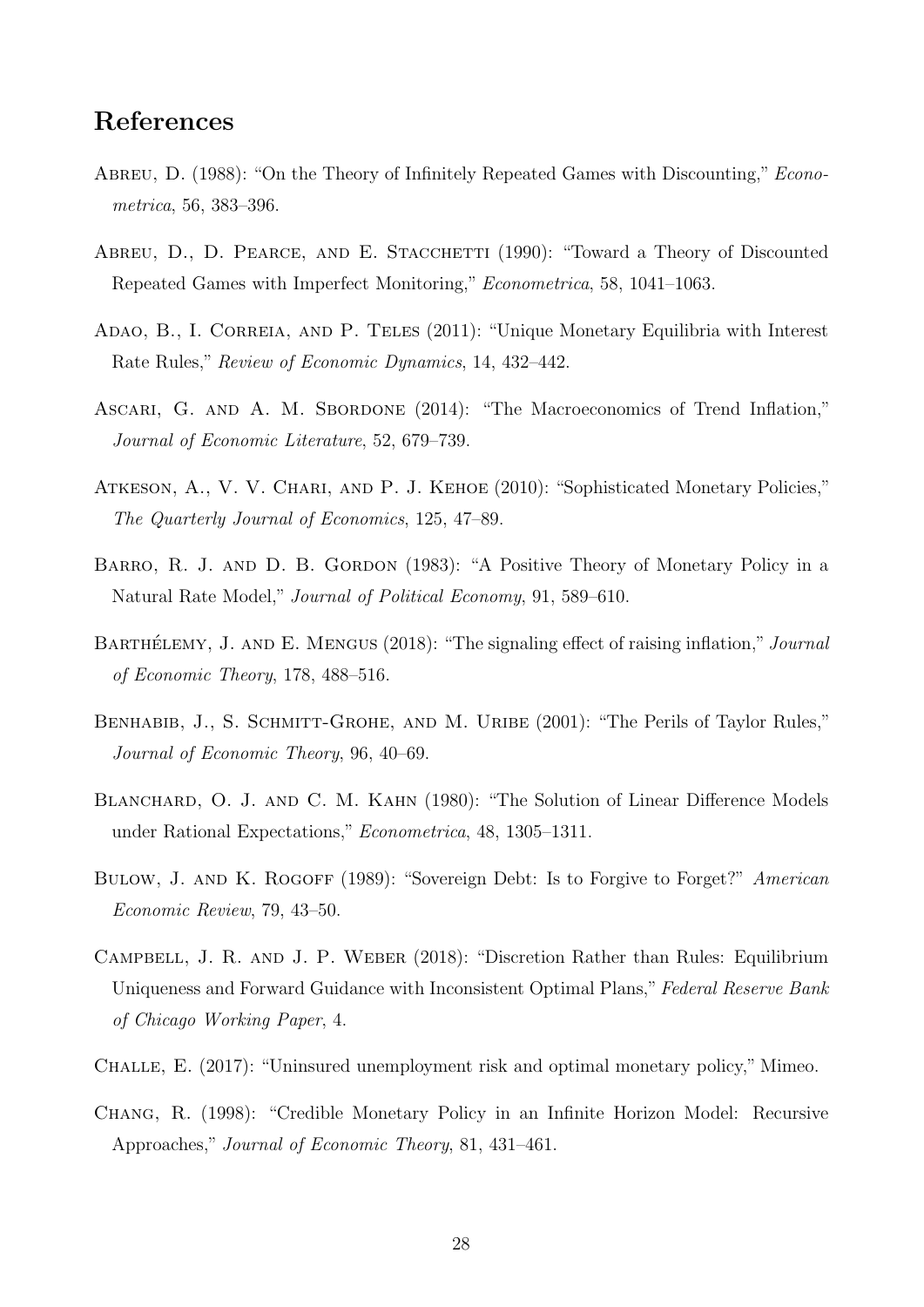- <span id="page-31-11"></span>CHARI, V. V. AND P. J. KEHOE (1990): "Sustainable Plans," Journal of Political Economy, 98, 783–802.
- <span id="page-31-3"></span>Christiano, L. and Y. Takahashi (2018): "Discouraging Deviant Behavior in Monetary Economics," NBER Working Papers 24949, National Bureau of Economic Research, Inc.
- <span id="page-31-5"></span>CLARIDA, R., J. GALÍ, AND M. GERTLER (2000): "Monetary Policy Rules and Macroeconomic Stability: Evidence and Some Theory," The Quarterly Journal of Economics, 115, 147–180.
- <span id="page-31-1"></span>Clarida, R., J. Gali, and M. Gertler (1999): "The Science of Monetary Policy: A New Keynesian Perspective," Journal of Economic Literature, 37, 1661–1707.
- <span id="page-31-0"></span>Cochrane, J. H. (2011): "Determinacy and Identification with Taylor Rules," Journal of Political Economy, 119, 565–615.
- <span id="page-31-7"></span>DEBORTOLI, D., J. KIM, J. LINDÉ, AND R. NUNES (forthcoming): "Designing a Simple Loss Function for Central Banks: Does a Dual Mandate Make Sense?" Economic Journal.
- <span id="page-31-8"></span>EATON, J. AND M. GERSOVITZ (1981): "Debt with Potential Repudiation: Theoretical and Empirical Analysis," Review of Economic Studies, 48, 289–309.
- <span id="page-31-12"></span>EGGERTSSON, G. B. AND M. WOODFORD (2003): "The Zero Bound on Interest Rates and Optimal Monetary Policy," Brookings Papers on Economic Activity, 34, 139–235.
- <span id="page-31-10"></span>Gali, J. (2008): Monetary Policy, Inflation and the Business Cycle: An Introduction to the New Keynesian Framework, Princeton University Press.
- <span id="page-31-4"></span>HALAC, M. AND P. YARED (2017): "Fiscal Rules and Discretion under Self-Enforcement," NBER Working Papers 23919, National Bureau of Economic Research, Inc.
- <span id="page-31-2"></span>HALL, R. E. AND R. REIS (2016): "Achieving Price Stability by Manipulating the Central Bank?s Payment on Reserves," NBER Working Papers 22761, National Bureau of Economic Research, Inc.
- <span id="page-31-6"></span>IRELAND, P. N. (1997): "Sustainable monetary policies," *Journal of Economic Dynamics* and Control, 22, 87–108.
- <span id="page-31-9"></span>Kletzer, K. M. and B. D. Wright (2000): "Sovereign Debt as Intertemporal Barter," American Economic Review, 90, 621–639.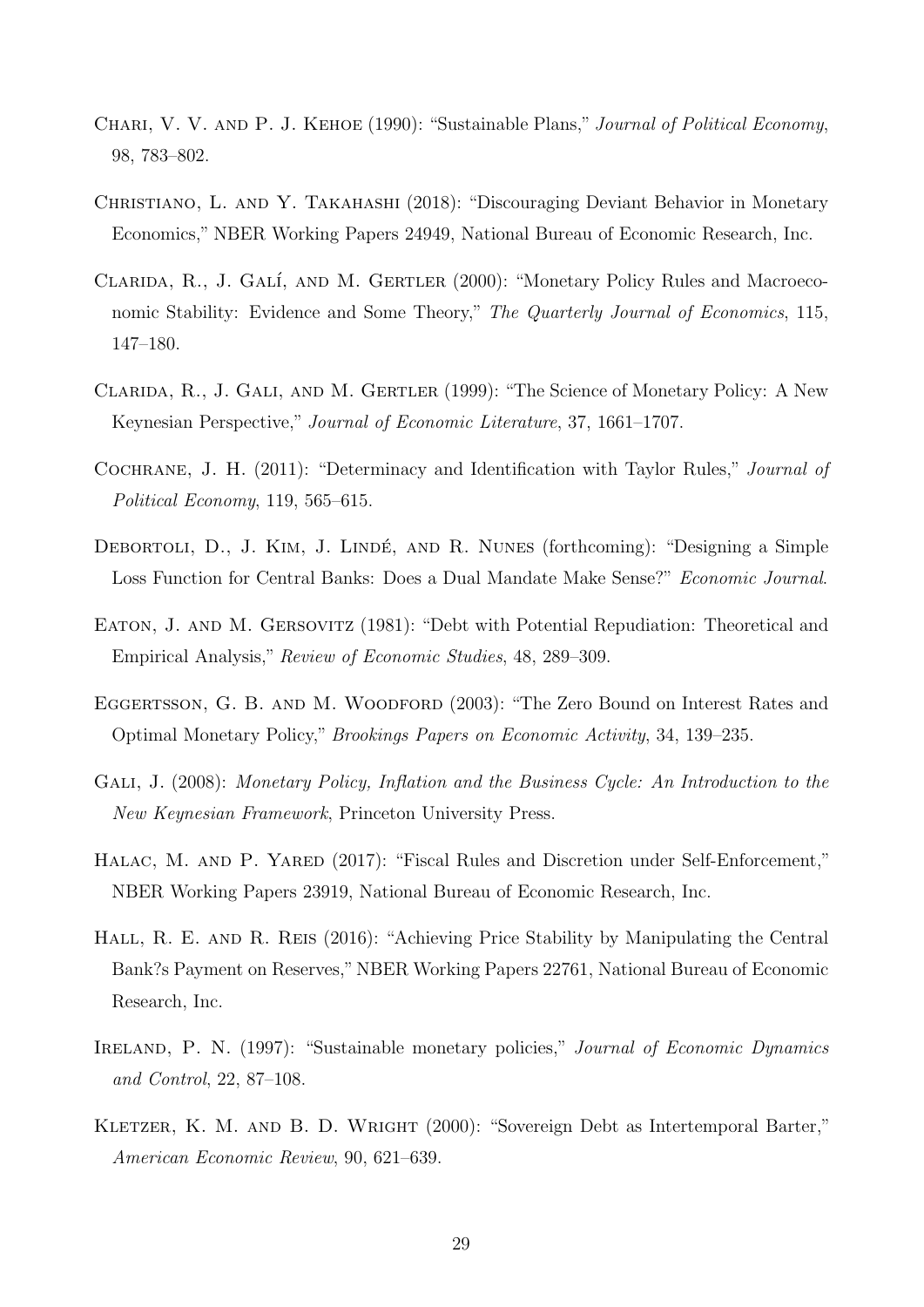- <span id="page-32-3"></span>Kurozumi, T. (2008): "Optimal sustainable monetary policy," Journal of Monetary Economics, 55, 1277–1289.
- <span id="page-32-4"></span>LEDUC, S., K. SILL, AND T. STARK (2007): "Self-fulfilling expectations and the inflation of the 1970s: Evidence from the Livingston Survey," Journal of Monetary economics, 54, 433–459.
- <span id="page-32-1"></span>Leeper, E. M. (1991): "Equilibria under 'active' and 'passive' monetary and fiscal policies," Journal of Monetary Economics, 27, 129–147.
- <span id="page-32-2"></span>LOISEL, O. (2008): "Central bank reputation in a forward-looking model," *Journal of Eco*nomic Dynamics and Control, 32, 3718–3742.
- <span id="page-32-8"></span> $(2009)$ : "Bubble-free policy feedback rules," *Journal of Economic Theory*, 144, 1521– 1559.
- <span id="page-32-12"></span>Lubik, T. A. and F. Schorfheide (2004): "Testing for Indeterminacy: An Application to U.S. Monetary Policy," American Economic Review, 94, 190–217.
- <span id="page-32-9"></span>Nakata, T. (2018): "Reputation and Liquidity Traps," Review of Economic Dynamics, 28, 252–268.
- <span id="page-32-11"></span>Nuno, G. and C. Thomas (2017): "Optimal Monetary Policy and Heterogeneous Agents," Mimeo.
- <span id="page-32-7"></span>OBSTFELD, M. AND K. ROGOFF (1983): "Speculative Hyperinflations in Maximizing Models: Can We Rule Them Out?" Journal of Political Economy, 91, 675–687.
- <span id="page-32-10"></span>PHELAN, C. AND E. STACCHETTI (2001): "Sequential Equilibria in a Ramsey Tax Model," Econometrica, 69, 1491–1518.
- <span id="page-32-13"></span>ROGOFF, K. (1985): "The Optimal Degree of Commitment to an Intermediate Monetary Target," The Quarterly Journal of Economics, 100, 1169–89.
- <span id="page-32-0"></span>SARGENT, T. J. AND N. WALLACE (1975): ""Rational" Expectations, the Optimal Monetary Instrument, and the Optimal Money Supply Rule," Journal of Political Economy, 83, 241– 254.
- <span id="page-32-6"></span><span id="page-32-5"></span>Sims, C. A. (1994): "A Simple Model for Study of the Determination of the Price Level and the Interaction of Monetary and Fiscal Policy," Economic Theory, 4, 381–399.
	- (2013): "Paper Money," American Economic Review, 103, 563–84.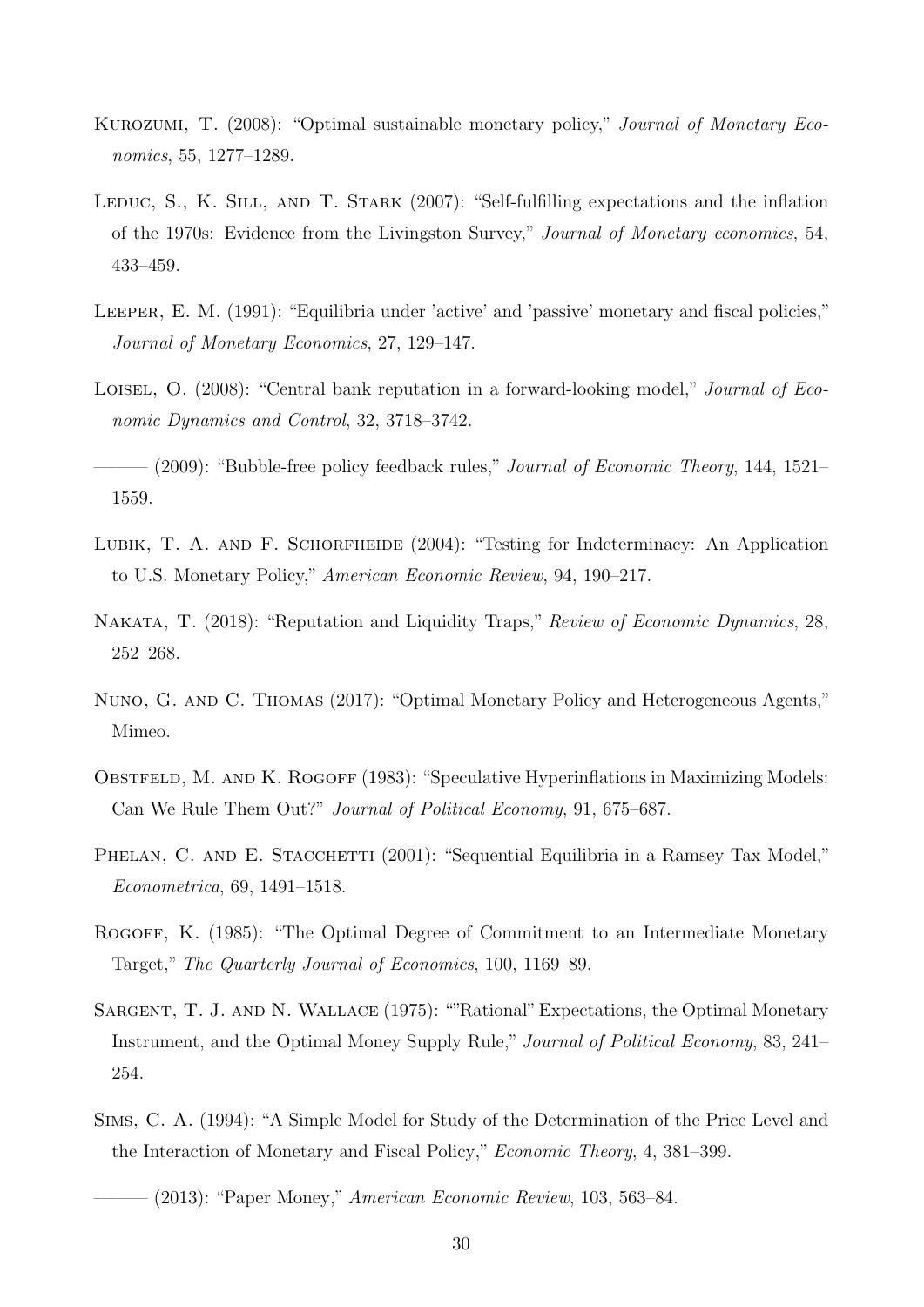- <span id="page-33-3"></span>Sunakawa, T. (2015): "A quantitative analysis of optimal sustainable monetary policies," Journal of Economic Dynamics and Control, 52, 119–135.
- <span id="page-33-4"></span>Taylor, J. B. (1993): "Discretion versus policy rules in practice," Carnegie-Rochester Conference Series on Public Policy, 39, 195–214.

<span id="page-33-0"></span>— (1999): Monetary Policy Rules, no. tayl99-1 in NBER Books, National Bureau of Economic Research, Inc.

<span id="page-33-2"></span>WOODFORD, M. (1995): "Price-level determinacy without control of a monetary aggregate," Carnegie-Rochester Conference Series on Public Policy, 43, 1–46.

<span id="page-33-1"></span> $-$  (2003): Interest and Prices: Foundations of a Theory of Monetary Policy, Princeton University Press.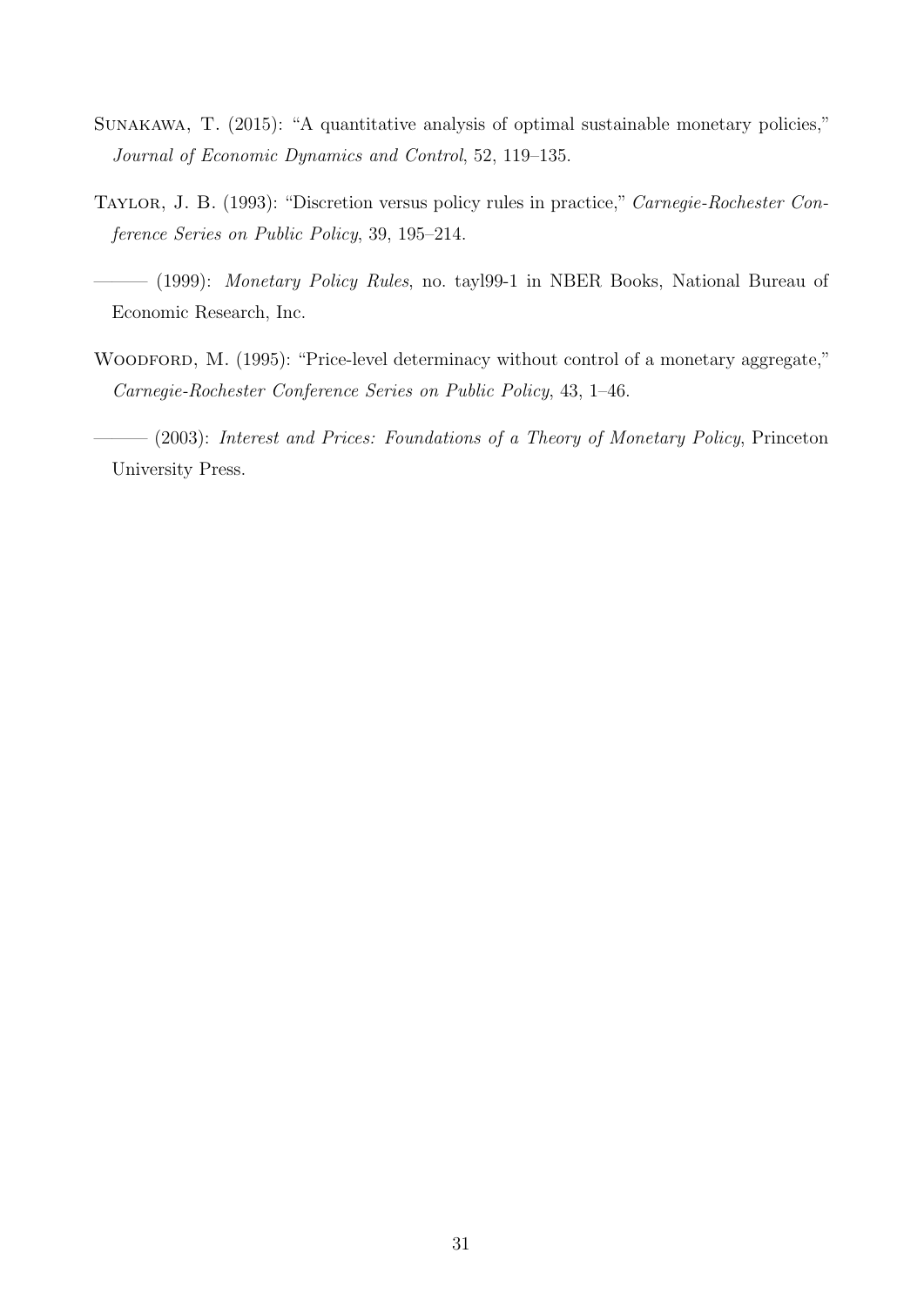### Appendix: for online publication only

<span id="page-34-0"></span>[A](#page-34-0)ppendices A to [E](#page-40-0) deal with extensions while Appendix  $\bf{F}$  $\bf{F}$  $\bf{F}$  provide proofs of propositions.

## A Full credibility

In this appendix, we characterize the set of equilibria when we allow for an unbounded punishment scheme and we then investigate the set of equilibria where the Taylor rule is followed.

### A.1 Characterizing the set of subgame perfect equilibria

Let us first characterize the set of subgame perfect equilibria along the lines of [Abreu](#page-30-7) [\(1988\)](#page-30-7) and [Chari](#page-31-11) [and Kehoe](#page-31-11) [\(1990\)](#page-31-11):

**Lemma 13.** The allocation  $\{\pi_t, y_t, i_t\}_{t>0}$  is the outcome of a subgame perfect equilibrium if and only if, for all date  $t > 0$ ,

<span id="page-34-3"></span>
$$
W_t(\{\pi_s, y_s, i_s\}_{s\geq t}) \geq \max_i \left[U_t(\pi(\pi_{t+1}, y_{t+1}, i), y(\pi_{t+1}, y_{t+1}, i))\right] + \beta \underline{W},\tag{14}
$$

where W is the lowest welfare value of  $W_0$  among all the allocations that are the outcome of an equilibrium.

This Lemma states that an allocation is the outcome of a subgame perfect equilibrium if the central bank has any incentives to pursue its policy rather than deviating to its best policy and then incurring the cost of the worst equilibrium. This constraint is sufficient because if this constraint is satisfied then a standard trigger strategy in which private expectations and the central bank revert to the worst equilibrium after a policy deviation leads to the outcome under consideration. This constraint is also a necessary condition because if this constraint is not satisfied, we can construct a policy that leads to a better outcome by allowing the central bank to do a one shot deviation as in [Chari and Kehoe](#page-31-11) [\(1990\)](#page-31-11).

Because whether an allocation is the outcome of a subgame perfect equilibrium or not depends on the lowest welfare value among all the allocations that are the outcome of an equilibrium, we now turn our focus on characterizing the worst equilibrium.

**The worst equilibrium** We now show that the lowest welfare value is  $-\infty$  by constructing a subgame perfect equilibrium that attained this lowest value. We first show that we can construct such equilibria among the equilibria in which the central bank optimizes its policy at each date – discretionary equilibria. We then prove that the resulting allocations are the outcomes of subgame perfect equilibria.

At each period t, the central bank maximizes date-t welfare under the constraint of [\(NKPC\)](#page-8-1) and [\(EE\)](#page-8-3). This results into the following problem:

<span id="page-34-1"></span>Problem 1 (Discretion).

<span id="page-34-2"></span> $\max_{i_t} W_t$ 

under the constraints [\(NKPC\)](#page-8-1) and [\(EE\)](#page-8-3).

The first-order conditions of this problem lead to the optimal inflation-output gap trade-off:

$$
\kappa \pi_t + \lambda (y_t - y^*) = 0. \tag{15}
$$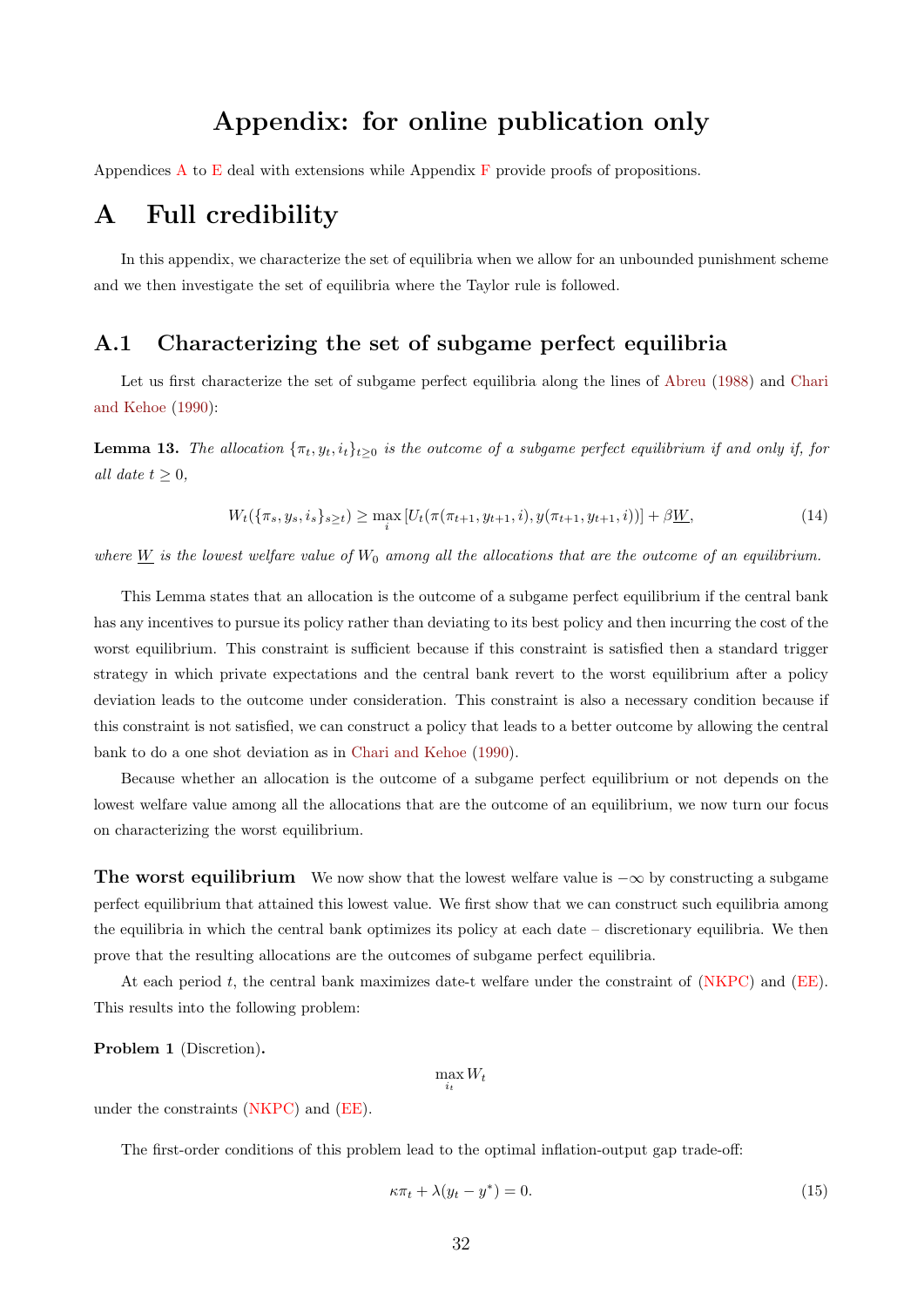First, the time-invariant solution of the Problem [1](#page-34-1) is given by plugging equation [\(15\)](#page-34-2) in [\(NKPC\)](#page-8-1) and assuming that inflation and the output gap are constant. We call this solution the time-invariant discretionary allocation and we denote it by the couple  $(\pi, y)$  defined as follows:

$$
\pi = \frac{\lambda \kappa}{\kappa^2 + \lambda (1 - \beta)} y^* \text{ and } y = \frac{\lambda (1 - \beta)}{\kappa^2 + \lambda (1 - \beta)} y^*.
$$
 (16)

We can then express all the other solutions of the Problem [1](#page-34-1)  $(\pi_t, y_t)$  as a function of the time-invariant discretionary allocation:

$$
\pi_t - \pi = \frac{\lambda \beta}{\lambda + \kappa^2} (\pi_{t+1} - \pi) \text{ and } y_t - y = -\frac{\kappa \beta}{\lambda + \kappa^2} (\pi_{t+1} - \pi). \tag{17}
$$

Thus, Problem [1](#page-34-1) admits a continuum of allocations that can be indexed by an arbitrary date-0 inflation  $\pi_0$ :

$$
\pi_t - \pi = \left(\frac{\lambda + \kappa^2}{\lambda \beta}\right)^t (\pi_0 - \pi) \text{ and } y_t - y = -\frac{\kappa}{\lambda} (\pi_t - \pi).
$$
 (18)

In particular, note that the time-invariant discretionary allocation  $(y, \pi)$  solves this equation for  $\pi_0 = \pi$ . For each of this allocation, we can write the date-0 welfare function:

$$
W_0 = -(1 + \frac{\kappa^2}{\lambda}) \sum_{t=0}^{\infty} \beta^t \pi_t^2 = -(1 + \frac{\kappa^2}{\lambda}) \sum_{t=0}^{\infty} \beta^t \left[ (\pi_t - \pi)^2 + 2\pi (\pi_t - \pi) + \pi^2 \right].
$$
 (19)

In the case of the time-invariant discretionary allocation, the welfare function  $W^D$  is constant and bounded:

<span id="page-35-2"></span><span id="page-35-1"></span><span id="page-35-0"></span>
$$
W^{D} \equiv W_{0} = -\frac{1 + \frac{\kappa^{2}}{\lambda}}{2(1 - \beta)}\pi^{2} > -\infty.
$$
 (20)

When the weight on the output gap stabilization objective is non-zero  $(\lambda > 0)$ , the other discretionary allocations – where the inflation paths diverge either toward  $+\infty$  or  $-\infty$  depending on the initial condition  $\pi_0$  $-$  all lead to an infinite loss. The first term of the sum in inequality  $(19)$  is a geometric series with a common ratio,  $\frac{(\lambda+\kappa^2)^2}{\lambda^2}$  $\frac{+\kappa}{\lambda^2 \beta}$ , strictly greater than 1 and hence this sum diverges to  $-\infty$  and dominates the other terms.

Finally, let us note that the discretionary allocation is the outcome of a subgame perfect equilibrium, where the policy strategy  $\sigma$  and the expectations rule f are defined as follows:

$$
i_t = \sigma_t(\pi_{t+1}^e, y_{t+1}^e) = \alpha y_{t+1}^e + \left(1 - \frac{\alpha \beta \kappa}{\lambda + \kappa^2}\right) \pi_{t+1}^e - \frac{\alpha \lambda y^*}{\lambda + \kappa^2},\tag{21}
$$

$$
f_t = \{ \pi_{t+1}(\pi_0), y_{t+1}(\pi_0) \}, \tag{22}
$$

where  $\pi_{t+1}(\pi_0)$  and  $y_{t+1}(\pi_0)$  are inflation and the output gap solutions to the discretionary problem given an initial inflation level  $\pi_0$  defined in equations [\(18\)](#page-35-1).

If private agents expect the discretionary allocation in the future (equation [\(22\)](#page-35-2)), the central banker will optimally choose to stick to it by definition of Problem [1.](#page-34-1) This thus satisfies item (i) of definition [2.](#page-10-3) Private agents expectations are correct and they fulfill equations [\(NKPC\)](#page-8-1) and [\(EE\)](#page-8-3). Items (ii) and (iii) are thus also satisfied. The policy strategy  $\sigma$  and the expectations rule f forms a subgame perfect equilibrium.

We have found equilibria associated with an infinite loss, implying the following proposition:

#### <span id="page-35-3"></span>**Proposition 14.** When  $\lambda > 0$ , the worst subgame perfect equilibrium leads to an infinite loss:  $\underline{W} = -\infty$ .

Proof. Any discretionary allocation is the outcome of a subgame perfect equilibrium. These allocations are associated with an infinite loss as long as  $\pi_0 \neq 0$ . Therefore, the worst sustainable equilibrium leads to an infinite loss as well,  $\underline{W} = -\infty$ .  $\Box$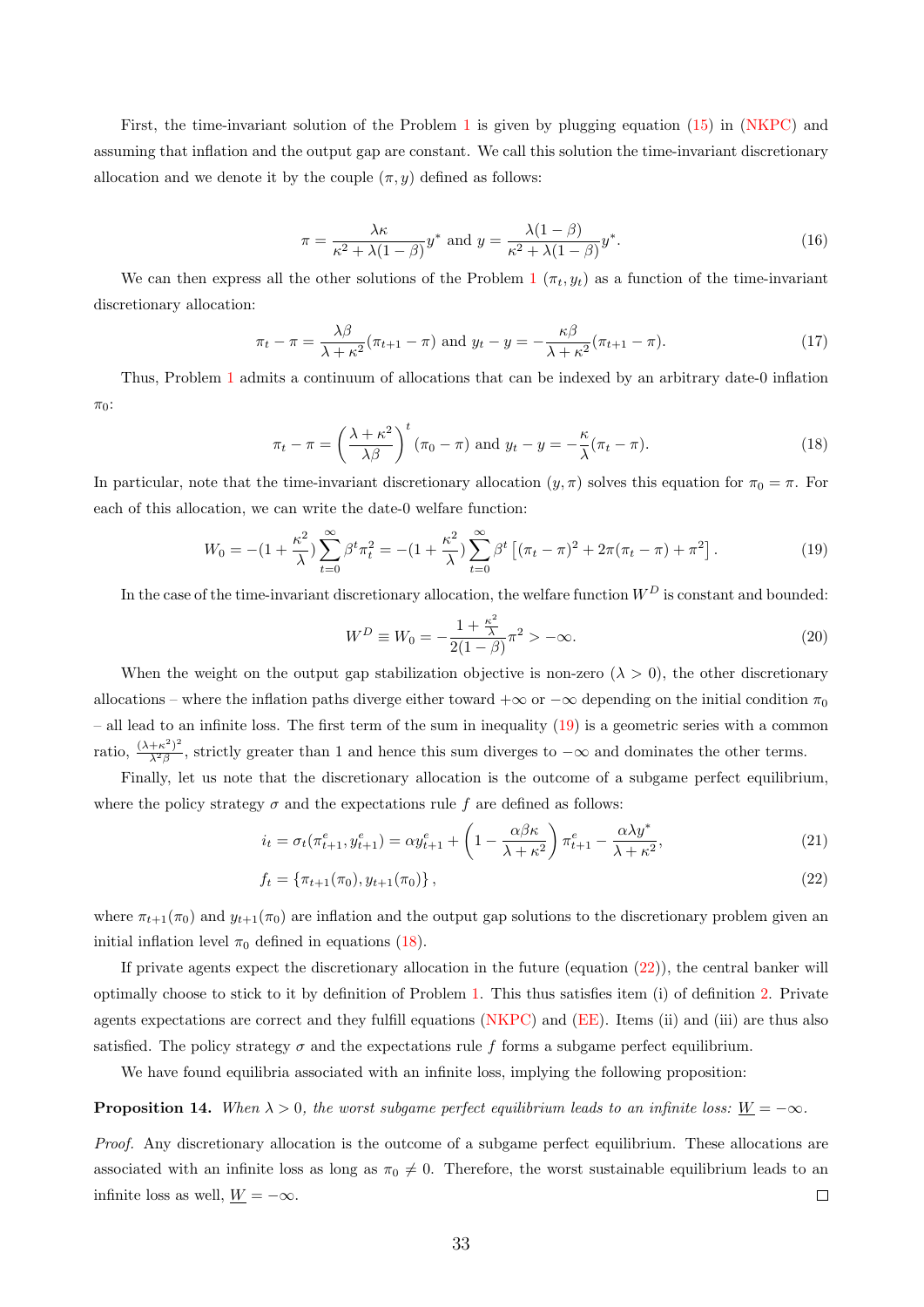The set of subgame perfect equilibria Proposition  $14$  proves that inequality  $(14)$  is slack and does not restrict the set of subgame perfect equilibria. The central bank always prefers sticking to its policy strategy rather than deviating to a better policy because it would incur an infinite loss after such a decision. It is as if the central bank can commit to any policy strategy. Proposition [15](#page-36-0) formalizes this result.

#### <span id="page-36-0"></span>**Proposition 15.** When  $\lambda > 0$ , any allocation is the outcome of a subgame perfect equilibrium.

When  $\lambda = 0$ , the 0-inflation allocation  $(\pi_t = 0$  for all t) is the unique outcome of a subgame perfect equilibrium.

*Proof.* Case  $\lambda > 0$ . It is a direct consequence of Proposition [14.](#page-35-3)

**Case**  $\lambda = 0$ . In this case, the discretionary outcome leads to  $\pi_t = 0$  at each date 0, which is the first-best allocation. Let us show that there are no other subgame perfect equilibria.

Let us consider an allocation that yields a different loss from 0 and let us assume that it is the outcome of a subgame perfect equilibrium. This implies that there exists a period  $\tau$  where  $\pi_{\tau} \neq 0$ . Then, given the same private sector expectation, there exists a policy strategy that yields a strictly better outcome by setting inflation at 0 at every date, thus contradicting that the allocation is consistent with a subgame perfect equilibrium.

 $\Box$ 

It is only when the central bank does not weight output gap stabilization  $(\lambda = 0)$  as [Rogoff](#page-32-13) [\(1985\)](#page-32-13)'s conservative central banker that the worst equilibrium yields a bounded loss. In this case, there is only one subgame perfect equilibrium that corresponds to the 0-inflation allocation ( $\pi_t = 0$  at each date t). We now consider implications of Proposition [15](#page-36-0) for Taylor rules.

#### A.2 The set of of equilibria with the Taylor rule

The fact that all allocations diverge except the 0-inflation allocation however is insufficient to rule them out because they are all the outcome of a subgame perfect equilibrium since Proposition [15](#page-36-0) proves that any allocation is an outcome of a subgame perfect equilibrium when  $\lambda \neq 0$ . Therefore, we can revisit the Taylor principle as follows:

**Proposition 16.** Suppose that the Taylor principle is satisfied  $(\phi > 1)$ .

- If  $\lambda > 0$ , then there exists multiple subgame perfect equilibria where the central bank follows the Taylor rule strategy ( $\sigma^{TR}$ ). These multiple equilibria correspond to different allocations.
- If  $\lambda = 0$ , there exists a unique subgame perfect equilibrium where the central bank follows the Taylor rule. This equilibrium corresponds to the 0-inflation allocation.

*Proof.* We denote by  $A(\phi)$  the 2-matrix that links current and expected variables when the central banker follows a Taylor rule:

$$
\left[\begin{array}{c} E_t \pi_{t+1} \\ E_t y_{t+1} \end{array}\right] = A(\phi) \left[\begin{array}{c} \pi_t \\ y_t \end{array}\right],
$$
\n(23)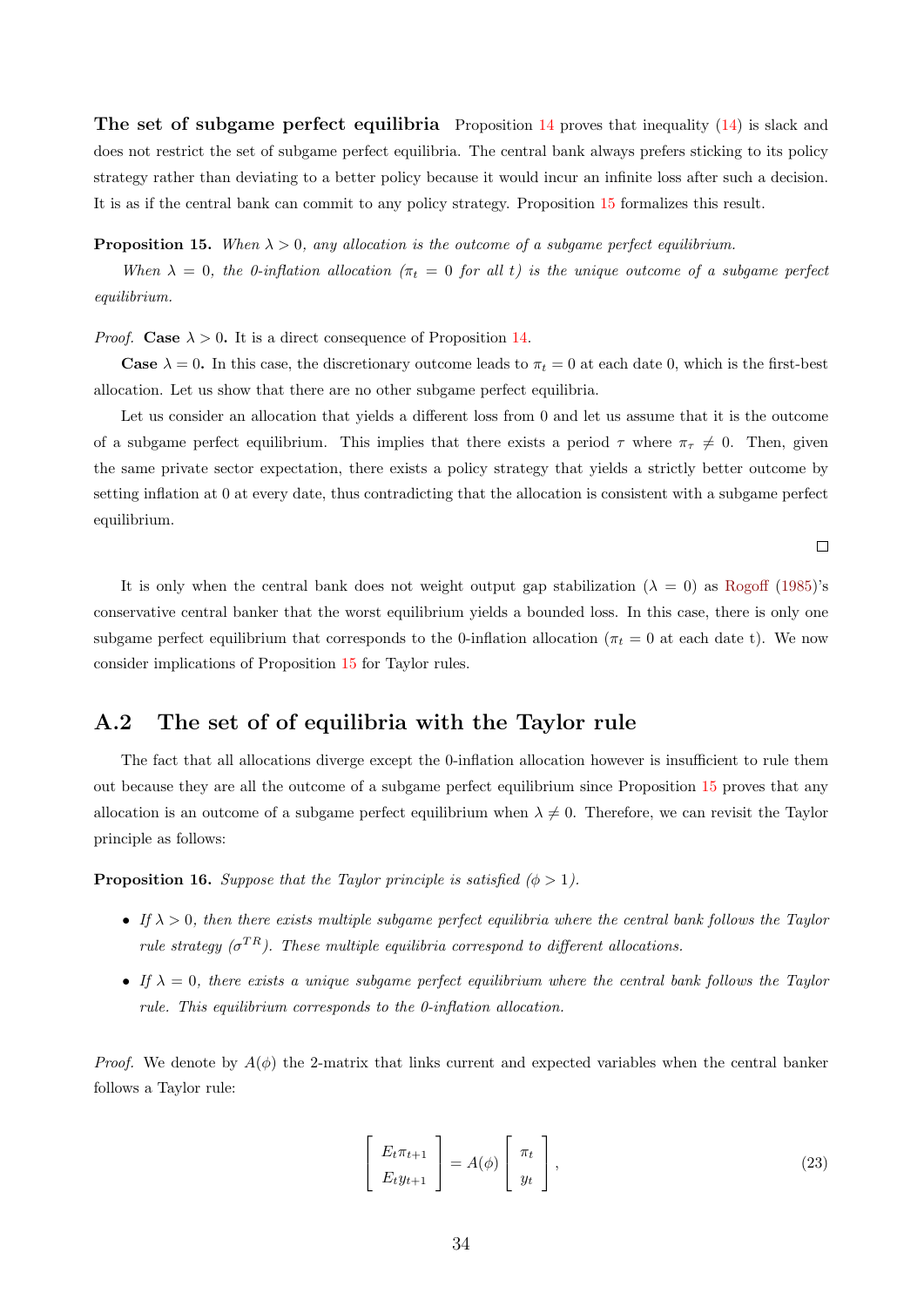where  $A(\phi)$  is defined as follows:

$$
A(\phi) = \begin{bmatrix} 1/\beta & -\kappa/\beta \\ \phi/\sigma - 1/(\sigma\beta) & \kappa/(\sigma\beta) + 1 \end{bmatrix},
$$
\n(24)

When the central bank follows a Taylor rule satisfying the Taylor principle, the matrix  $A(\phi)$  has two unstable eigenvalues. There exists a unique stable allocation  $\pi_t = 0$  and many unstable allocations that can be all expressed as a function of initial conditions  $(y_0, \pi_0)$  [\(Woodford,](#page-33-1) [2003\)](#page-33-1). All these allocations are subgame perfect if and only if  $\lambda > 0$  because of Proposition [15.](#page-36-0)

If  $\lambda = 0$ , then the unique subgame perfect equilibrium coincides with the 0-inflation allocation. This allocation does not contradict the Taylor rule in equilibrium; thus the unique subgame perfect equilibrium implemented by the Taylor rule corresponds to the 0-inflation allocation.

<span id="page-37-1"></span> $\Box$ 

 $\Box$ 

Following through on the Taylor rule is always credible even if it means blowing up the economy. The Taylor rule is thus consistent with many subgame perfect equilibria, even the ones that lead to diverging inflation paths and large social losses.

### <span id="page-37-0"></span>B Following the Taylor rule in the short run?

Following the Taylor rule satisfying the Taylor principle leads to a single equilibrium allocation. But, what about following such a rule only in the short run before switching to something else? Does it lead to another – different – equilibrium?

To investigate this situation, we consider a policy strategy in which the central bank follows the Taylor rule in the first  $\tau \geq 0$  periods and, without loss of generality, switches to discretion at date  $\tau + 1$ . Formally, we define such a policy strategy  $\sigma^{[\tau]}$  as follows:

$$
i_t = \sigma_t^{[\tau]}(h_t, \pi_{t+1}^e, y_{t+1}^e) = \phi \pi_t = \phi \frac{\kappa y_{t+1}^e + (\beta + \kappa/\sigma)\pi_{t+1}^e}{1 + \phi \kappa/\sigma} \text{ for } t \le \tau,
$$
\n(25)

$$
= \sigma y_{t+1}^e + \left(1 - \frac{\sigma \beta \kappa}{\lambda + \kappa^2}\right) \pi_{t+1}^e - \frac{\sigma \lambda y^*}{\lambda + \kappa^2} \text{ for } t > \tau.
$$
 (26)

The following Proposition describes the equilibrium outcome:

**Proposition 17.** There does not exist an LC-equilibrium where the policy strategy is  $\sigma^{[\tau]}$  for a finite and positive number of periods  $(\tau > 0)$ .

Proof. See Appendix [F.2.](#page-42-1)

A LC-equilibrium exists only when either the Taylor rule is never followed ( $\tau = 0$ ) or always followed  $(\tau = \infty).$ 

But why the Taylor rule cannot be implemented only in the short run? The problem is the switch to another policy and how it interacts with agents' rational expectations and the central bank's sequential rationality: agents anticipate the switch, thus modifying the central bank's incentives to switch earlier. As a result, by backward induction, the central bank never follows the Taylor rule.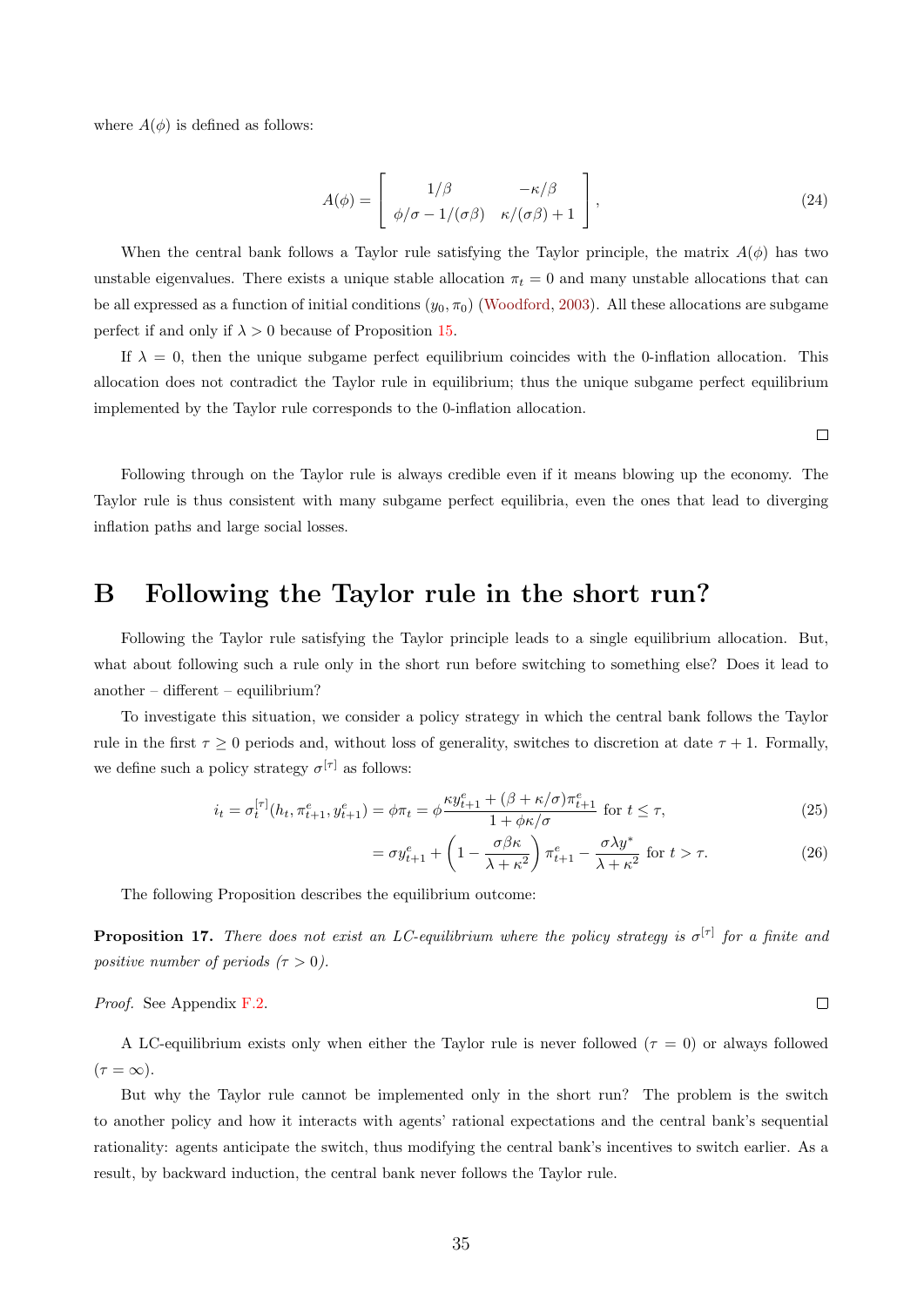[Cochrane](#page-31-0) [\(2011\)](#page-31-0) argues that policy switch in the future in case of diverging inflation path does not prevent the equilibrium to exist. We instead argue that the threat to switch to more optimal monetary policy in case of diverging inflation path can prevent the formation of such a trajectory. Indeed, the expectations of a policy switch makes desirable to switch immediately, and therefore, if agents believe in the Taylor rule in the first place they should not coordinate on non-zero inflation trajectories.

### <span id="page-38-0"></span>C The 0-inflation allocation

We assume the 0-inflation allocation to be the outcome of a LC-equilibrium.

The loss associated with the 0-inflation allocation is  $y^*/(1-\beta)$ . This loss has to be compared with the loss under the best deviation plus the loss under the time-invariant discretionary allocation. As a result, the 0-inflation allocation is the outcome of a LC-equilibrium if and only if the following condition is satisfied:

<span id="page-38-2"></span>
$$
\frac{1}{1-\beta} \le \frac{\kappa^2}{\kappa^2 + \lambda} + \kappa^2 \frac{\beta}{1-\beta} \frac{\lambda + \kappa^2}{(\kappa^2 + \lambda(1-\beta))^2}.
$$
 (SUST-TP)

This condition is trivially satisfied when the weight on the output gap is 0 ( $\lambda = 0$ ). If there is no inflationoutput gap trade-off, the central banker finds always desirable to fully stabilize inflation and the 0-inflation allocation is the outcome of a LC-equilibrium.

In the rest of the paper, we make the following assumption:

#### <span id="page-38-4"></span>Assumption 2. Condition [\(SUST-TP\)](#page-38-2) is satisfied.

Note that this corresponds to a range of intermediate values for the weight  $\lambda$  that is put on the output gap stabilization objective or to a sufficiently high  $\beta$  – as some form of Folk theorem would predict.

We make this assumption as we are not interested per se in the sustainability of the desired allocation but rather in the implementation of this allocation using a policy rule. For this former question, we refer the interested reader to the literature focusing on the sustainability of the desired allocation, which is usually the Ramsey allocation.[18](#page-38-3)

Remark. Assumption [2](#page-38-4) was not necessary in the context of subgame perfect equilibria in general, as all allocations are the outcome of a subgame perfect equilibrium.

# <span id="page-38-1"></span>D Flexible-price model

As agents' behaviors can be function of past histories, the potential set of equilibria can include more equilibria than the time-consistent discretionary one, due to the possibility of trigger strategies as in [Chari](#page-31-11) [and Kehoe](#page-31-11) [\(1990\)](#page-31-11), among others. Let us focus on the trigger strategy, where agents stick to a policy and then shift to the discretionary equilibrium if there was any deviation in the past.<sup>[19](#page-38-5)</sup>

<span id="page-38-3"></span><sup>18</sup>For example, [Kurozumi](#page-32-3) [\(2008\)](#page-32-3) and [Loisel](#page-32-2) [\(2008\)](#page-32-2) have shown that, under plausible calibrations and using the time-invariant discretionary equilibrium as a punishment, the optimal allocation is subgame perfect in normal times and [Nakata](#page-32-9) [\(2018\)](#page-32-9) extended this result to the case of repeated liquidity traps and forward guidance.

<span id="page-38-5"></span><sup>&</sup>lt;sup>19</sup>In general focusing on a particular trigger strategy is only a sufficient condition to be an equilibrium. This is also a necessary condition if the "punishment" equilibrium is the worst subgame perfect equilibrium (see [Abreu et al.,](#page-30-8) [1990\)](#page-30-8).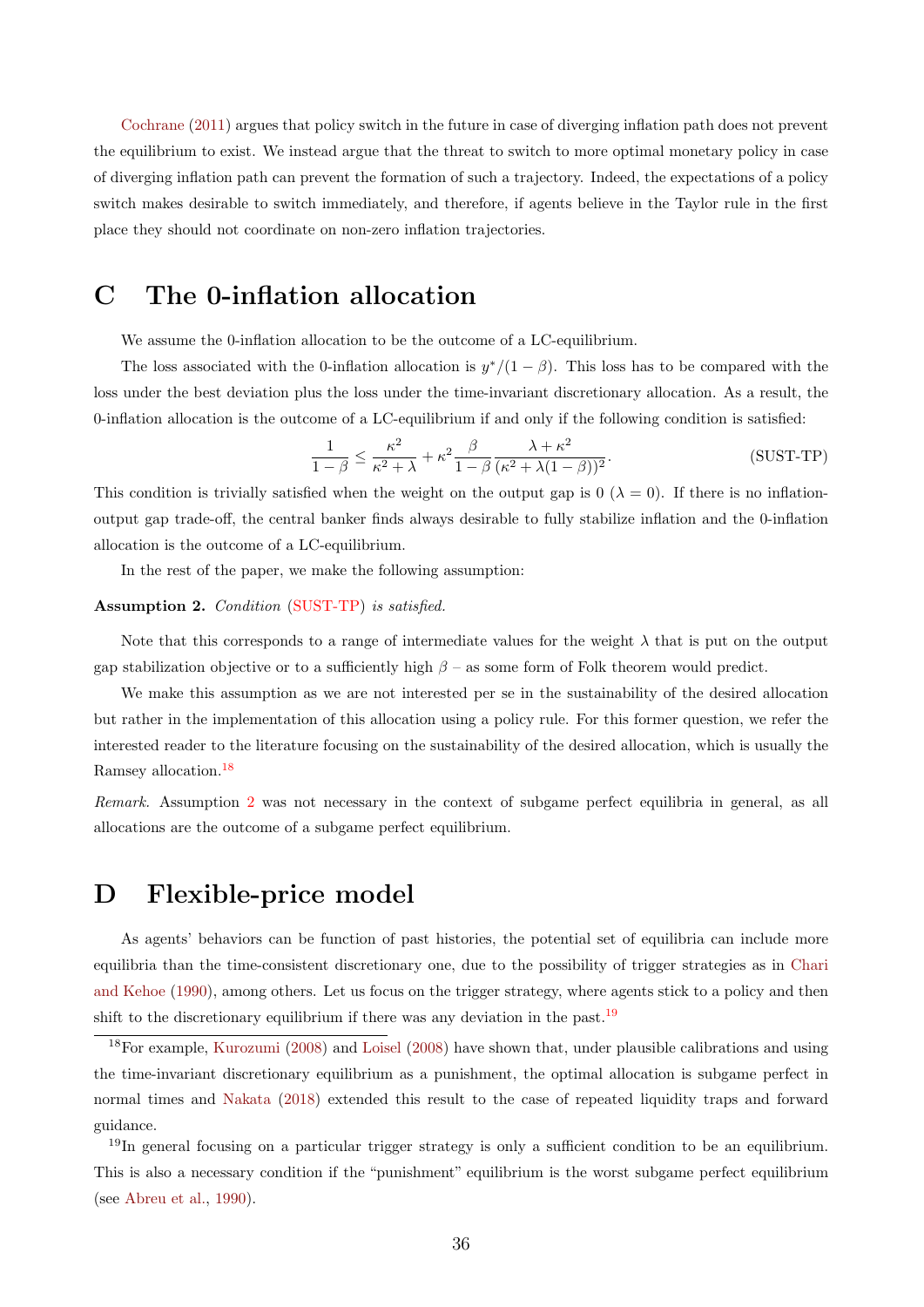As a result, the central bank is better off not deviating at date  $t$  from a particular policy leading to an inflation path  $\{\pi_k\}_{k>t}$  when:

<span id="page-39-0"></span>
$$
\pi_t^2 + \sum_{k>t} \beta^{k-t} \pi_k^2 \le \pi_t^2 + \underbrace{\beta(\pi')^2}_{\text{Shift to discretion}}.
$$
\n(27)

The right hand side corresponds to the discounted sum of losses when deviating. When the agents expect to coordinate on a bounded level of inflation after a deviation  $(|\pi'| < \infty)$ , the incentive constraint for not deviating from a policy leads date-t loss – the left hand term of inequality  $(27)$  – to be bounded as well. In contrast, when this level of inflation after a deviation is expected to be infinite  $(|\pi'| = \infty)$ , the incentive constraint does not constraint the allocation so that any policy is subgame perfect.

Full credibility  $(\pi' = +\infty)$  As a benchmark, let us assume that private agents coordinate on the discretionary equilibrium characterized by an infinite level of inflation  $(\pi' = +\infty)$  followed by zero inflation. In this case, combining equations  $(12)$  and  $(13)$  yields the following condition:

$$
\phi \pi_t = E_t \pi_{t+1}.\tag{28}
$$

There is a large number of solutions to that equation in perfect foresight indexed by the date-0 inflation rate  $\pi_0$ :

<span id="page-39-1"></span>
$$
\pi_t = \sum_{0 \le k \le t} \phi^{t-k} \delta_k.
$$
\n(29)

This means that multiple equilibria emerge from following a Taylor rule when this rule is always credible  $(\pi' = +\infty)$ . In particular, the rule produces either zero inflation at any date or leads to diverging inflation paths when initial inflation is different from zero.

**Limited credibility**  $(|\pi'| < +\infty)$  We now suppose that private agents coordinate on a bounded equilibrium in case of a policy deviation. The credibility constraint [\(27\)](#page-39-0) affects the implementation of a Taylor rule. Let us substitute in [\(27\)](#page-39-0), the inflation path implied by following a Taylor rule:

$$
(\phi^t \pi_0)^2 + \sum_{k > t} \beta^{k-t} (\phi^k \pi_0)^2 \le (\phi^t \pi_0)^2 + \beta (\pi')^2.
$$
 (30)

To start with, when initial inflation equals zero,  $\pi_0 = 0$ , this inequality boils down to  $|\pi'| \ge 0$  which is always satisfied. As a result, there exists an equilibrium in which the Taylor rule is followed at every date and in which inflation always equals 0.

Can initial inflation differ from 0? In that case, the second left-hand-side member of equation [\(30\)](#page-39-1) is as follows:

$$
\sum_{k>t} \beta^{k-t} (\phi^k \pi_0)^2 = \infty, \text{ if } \beta \phi^2 \ge 1; \tag{31}
$$

$$
\sum_{k>t} \beta^{k-t} (\phi^k \pi_0)^2 = \frac{\beta \phi^{2t+2}}{1 - \beta \phi^2} \pi_0^2, \text{ if } \beta \phi^2 < 1. \tag{32}
$$

As a result, there are two situations to consider depending on the value of  $\beta \phi^2$ .

When  $\beta\phi^2 \geq 1$ , equation [\(27\)](#page-39-0) cannot be satisfied for any t. Thus, there does not exist an equilibrium in which the Taylor rule is followed and  $\pi_0 \neq 0$ .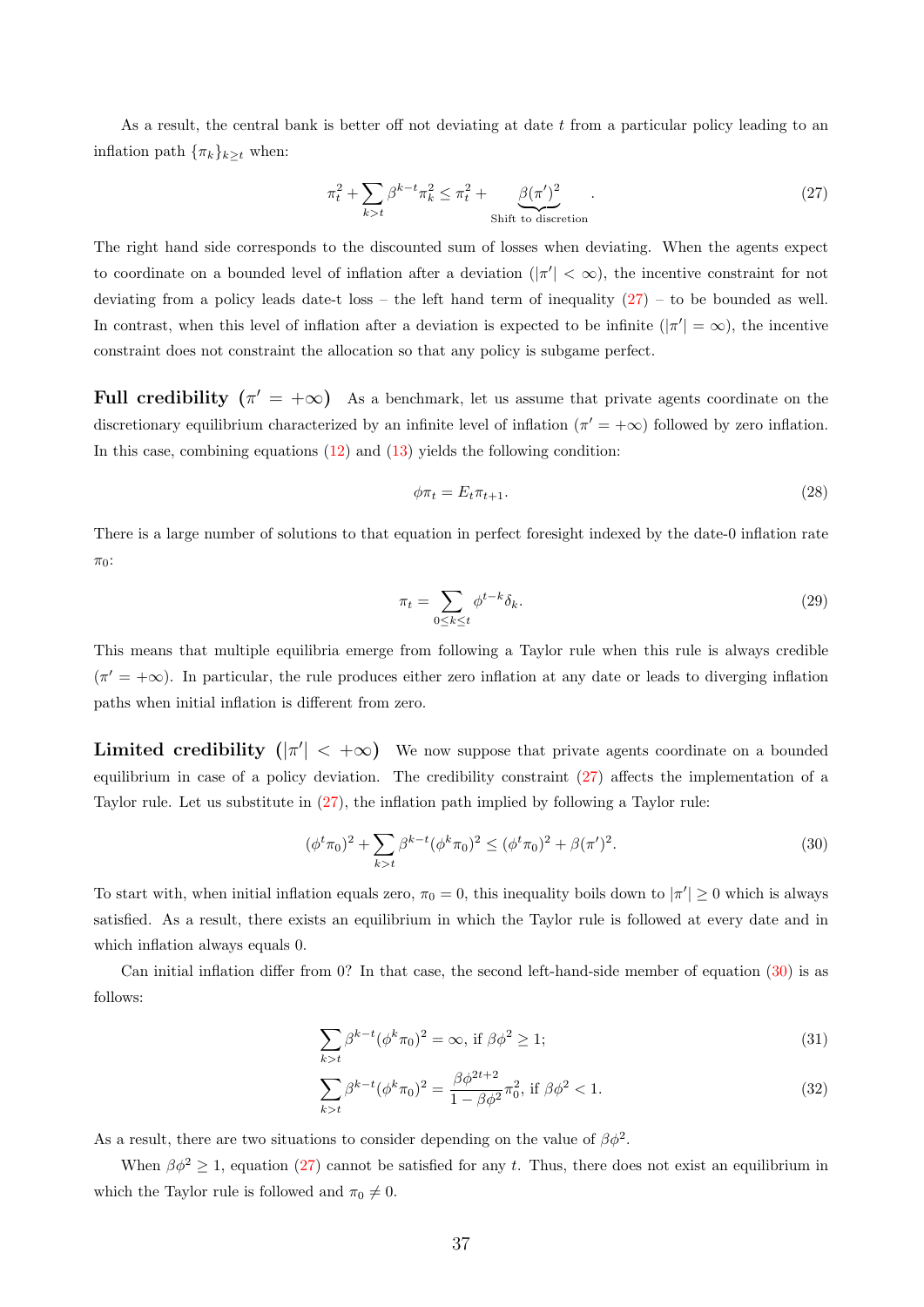When  $\beta\phi^2 \leq 1$ , equation [\(27\)](#page-39-0) may be satisfied at least in the short run. Yet, as time goes by and t increases, inflation increases and the cost of continuing the Taylor rule diverges toward  $+\infty$  which exceeds the second right-hand-side member of equation [\(27\)](#page-39-0).

In the end, under limited credibility  $((\pi')^2 < \infty)$ , when  $\pi_0 \neq 0$  and under the Taylor rule, there always exists a date at which the central bank is better off deviating and, hence, the only equilibrium where the Taylor rule satisfying the Taylor principle is always followed is when the inflation rate is perfectly stabilized at date-0.

### <span id="page-40-0"></span>E The Taylor rule in the absence of common knowledge

We investigate in this appendix how our the results on the coordination of policy beliefs extend to the situation where agents cannot observe other agents' beliefs but only the macroeconomic outcomes.

More precisely, we assume that, when private agents form their expectations  $f_t^i$ , they do not observe other beliefs  $P_t^j(., h_{t-1})$  for  $j \neq i$ .

To start with, the following proposition extends Proposition [7](#page-20-0) We show that, even in this case, the Taylor rule satisfying the Taylor principle can recoordinate dispersed policy beliefs as long as policy beliefs do not deviate too much from the Taylor rule:

#### <span id="page-40-1"></span>Proposition 18. (Without common knowledge)

*If the 0-inflation allocation is sustainable (condition X), then for any prior beliefs verifying*  $\int_0^1 P_{-1}^i (\sigma^{TR})di >$  $\bar{\gamma}$  there exists a unique equilibrium allocation featuring  $\pi_0 > 0$  and  $\pi_t = 0$  for any  $t > 0$ . Furthermore  $\pi_0$ decreases with average policy beliefs  $\int_0^1 P_{-1}^i(\sigma^{TR})di$ .

 $\Box$ 

Proof. See Proof of proposition [7](#page-20-0) in Appendix [F.6.](#page-44-0)

In the case of proposition [18,](#page-40-1) date-0 inflation is positive before reconverging to 0 in following periods. This implies that positive inflation in the case of Taylor rules and in the absence of shocks does not necessarily leads to hyperinflations – it simply reflects that all agents have not coordinated on the Taylor rule yet. In our setting, this coordination takes place in one period only as there are no information frictions. Any of such frictions are likely to make this coordination longer and so the deviations of inflation from its objective more costly. Of course, by making this coordination costlier, information frictions also reduce the incentive to stick to the Taylor rule and affects the level of  $\bar{\gamma}$ .

Adding information frictions To illustrate the quantitative impact of information friction on the coordination of policy beliefs, let us introduce sticky information by assuming that only a fraction of agents can revise their beliefs on the policy in each period. More precisely, we assume that, only a share of private agents  $1/N$  who expected the discretionary policy revise their beliefs when the central bank follows through on the Taylor rule. On the contrary, we assume that all agents revise their beliefs when observing the discretionary policy instead of the Taylor rule. In aggregate, it leads to an updating process  $\gamma_{t+1} = \gamma_t + 1/N$  as long as  $\gamma_t$  < 1 and private agents observe the implementation of the Taylor rule at date t. Otherwise, if they do not observe the Taylor rule they reset their beliefs to zero  $\gamma_{t+1} = 0$ . The asymmetry in the learning process is supposed to capture the ability of private agents to punish the central bank to deviate from the Taylor rule in a setting in which the central bank promises to follow the rule but is not fully believed by the private sector.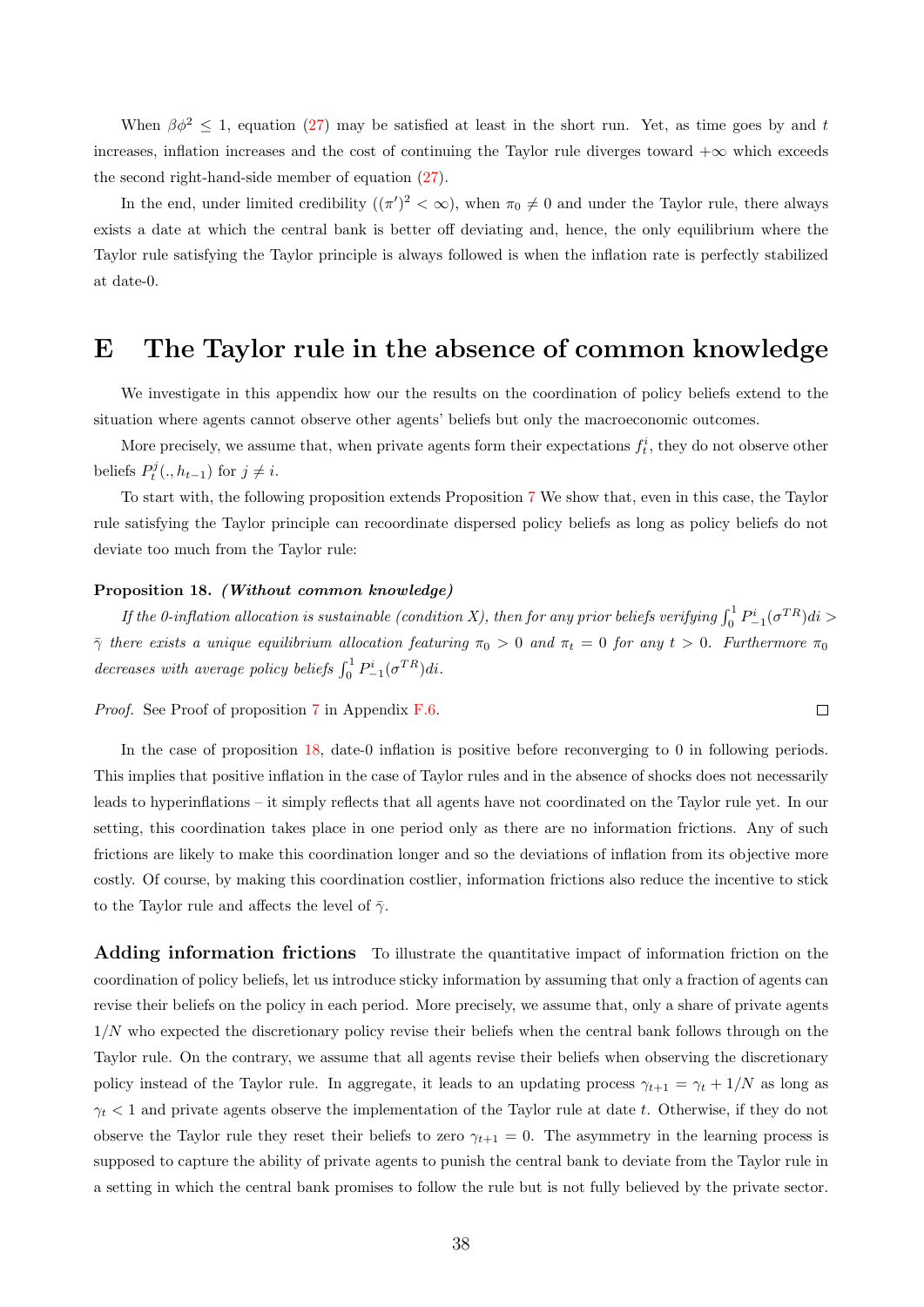This hypothesis makes sure that the learning process is consistent with the LC-equilibrium definition. We initialize the prior beliefs to a fraction of N,  $\gamma_0 = i_0/N$ , where  $i_0$  is a positive integer smaller than N.

We calibrate the standard new-Keynesian model as in [Eggertsson and Woodford](#page-31-12) [\(2003\)](#page-31-12).<sup>[20](#page-41-0)</sup> We suppose that economic agents always fully discover the policy after  $N = 60$  periods at most and that they initially expect positive inflation close to its discretionary level,  $i_0 = 5$  which corresponds to  $\gamma_0 = 5/60$ .

<span id="page-41-1"></span>Figure [1](#page-41-1) plots the dynamics of inflation and the output gap (thick blue curve) and private agents' expectations (red dotted curve). We plot these dynamics assuming that the central bank promises to stick to the Taylor rule and then stick to it only if it is optimal to do so.



Figure 1: Inflation and the output gap dynamics and expectations with sticky information

Note: Blue curves plot the dynamics of inflation and the output gap when the central bank sets the interest rate following a Taylor rule satisfying the Taylor principle, while initially a share of agents anticipate discretion. Dotted red curves represent private agents expectations given their beliefs about future policies. Beliefs about future policy are updated sluggishly at the pace  $1/N$  where  $N = 60$ . Initial beliefs are biased toward the discretionary policy,  $\gamma_0 = 5/60$ .

First, that sticky information does not necessarily prevent the reanchoring of expectations to the desired LC-equilibrium by the Taylor rule. Inflation and the output gap boith converge toward the 0-inflation allocation. Sticky information only slows down the reanchoring process that as, now, convergence takes time – exactly  $N - i_0 = 55$  periods, the convergence process being determined by the integer N.

<span id="page-41-0"></span>Yet, when the learning process is too costly in relative terms with the long term gains of convincing private <sup>20</sup>Parameters are calibrated as follows:  $\kappa = 0.02$ ,  $\beta = 0.99$ ,  $\sigma = 1$ ,  $\lambda = \kappa/\theta$ , where  $\theta = 8$ , and  $y^* = 0.0625$ . The policy parameter  $\phi$  is calibrated to  $\phi = 1.5$ .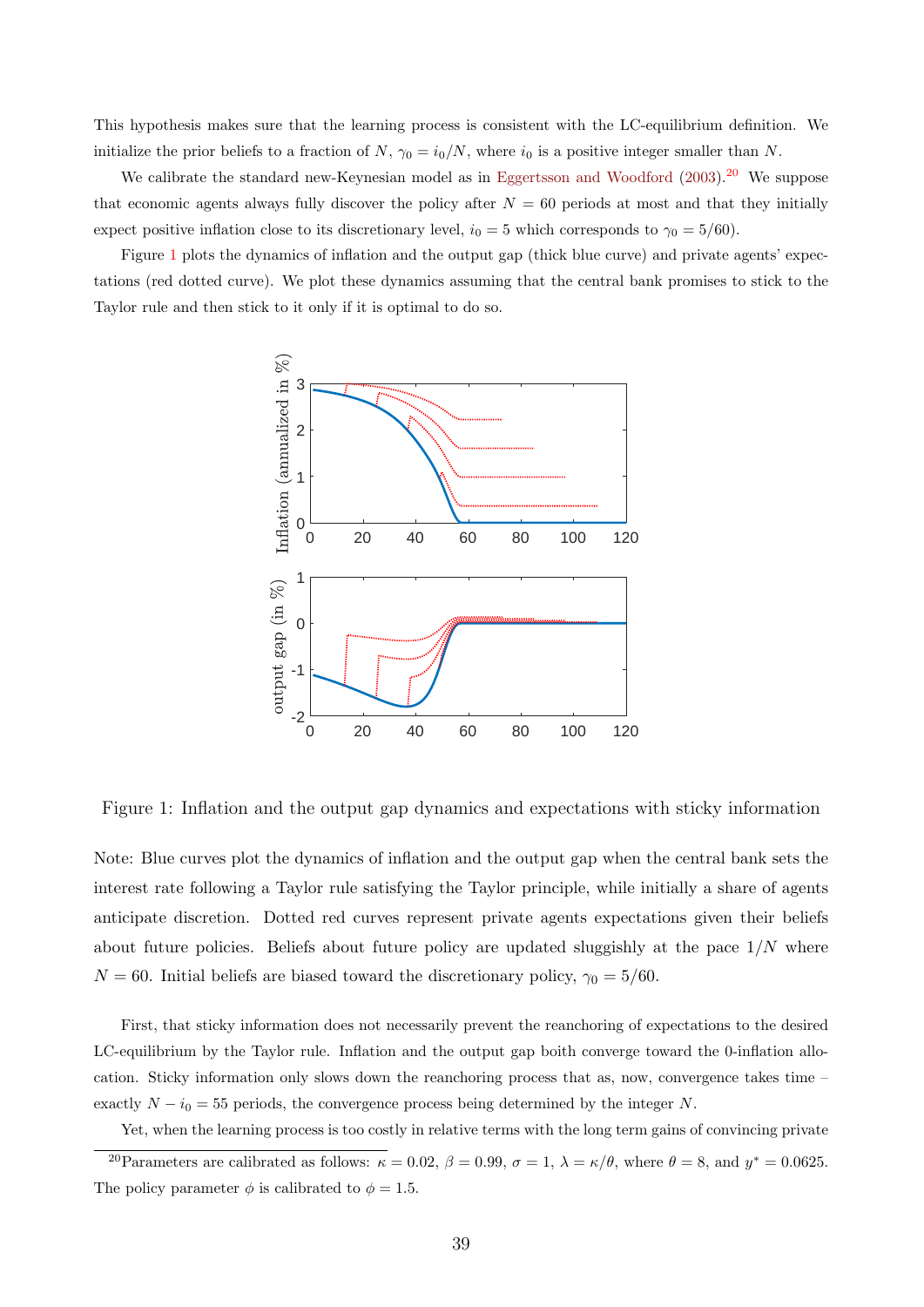sector about the Taylor rule, the central bank may prefer not to reanchor expectations. For example, this happens(i) when private agents' expectations are far from the Taylor rule ( $\gamma$  close to 0 in our example) or (ii) when private agents learn slowly (large  $N$ ) (iii) when the policy response to undesired departure from the desired equilibrium is costly to implement (for instance this is the case with strong response to inflation,  $\phi$  or when the weight to the output gap stabilization objective is large).

Second, the Taylor principle leads inflation expectations to diverge, at least initially, before they reconverge to be consistent with the 0-inflation equilibrium. This pattern results from two competing effects. First, the Taylor principle ensures that, for a given inflation expectation  $E_t \pi_{t+1}$ , the realized inflation,  $\pi_t$ , is lower – thus leading inflation expectations to explode. Second, the learning process leads agents to revise downward their inflation expectations. As the learning process is not immediate, as in the previous paragraph, the first effect is not muted but it still ultimately disappears as agents progressively learn the policy that the central bank is actually following.

### <span id="page-42-2"></span>F Proofs of Propositions

### <span id="page-42-0"></span>F.1 Proof of Proposition [1.](#page-13-0)

Let assume that there exists a LC-equilibrium for which inflation is not bounded, i.e. for a certain date  $\tau+1$  inflation  $\pi_{\tau+1}$  is above a scalar  $M > 0$  that can be as large as we want. We now consider the sustainability condition at date  $\tau$ :

$$
L_{\tau} > \pi_{\tau}^{2} + \lambda (y_{\tau} - y_{*})^{2} + \beta (\pi_{\tau+1}^{2} + \lambda (y_{\tau+1} - y_{*})^{2}), \tag{33}
$$

where  $L_{\tau}$  is the social loss at period  $\tau$  induced by the subgame perfect equilibrium with unbounded inflation path. On the right hand side of the inequality, the sum of the first two terms is greater than  $U^d_\tau$ , the loss given the best deviation at period  $\tau$ . Furthermore, since  $\pi_{\tau+1}$  is very large the last two terms of the inequality may lead to a very high loss, and especially above the one generated by the time-invariant discretionary equilibrium. Thus  $L_{\tau} > U_{\tau}^d + \beta W_{\tau+1}^d$ . Finally, this proves that the unbounded inflation path is inconsistent with a LC-equilibrium. Notice that this proof does not depend on the policy  $\sigma$  but only on the level of inflation, so the upper bound for inflation does not depend on  $\sigma$ .

#### <span id="page-42-1"></span>F.2 Proof of Proposition [3.](#page-15-1)

First, let us note that the 0-inflation allocation where  $\pi_t = y_t = 0$  at each date t satisfies [\(NKPC\)](#page-8-1), [\(EE\)](#page-8-3) and [\(TR\)](#page-15-0). This allocation is also the outcome of a LC-equilibrium according to Assumption [2.](#page-38-4)

Now, consider another allocation consistent with [\(NKPC\)](#page-8-1), [\(EE\)](#page-8-3) and [\(TR\)](#page-15-0). This means that there exists a date t at which the inflation rate differs from 0 (there is no loss of generality to focus on  $\pi_t$  as we can make the same reasoning with  $y_t$  and note that either  $\pi_t$  or  $\pi_{t+1}$  should then differs from 0). We can easily rewrite all variables after this date as a product of the power of an unstable matrix times the level of inflation and output gap at time t:

$$
\left[\begin{array}{c} E_t \pi_{t+k} \\ E_t y_{t+k} \end{array}\right] = A(\phi)^k \left[\begin{array}{c} \pi_t \\ y_t \end{array}\right],
$$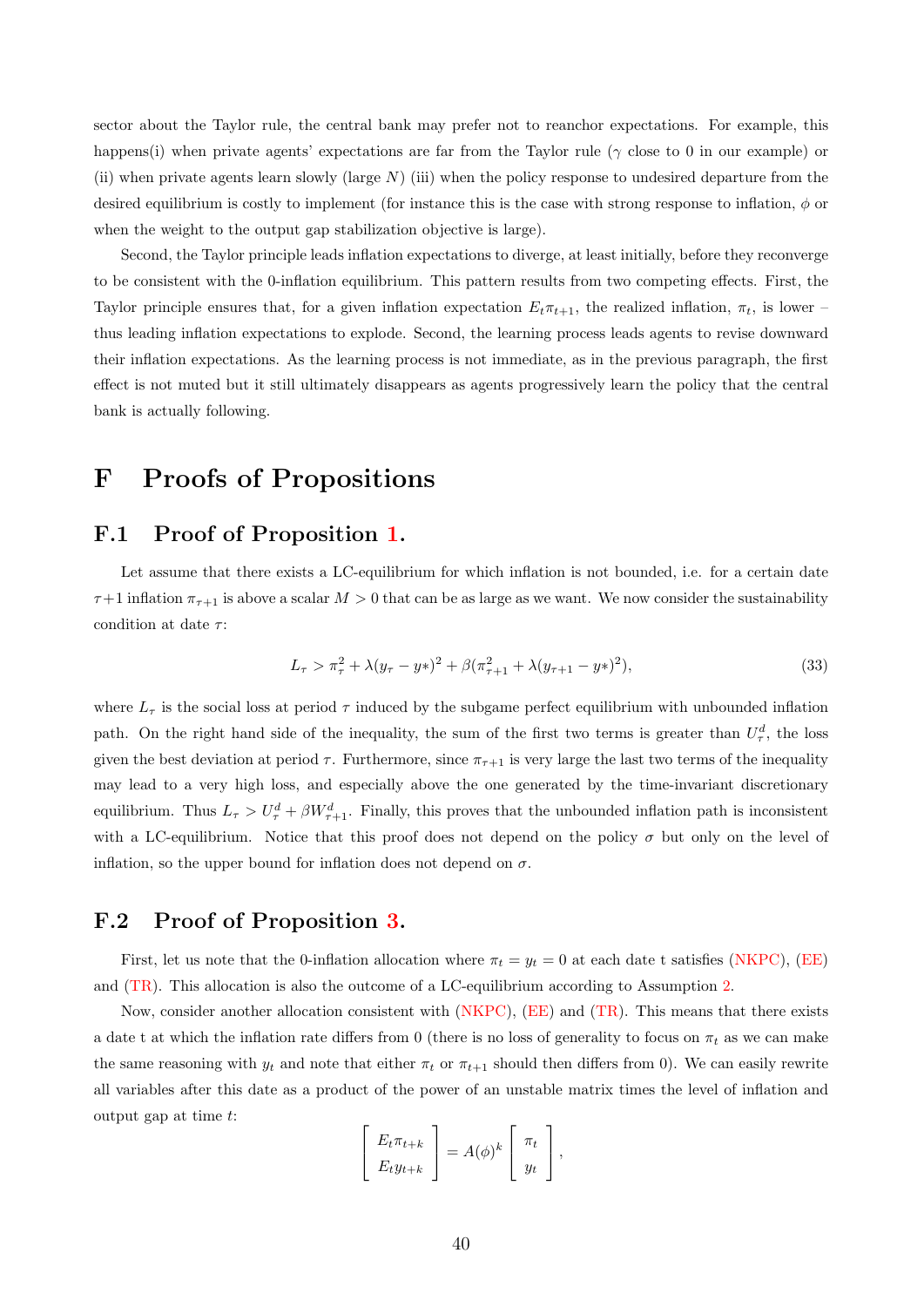where  $A(\phi)$  is the matrix defined in equation [\(24\)](#page-37-1). As the Taylor principle is satisfied, all eigenvalues of  $A(\phi)$ are greater than one, and therefore a non zero inflation level at time t leads to diverging trajectory for the output gap and inflation. Proposition [1](#page-13-0) show that all trajectories that lead to an infinite level of inflation are not the outcome of a LC-equilibrium. Thus all the allocations compatible with the Taylor rule but departing from the 0-inflation allocation are not the outcome of a LC-equilibrium.

#### <span id="page-43-0"></span>F.3 Proof of Proposition [4.](#page-18-1)

The proof is very close to the proof [F.1.](#page-42-0) Let consider a prior beliefs  $\{P_{-1}^i\}$  on a common countable support  $S(\Sigma)$ . Suppose that at date t, an allocation features an inflation level  $\pi_t > M$ . Then, with the same reasoning that the one in the proof of Proposition [1,](#page-13-0) Appendix [F.1,](#page-42-0) the constraint [\(SUST\)](#page-11-1) is not satisfied if M is sufficiently large. Besides, because the support of prior beliefs is on a common countable support. the date-t beliefs are also on a common countable support and hence there exists a policy move that is in the neighborhood of the best deviation policy that is not contained in the support of beliefs. Therefore the policymaker can deviate (with negligible cost compared to the best deviation) and the private agents recoordinate on the time-invariant discretionary equilibrium.

#### <span id="page-43-1"></span>F.4 Proof of Proposition [5.](#page-18-0)

First, notice that when  $y^* > 0$  and  $\lambda > 0$ , there exist at least two LCB-equilibria: the time-invariant discretionary equilibrium and the Taylor rule satisfying the Taylor principle and expectations consistent with the 0-inflation allocation with prior beliefs affecting a mass probability on the policy. The interest rate differs in the two resulting allocations at any date  $t \geq 0$ . Therefore whatever the strategy profile  $\sigma$  we can always find prior beliefs such that the resulting equilibrium allocation features an interest rate that differs from  $\sigma_t(h_{t-1})$ . To see that it suffices to pick one of the two LCB equilibria described above.

#### <span id="page-43-2"></span>F.5 Proof of Proposition [6.](#page-19-0)

Let  $\sigma \in \Sigma$  be a policy strategy profile leading to determinacy in the context of LC-equilibrium. We denote by  $(\sigma, f)$  the unique LC-equilibrium consistent with  $\sigma$ . Let suppose that the prior beliefs belong to a common finite support including the policy strategy  $\sigma$ .

First, the policymakers can either choose the best policy at date 0 or choose one of the policies expected by private agents. Indeed, choosing another policy is dominated by the best policy because the continuation value for the policymaker is the same and the current social welfare is higher when choosing the best policy.

Given prior beliefs  $\{P_{-1}^i\}_{i\in(0,1)}$ , private agents can infer the corresponding inflation and output gap expectations  $(\pi_1^e, y_1^e)$  as the average of inflation and output gap weighted by prior probabilities. If we denote by  $\gamma$  the average weight put on policy  $\sigma$ ,  $\int_0^1 P_{-1}^i(\sigma) = \gamma$ , then  $|\pi_1^e - \pi_1(\sigma)| \leq (1 - \gamma)(2M + |\pi_1(\sigma)|)$ , where  $\pi_1(\sigma)$  is date-1 inflation in the unique equilibrium allocation resulting from  $\sigma$  and M is the supremum of inflation in all equilibrium allocations. We can do the same for output gap expectations.

Because the inequality [\(7\)](#page-19-1) is strict and by continuity, the inequality (7) where we replace  $\pi_1 = \pi_1^e$ ,  $y_1 = y_1^e$ and  $i_1 = \sigma_1(\pi_1^e, y_1^e)$  is satisfied for any  $\sigma'$  in the support of beliefs, for  $\gamma$  sufficiently close to 1. Continuity of  $\sigma_1$  with respect to the two arguments is required for the reasoning.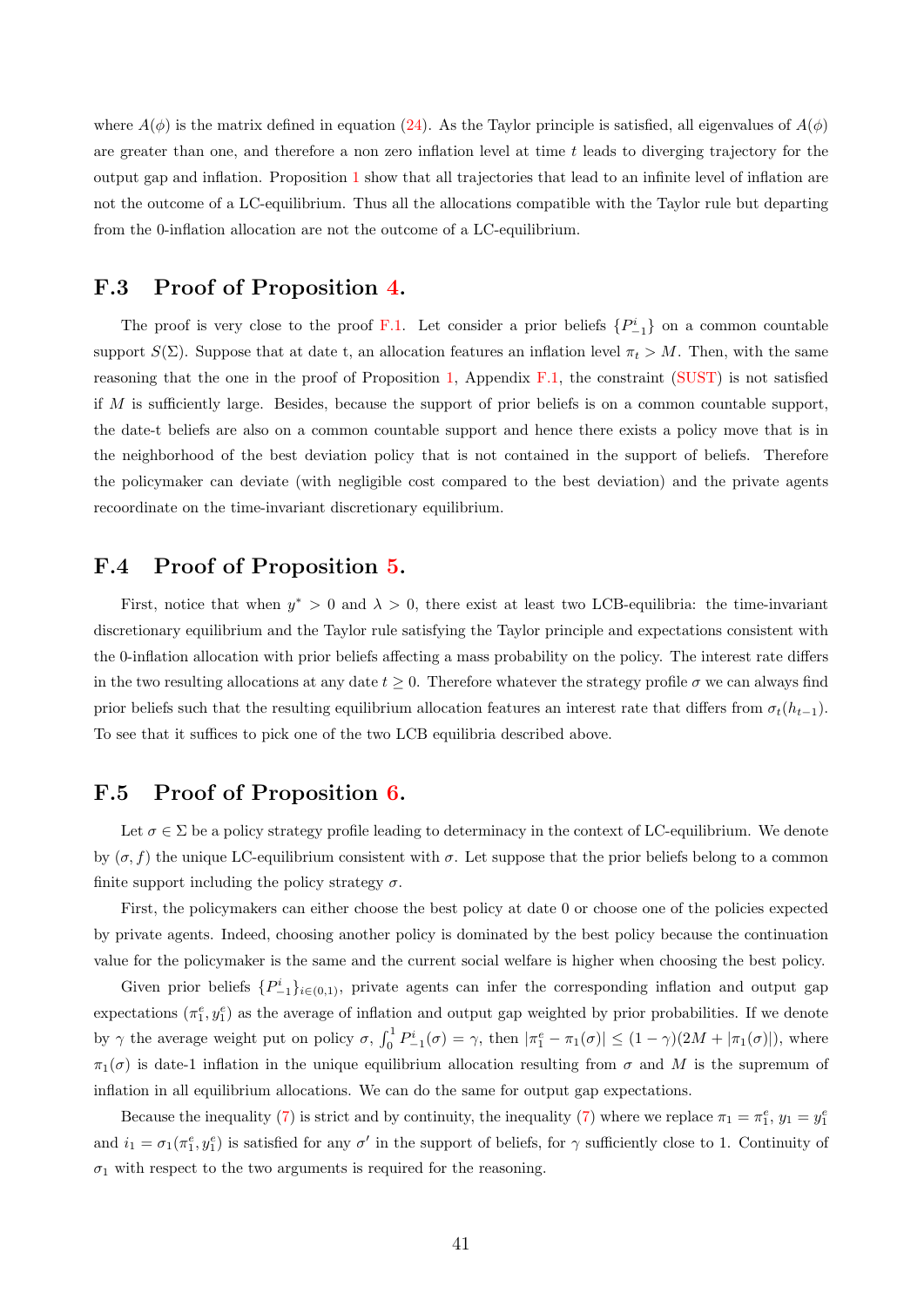### <span id="page-44-0"></span>F.6 Proof of Proposition [7.](#page-20-0)

First, Assumption [2](#page-38-4) and proposition [6](#page-19-0) proves that there exists a threshold  $\bar{\gamma}$  such that if prior beliefs put on the Taylor rule strategy  $\sigma^{TR}$  is higher than  $\bar{\gamma}$  then the unique equilibrium allocation is the 0-inflation allocation. If this threshold is non-zero, then this threshold is defined by:

$$
W_0(\{\pi_t, y_t, i_t\}_{t\geq 0}) > max_i U_0(\pi(\pi_1, y_1, i), y(\pi_1, y_1, i)) + \beta W^D.
$$

All the terms being quadratic in  $y^*, \bar{\gamma}$  does not depend on  $y^*$ .

### <span id="page-44-1"></span>F.7 Proof of Proposition [8.](#page-21-1)

We now suppose that monetary policy faces a lower bound:  $i_t \geq -\overline{i}$ , with  $\overline{i} > 0$ . The permanent liquidity trap is a pair of steady-state output gap and inflation  $(y, \pi)$  solving the following model:

$$
\pi_t = \beta E_t \pi_{t+1} + \kappa y_t \text{ and } y_t = E_t y_{t+1} - \frac{1}{\sigma} \left( -\bar{i} - E_t \pi_{t+1} \right) \tag{34}
$$

The resulting per period loss is:

$$
\overline{i}^2 + \left(\frac{1-\beta}{\kappa}\overline{i} + y^*\right)^2 < \infty. \tag{35}
$$

As this loss is constant over time, the total welfare loss in a permanent liquidity trap is also bounded:

$$
\frac{1}{1-\beta}\left(\overline{i}^2 + \left(\frac{1-\beta}{\kappa}\overline{i} + y^*\right)^2\right) < \infty. \tag{36}
$$

### <span id="page-44-2"></span>F.8 Proof of Proposition [9.](#page-23-1)

Let suppose that the Taylor rule is always satisfied. Then, following previous subsection, we can write the model as follows:

$$
\left[\begin{array}{c} E_t \pi_{t+1} \\ E_t y_{t+1} \end{array}\right] = A(\phi) \left[\begin{array}{c} \pi_t \\ y_t \end{array}\right].
$$

When the Taylor principle is not verified there is one eigenvalue lower than one and one above one, we call them  $\lambda_1 < 0$  (associated with the vector  $V_1$ ) and  $\lambda_2 > 0$  (associated with the vector  $V_2$ ) respectively. We thus can decompose  $[\pi_t \quad y_t]' = V_1 w_{1,t} + V_2 w_{2,t}$  where:

$$
E_t w_{i,t+1} = \lambda_i w_{i,t}.
$$

Therefore, using the argument developed in the proof [F.2,](#page-42-1) we see that to be a LC-equilibrium one might impose  $w_{2,t} = 0$ . Therefore, all the LC-equilibria consistent with a Taylor rule which does not satisfy the Taylor principle satisfy:

$$
[\pi_t \quad y_t]' = V_1 w_{1,t}, \text{ where } w_{1,t+1} = \lambda_1 w_{1,t}. \tag{37}
$$

We can index each equilibrium by the initial (arbitrary) condition  $\pi_0 = V_{11}\pi_0$ , where  $V_{11}$  is the first member of the column vector  $V_1$ . Thus,

$$
\pi_t = \lambda^t \pi_0.
$$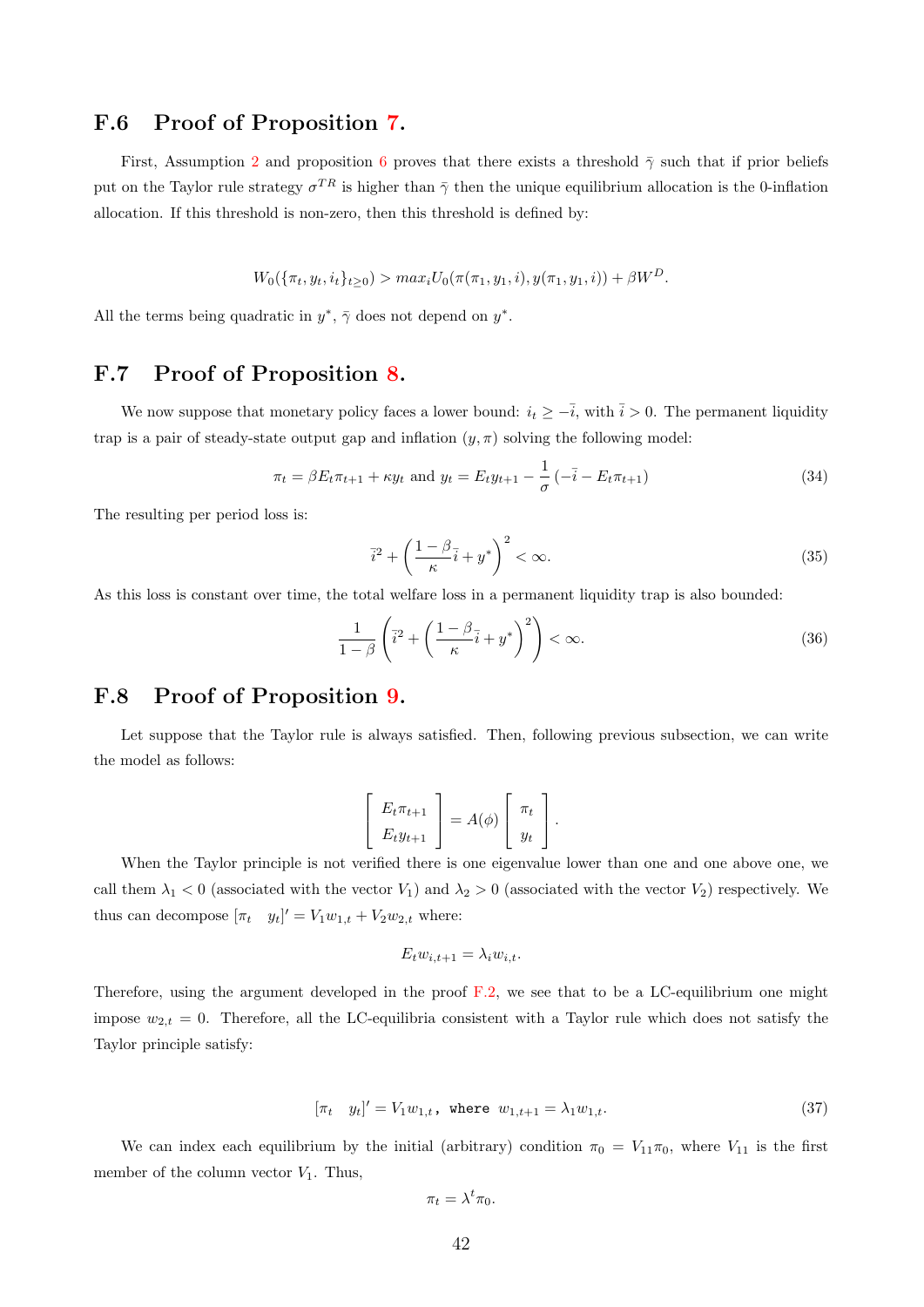In addition, since  $y_t = V_{12}w_{1,t} = V_{12}\lambda_1^t w_{1,0} = \frac{V_{12}}{V_{11}}\lambda_1^t \pi_0$ , i.e.

$$
y_t = \lambda^t \omega \pi_0
$$
, with  $\omega = \frac{V_{12}}{V_{11}}$ .

However, such an allocation is the outcome of a LC-equilibrium if and only if the initial condition  $\pi_0$  is not too large (see Proposition [1\)](#page-13-0).

The role of the inflation bias. Let suppose that the initial level of inflation is  $\pi_0$  and the level of output gap is  $y_0 = \frac{V_{12}}{V_{11}} \pi_0$ . This is a situation in which the economy converges to the 0-inflation allocation. The maximal and minimal values for inflation correspond to levels of inflation such that the sustainability constraint (equation [\(SUST\)](#page-11-1)) is exactly binding.

$$
\sum_{t=0}^{\infty} \beta^t [\pi_t^2 + \lambda (y_t - y^*)^2] = \left[\frac{\lambda \kappa}{\lambda + \kappa^2} y^* + \frac{\lambda \beta}{\lambda + \kappa^2} \pi_1\right]^2 + \lambda \left[\frac{\lambda}{\lambda + \kappa^2} y^* - \frac{\kappa \beta}{\lambda + \kappa^2} \pi_1 - y^*\right]^2 + \frac{\beta}{1 - \beta} W^d,
$$

where  $W^d$  denotes the loss under discretion. One can replace  $\pi_t = \lambda_1^t \pi_0$  in this expression and find a quadratic equation in  $y^*$  and  $\pi_0$ :

$$
a\pi_0^2 + b\pi_0 y^* + c{y^*}^2 = 0,
$$

If the inflation bias is absent, then  $\pi_0$  is necessarily zero as well and the minimum and maximum levels of inflation are zero as well. Otherwise, we can divide this quadratic equation by  $y^{*2}$  and we find a quadratic polynomial in  $\pi_0/y^*$ . First, Assumption [2](#page-38-4) guarantees that if  $\pi_0$  is zero the path is subgame perfect, this translates into  $c < 0$ . Second, after some computations we can prove that a is always positive (this is consistent with Proposition [1](#page-13-0) that shows that inflation is always bounded in a subgame perfect equilibrium). Indeed, coefficient a is as follows:

$$
a = \frac{1}{1 - \beta \lambda_1^2} \left[ 1 + \lambda \left( \frac{V_{12}}{V_{11}} \right)^2 \right] - \lambda_1^2 \lambda \beta,
$$

which is positive. Thus,  $\pi_0/y^*$  satisfies a quadratic polynomial which is negative in 0 and tends to  $+\infty$  for very large and negative values. The quadratic polynomial has two roots of opposite signs that we denote by  $x_1 < 0$  and  $x_2 > 0$ . Consequently, the lower and upper bounds  $(\pi$  and  $\bar{\pi})$  satisfy:

$$
\underline{\pi} = x_1 y^*
$$
 and  $\bar{\pi} = x_2 y^*$ 

Therefore, the upper and the lower bounds for inflation are directly proportional to the inflation bias.

### <span id="page-45-0"></span>F.9 Proof of Proposition [10.](#page-25-2)

Let first show that if shocks are bounded, inflation is bounded in any LC-equilibrium. Suppose that there exists an allocation with a very large level of inflation at date t. This high level of inflation is either associated with a high output gap or high inflation expectations.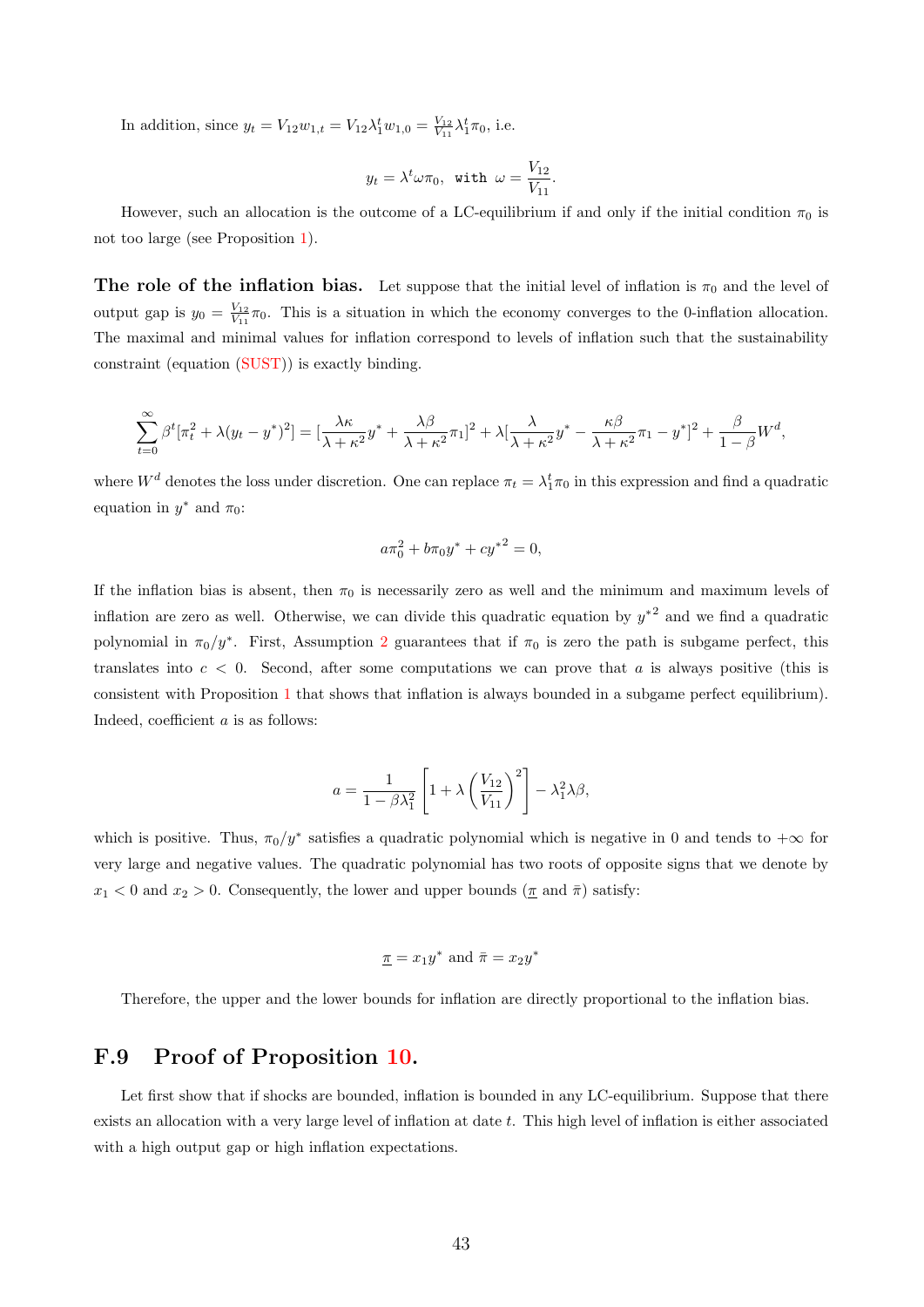First case: high inflation expectations. Since the shocks are bounded, the loss under the timeinvariant discretionary allocation is bounded as well. If inflation expectations are really high they thus imply a loss that dominates the loss under the time-invariant discretionary allocation which is impossible since it is the worst LC-equilibrium.

Second case: high output gap and low inflation expectations. If inflation expectations are low, the best deviation policy triggers a mild loss while the current loss is very high; the central banker has thus any incentives to deviate (even if the continuation value of the loss is zero).

In the two cases, the allocation with unbounded inflation path is not the outcome of a LC-equilibrium.

We now deal with the  $AR(1)$  with L-2 innovations shocks. It is easy to see that under this assumption the loss under the time-invariant discretionary policy is bounded. Therefore, we can apply the exact same reasoning than before.

### <span id="page-46-0"></span>F.10 Proof of Proposition [11.](#page-26-0)

Because shocks are i.i.d. and zero mean expected inflation and output gap are zero if the central bank follows a Taylor rule forever. Consequently, we get

$$
\pi_t^{TR} = \frac{1}{1 + \alpha \kappa / \sigma} (u_t - \kappa / \sigma(\epsilon_t - r_t^n)),\tag{38}
$$

$$
y_t^{TR} = \frac{1}{1 + \alpha \kappa/\sigma} (-\alpha/\sigma u_t - 1/\sigma (\epsilon_t - r_t^n)).
$$
\n(39)

(40)

While inflation and the output gap under the best deviation policy are:

$$
\pi_t^{BD} = \frac{\lambda \kappa}{\kappa^2 + \lambda} (y^* + u_t/\kappa),\tag{41}
$$

$$
y_t^{BD} - y^* = -\kappa/\sigma \pi_t. \tag{42}
$$

<span id="page-46-1"></span>(43)

Furthermore, an allocation implemented by the Taylor rule is a LC-equilibrium if and only if:

$$
[\pi_t^{TR}]^2 + \lambda (y_t^{TR} - y^*)^2 + \beta L^{TR} \leq [\pi_t^{BD}]^2 + \lambda (y_t^{BD} - y^*)^2 + \beta L^{BD},\tag{44}
$$

where  $L^{TR}$  and  $L^{BD}$  are the losses associated with the allocation implemented by the Taylor rule policy while and the time-invariant discretionary equilibrium respectively. Since shocks are i.i.d. these losses are independent of realized shocks at date t.

Finally to prove Proposition [11,](#page-26-0) we simply need to prove that [\(44\)](#page-46-1) is verified for small shocks. This can be proved by continuity. When the variance of shocks tends to zero and the size of the current shock tends to zero as well this inequality converges toward the inequality ensuring that the 0-inflation allocation is a LC-equilibrium.

One can remark that as if we suppose small variance of shocks, then this inequality is violated as soon as one of the three shocks is too large. For the monetary policy shock and the natural rate of interest shock this is trivial since the right-hand-side of the inequality is unaffected by these shocks while the right-hand-side first two members increase with the size of these shocks. For the cost-push shock, one can use a Taylor expansion to show that the left-hand-side members diverge more quickly than the right-hand-side toward  $+\infty$ .